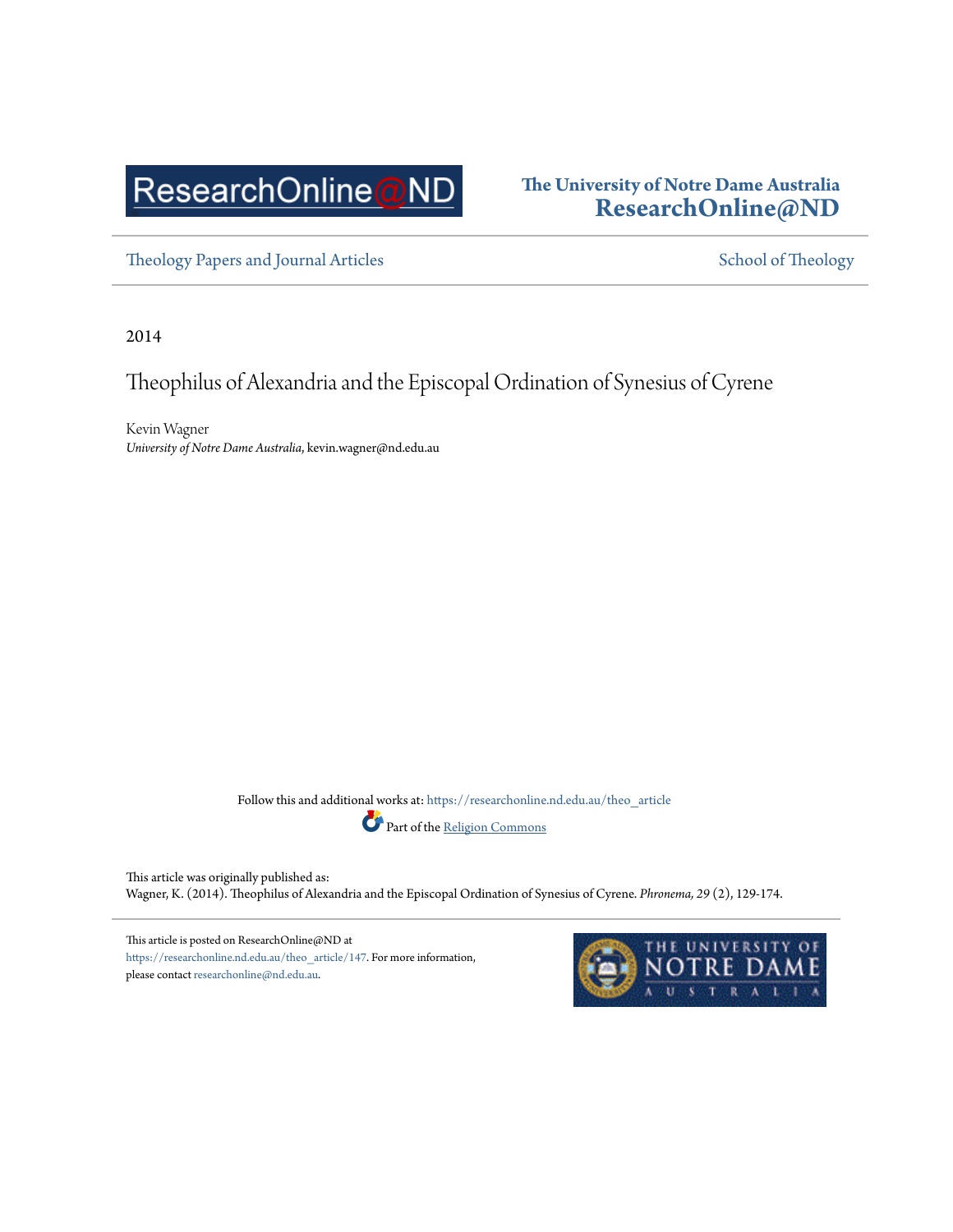**ISSN 0819-4920**

# **PHRONEMA** VOLUME 29 Number 2 2014

#### **Journal of St Andrew's Greek Orthodox Theological College Sydney, Australia**

St Cyril, Bishop of Alexandria, and Pastoral Care *Pauline Allen*

The Philosophical Theology of St Cyril's *Against Julian David Bradshaw*

Athanasius' *Letters to Serapion* Resource for a Twenty-First Century Theology of God the Trinity *Denis Edwards*

Cyril of Alexandria's Reputation in the Early Medieval West: From Bede to Alcuin *Daniel Anlezark*

Ecclesial Memory and Secular History in the Conflicting Representations of Cyril of Alexandria: An Apology for the Saint *Mario Baghos*

> Theophilus of Alexandria and the Episcopal Ordination of Synesius of Cyrene *Kevin Wagner*

Adam's Holiness: Athonite and Alexandrine Perceptions *Doru Costache*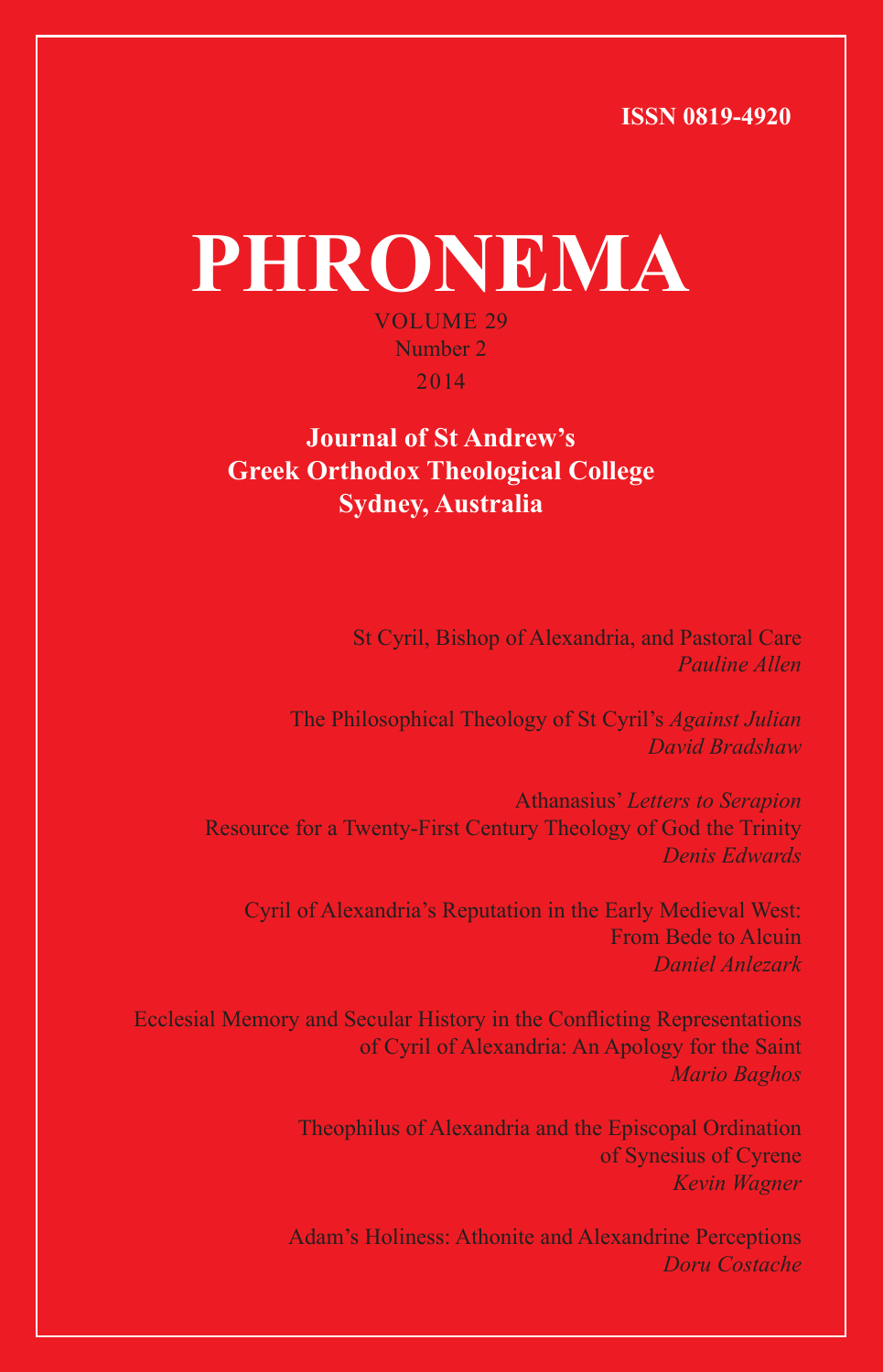## **Theophilus of Alexandria and the Episcopal Ordination of Synesius of Cyrene**

*Kevin Wagner* 

*Lecturer, University of Notre Dame, Sydney & PhD Candidate, John Paul II Institute for Marriage and Family Melbourne VIC*

*Abstract: Extant works show that Theophilus was fiercely opposed to the Origenism of the Tall Brothers and their fellow monks. These same works also demonstrate that he was a competent and orthodox theologian. In peculiar contrast to the written proof of Theophilus' anti-Origenism, Theophilus ordained Synesius of Cyrene who had openly declared heterodox views. Norman Russell, in his work* Theophilus of Alexandria*, declares that Theophilus was willing to ordain Synesius and appoint him as bishop of the Pentapolis so long as Synesius kept these heretical opinions private. Given the unusual nature of his ordination, Synesius' relationship with Theophilus thus offers a useful perspective on the character, leadership style, and theology of the Patriarch of Alexandria.*

Synesius was a civic notable and Neo-Platonist philosopher of Cyrene.<sup>1</sup> Born sometime around 370 and living until at least 413, Synesius was married at the hands of Theophilus of Alexandria and later consecrated as Bishop of Cyrene by the same man. Prior to his ordination, Synesius openly declared that he was unable to accept some of the teachings of the Church, particularly regarding the origin of the soul,

#### **PHRONEMA, VOL. 29(2), 2014, 129-174**

<sup>&</sup>lt;sup>1</sup> Modern accounts of the life of Synesius can be found in Alan Cameron, Jacqueline Long and Sherry Lee, *Barbarians and Politics at the Court of Arcadius* (Berkeley: University of California Press, 1993); Jay Bregman, *Synesius of Cyrene: Philosopher – Bishop* (Berkeley: University of California Press, 1982); Maria Dzielska, *Hypatia of Alexandria*, trans. F. Lyra (Cambridge, Massachusetts and London: Harvard University Press, 1996); Synésios de Cyrène, *Hymnes*, French translation, commentary, and establishment of Greek text by Christian Lacombrade (Paris: Les Belles Lettres, 2003) iii-xlix.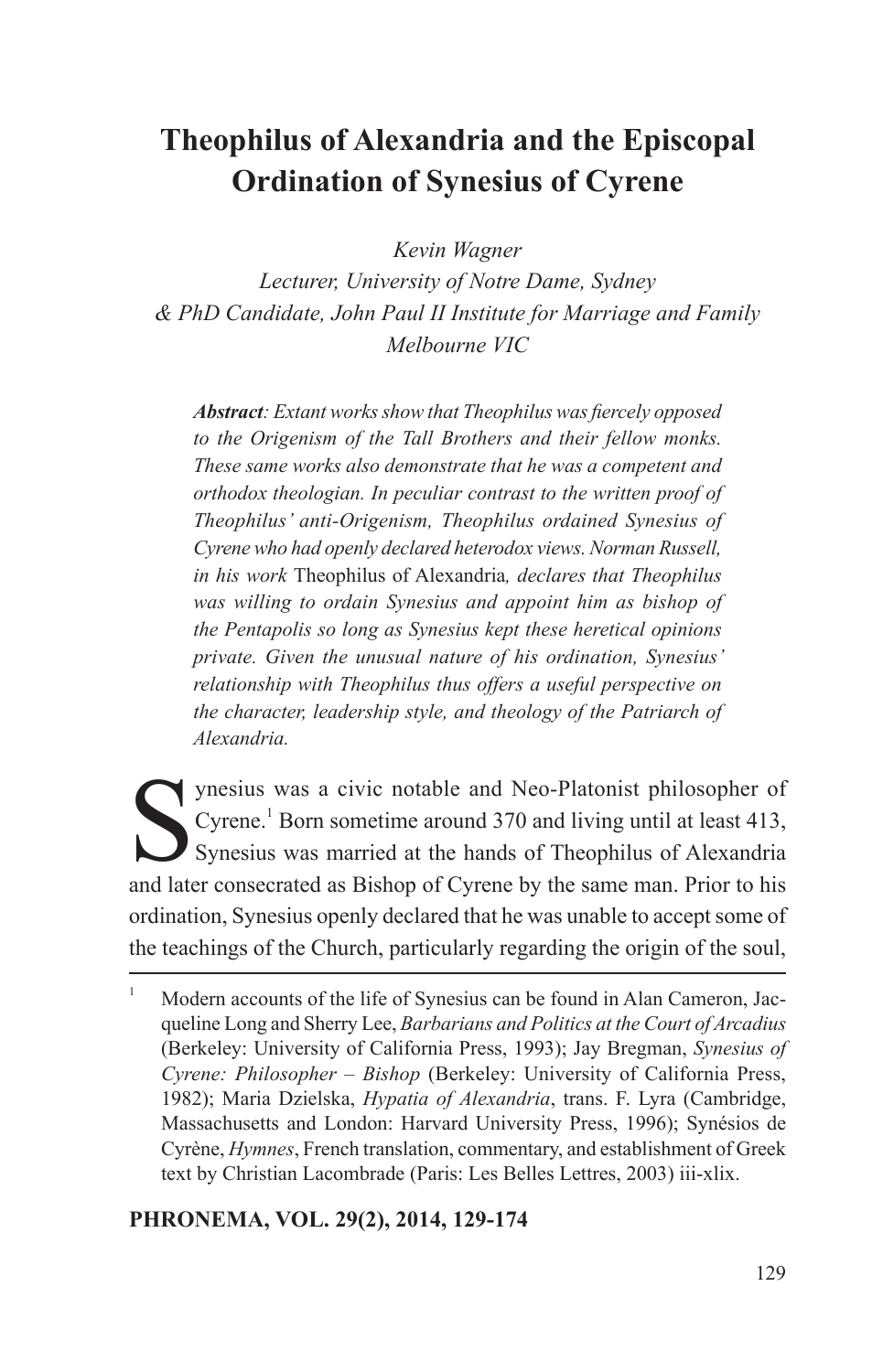the destruction of the world, and the resurrection of the body. Norman Russell, author of a recent work on Theophilus, claimed Theophilus was willing to ordain Synesius for the see of the Pentapolis on the proviso that Synesius kept his views on these matters to himself.<sup>2</sup> Following his episcopal appointment Synesius showed himself to be an orthodox defender of the Christian Faith. C. J. de Vogel defines Synesius as one of those writers of the early Christian world "who endeavoured to give a rational and more or less philosophical account of their belief, and did so even without mentioning the name of the Person after whom Christians bear their name."<sup>3</sup> If de Vogel is correct in her categorising of Synesius – and we are not saying here that she is – and if Synesius held unorthodox beliefs, one must question as to whether it was prudent for Theophilus to ordain such a person given that the role of a bishop is first and foremost to proclaim the Gospel, a task which is impossible when one refuses to mention the name of Christ. Synesius' ordination by the hand of Theophilus therefore raises significant questions regarding the character and behaviour of the latter, if indeed Synesius was both doctrinally suspect and reluctant to mention the name of Christ.

This paper seeks to determine whether Theophilus was right to ordain Synesius given that Synesius seems to have openly rejected some elements of Christian doctrine. His ordination is particularly problematic as Theophilus is widely known for his defence of orthodoxy, which showed itself particularly in his opposition to paganism, anthropomorphism, and Origenism. Theophilus was a strong and capable patriarch. His decisions were calculated and shaped by ideology and politics. We can confidently say then that the ordination of Synesius by Theophilus is not an empty event, but rather, a moment which reveals something of the character of Theophilus.

The first section of this study will set out the three major concerns Theophilus faced as Patriarch of Alexandria – paganism,

<sup>&</sup>lt;sup>2</sup> Norman Russell, *Theophilus of Alexandria* (London and New York: Routledge, 2007) 27.

<sup>&</sup>lt;sup>3</sup> C. J. De Vogel, 'Platonism and Christianity: A Mere Antagonism or a Profound Common Ground?' *Vigiliae Christianae* 39 (1985) 1-62, 22.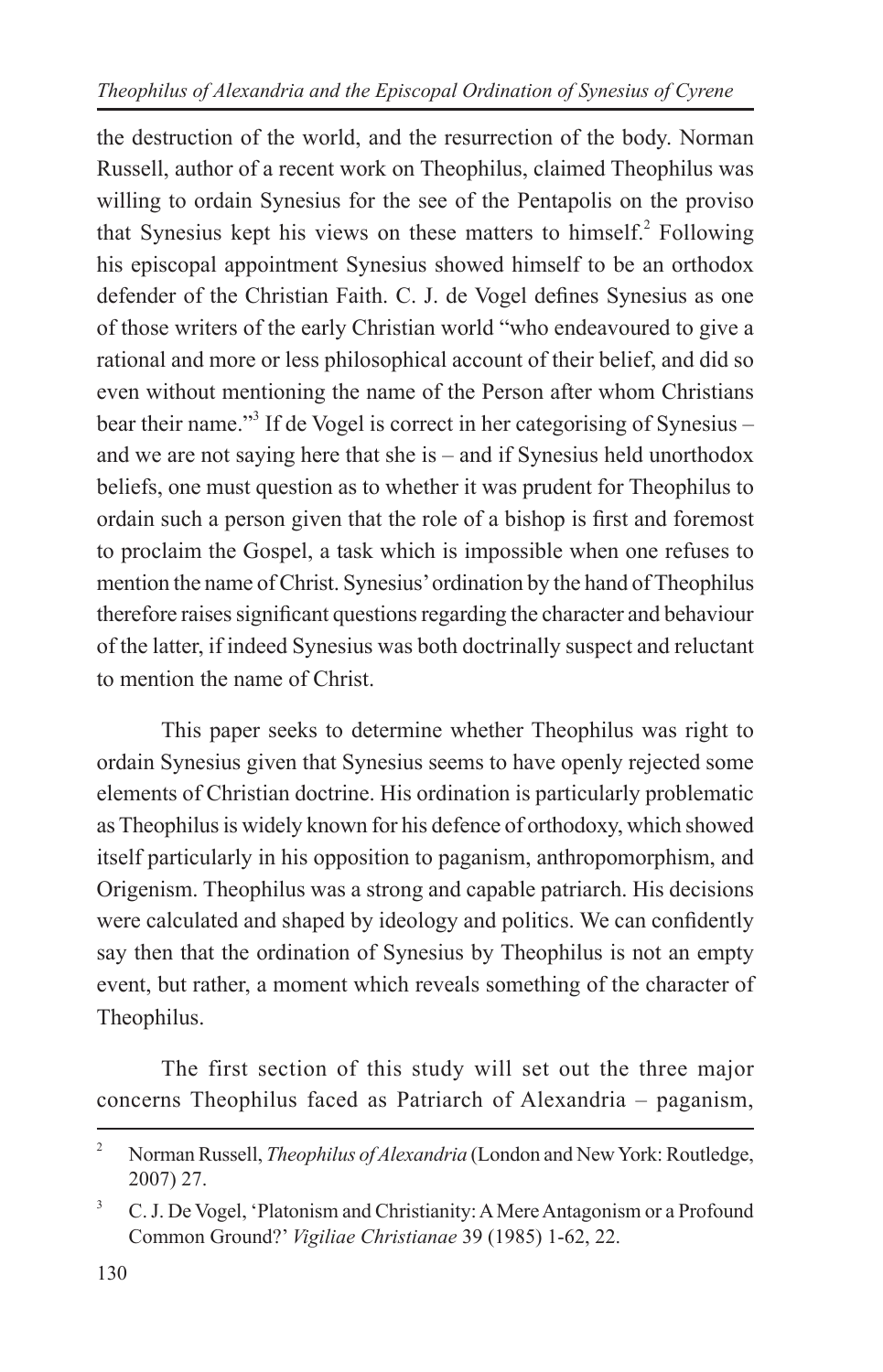anthropomorphism, and Origenism. The second section will address the doctrinal objections Synesius outlined in his Epistle 105. This is important, as a simple reading of his doctrinal objections in this letter does not necessarily represent Synesius' views faithfully. While it will become apparent that these objections are somewhat typical for Neo-Platonists, we shall also see that Synesius was occasionally innovative in his expression and interpretation of the Neo-Platonic principles underpinning these objections. Having given fuller account of Synesius' objections, the third section will examine the writings of Theophilus to determine, where possible, Theophilus' position on the intricacies of the three objections outlined by Synesius. Our conclusion will bring together the findings of the first and the third sections, in particular, to determine if the act of Theophilus ordaining Synesius is consistent with the actions he took against paganism, anthropomorphism, and Origenism.

Before beginning our analysis proper it is important to acknowledge some points in order to clarify the objectives of this study. Firstly, Synesius was educated by the well-known Neo-Platonist, Hypatia, and his works reveal clearly the influence this formation had on him. In all likelihood, the concerns of Synesius were not necessarily inspired by an affiliation with Origen's writings; they could very plausibly be attributed to his formation in Hypatia's Alexandrian school. Secondly, it would be unwise to try and claim that Synesius ever read Origen's works. Such argumentation would be a novelty and an attempt to re-write Synesian history.<sup>4</sup> Evidence in his own writings proves to some extent that Synesius had little exposure to the writings of the Christian Fathers or other church documents prior to his election.<sup>5</sup> Finally, the object of this examination of Synesius' three

<sup>&</sup>lt;sup>4</sup> Indeed Jay Bregman is adamant that there is no evidence to suggest that Synesius ever read Origen. Jay Bregman, 'Synesius, the Hermetica and Gnosis' in *Neoplatonism and Gnosticism*, eds R. T. Wallis and J. Bregman (Albany, NY: State University of New York Press, 1992) 92.

<sup>5</sup> A case in point is his acknowledgement in *Epistle* 67 that he has not studied the sacred laws for a long period of time as yet, given that a year previously he was not yet inscribed on the list of bishops. His reasoning then for not studying the laws of the church (understood to mean the canons of the Church), was his lack of time spent as a bishop. One can infer then that at the time of writing *Epistle* 105 he had not yet read the synodal documents countering Origenism.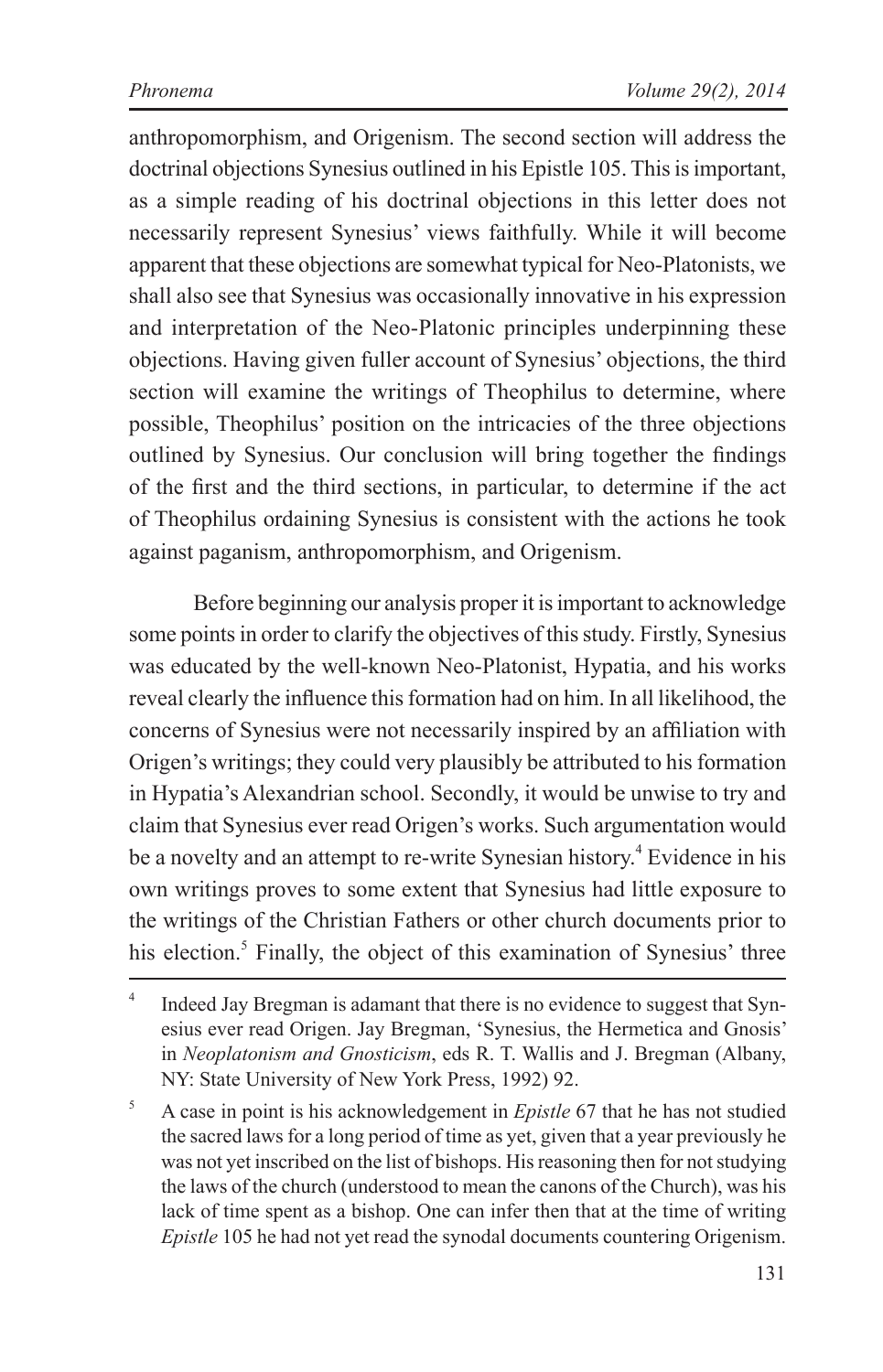doctrinal objections is not to determine if they are errors that Origen himself had made, but rather, if they were errors that Theophilus could have identified as inspired by Origen.<sup>6</sup> Suffice to say that Theophilus may have misrepresented Origen at times and that his interpretation of Origen's theology may not always have been justified.<sup>7</sup>

#### **Challenges during Theophilus' Ministry and his Relationship with Origen and Origenism**

Theophilus faced a number of significant pastoral and theological issues during his time as Patriarch of Alexandria. His influence extended throughout Christendom through his involvement with synods and councils, his efforts to influence the appointment of bishops – most

See Synésios de Cyrène, *Epistle* 67.27-29 in *Correspondance – 2 vols*, Greek text edited by Antonio Garzya, French translation and commentary by Denis Roques (Paris: Les Belles Lettres, 2003) 46 (= Syn., *Ep.* 67.27-29 (Roques 188)). For further argumentation supporting the interpretation of these "sacred laws" as Church canons, see Cameron, Long and Lee, *Barbarians and Politics at the Court of Arcadius* 25-26. We should note that Denis Roques' dating of the letter to January 412 must be called into question if Cameron *et al.* are correct in dating Synesius' episcopal consecration as 411 (sometime after the reception of Theophilus' paschal letter), as opposed to Roques' dating of his consecration as January 1, 412. Perhaps it is of little consequence for us here; we may be certain that the letter was composed in the year following his consecration. Roques 187 fn.1.

- <sup>6</sup> Russell identifies that Theophilus particularly studied Origen's *De principiis*, *De oratione* and *De resurrectione* prior to the publication of his *Second Synodal Letter*. Russell, *Theophilus of Alexandria* 24.
- <sup>7</sup> Russell argues exactly this case, recognising that it is probably right that modern readers should judge most of Theophilus' accusations against Origen to be unjust. Russell, *Theophilus of Alexandria* 25. I tentatively concur with this view. On the one hand, a fair reading of the preface of *De principiis* alerts us to the fact that Origen recognises the speculative nature of his work, particularly as he lays out the limits of what can be determined directly from apostolic teaching. On the other, however, his belief that careful argumentation and correct method can lead to the construction of "one body of doctrine" suggests that Origen believed that his conclusions could be deemed dogma, not merely theological explorations. Origen, *De principiis* Preface 10:188-196 in *Traité des Principes – Tome I*, ed. Henri Crouzel and Manlio Simonetti (Paris: Cerf, 1978) 88 (= Orig., *De princ.* Pref. 10:188-196 (Crouzel 88)).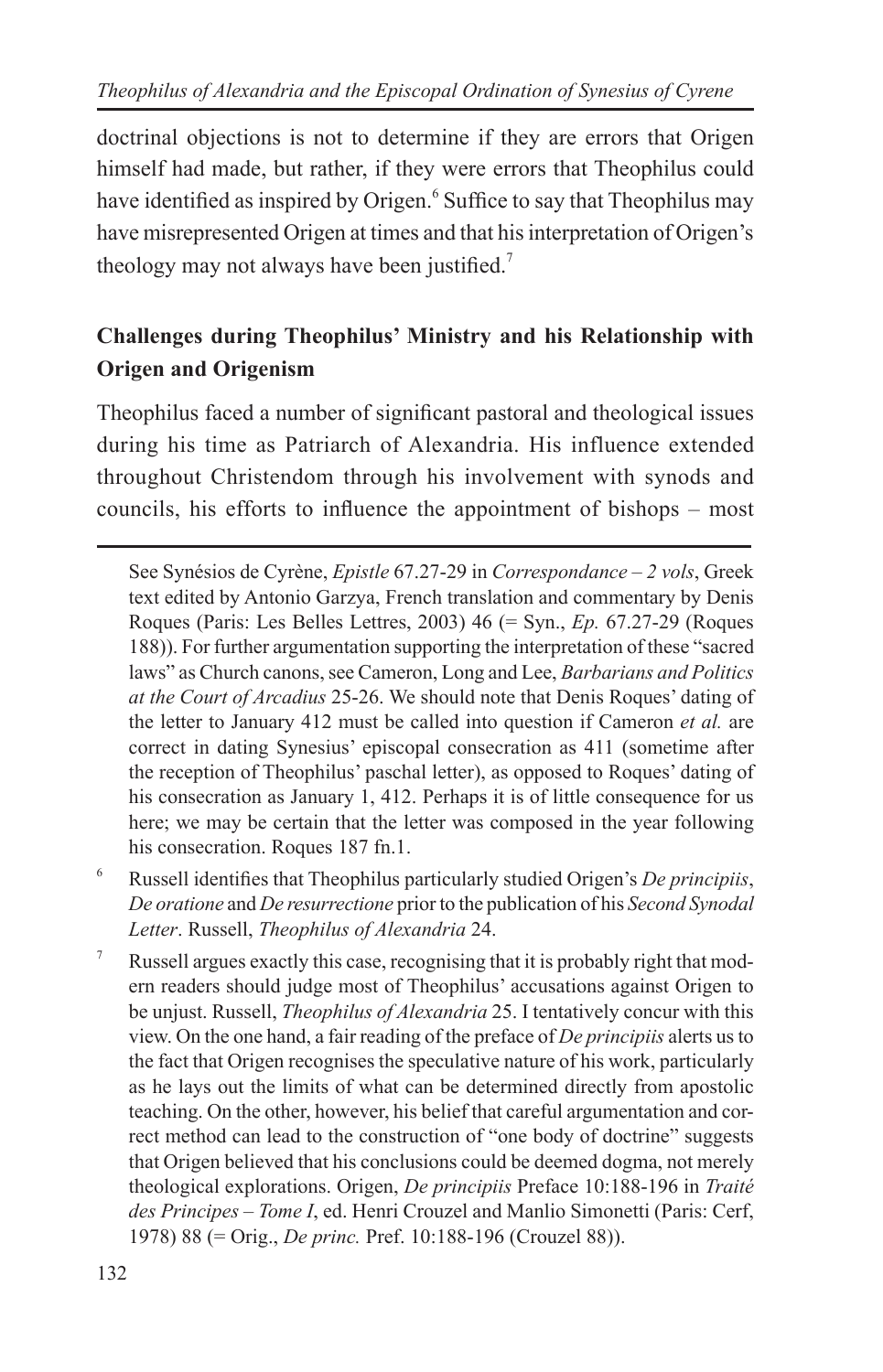significantly, that of John Chrysostom in Constantinople – and in his role as an expert in canon law, resolving ecclesiastical disputations.<sup>8</sup> At a local level in particular, Theophilus was a powerful influence against paganism.<sup>9</sup> In the early 390's, under the orders of Theophilus, the Serapeum was destroyed in Alexandria, promoting great dismay among pagans. Accounts of the event differ in details, but it seems sure that Theophilus sought justification for the destruction of the Serapeum from imperial laws which had been introduced to combat pagan worship. This is a classic case of the Church utilising imperial laws to achieve a theological end; in this case, the correction and conversion of Gentiles.<sup>10</sup> Theophilus did write against paganism and idolatry, but it is clear that his most powerful preaching on

<sup>&</sup>lt;sup>8</sup> Theophilus played a significant role in his region in resolving ecclesial disputes, particularly due to the fact that he was renowned as an expert in canon law. His expertise led to him being called upon by other bishops to mediate. For example, he was involved in resolving the issue of the recognition of clergy ordained by schismatic bishops during the Meletian schism in Antioch. Likewise he assisted in resolving a dispute regarding the succession of bishops in the see of Bostra in Arabia. Later Theophilus was called on to resolve significant problems between Jerome and Bishop John of Jerusalem that had led to Jerome and his monks being excommunicated by John. Russell, *Theophilus of Alexandria* 13-17.

<sup>&</sup>lt;sup>9</sup> For a more detailed account of Theophilus' fight against paganism see Elizabeth A. Clark, *The Origenist Controversy: The Cultural Construction of an Early Christian Debate* (Princeton, N.J.: Princeton University Press, 1992) 52-58, and Stephen Davis, *The Early Coptic Papacy: The Egyptian Church and its Leadership in Late Antiquity* (Cairo and New York: The American University in Cairo Press, 2004) 63-66.

<sup>&</sup>lt;sup>10</sup> There are, unfortunately, many contemporary examples of such misuse of imperial authority by Christians against pagans, Jews and heretics. For example, the suppression of pagan rioters in Calama in 408; the destruction of pagan shrines by Marcellus of Ancyra in 385; and Ambrose's support for the perpetrators of a synagogue burning in the town of Callinicum in 388. Jill Harries, *Law and Empire in Late Antiquity* (Cambridge: Cambridge University Press, 1999) 88-91, 95. Ambrose, *Epistle LXXIIII (40)*, *Sancti Ambrosii opera – Vol. LXXXII – Book 3*, Latin text established by M. Zelzer (Vindobonae: Hoelder-Pichler-Tempsky, 1982) 54-73.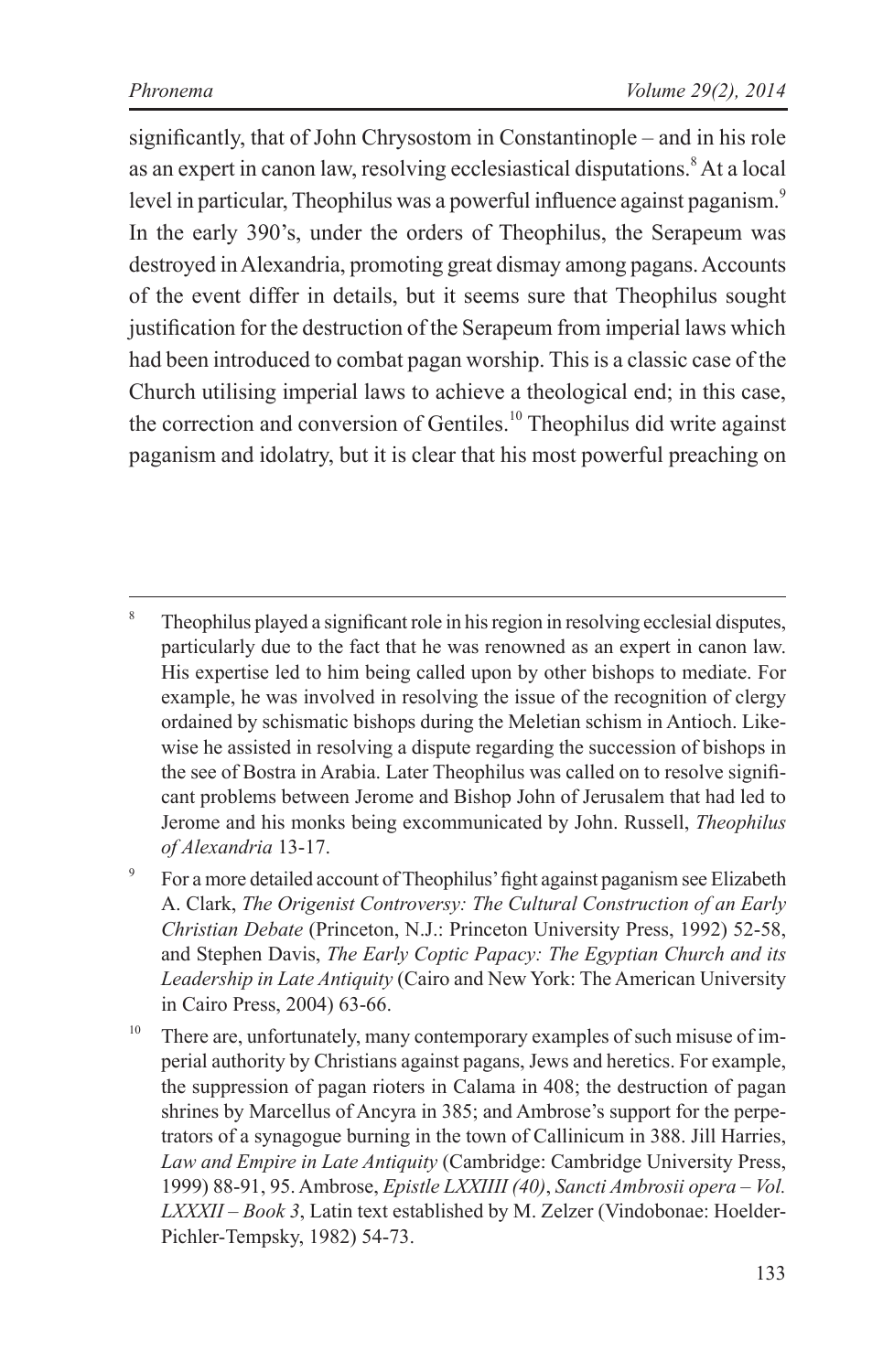the subject came not in the form of words, but through deeds such as those related to the Serapeum incident.<sup>11</sup>

Another key concern for Theophilus was the propagation of anthropomorphism.<sup>12</sup> His efforts combating this heresy led him directly into conflict with the desert monks of Nitria. The Nitrian monks took the view that "the immeasurable and simple substance of the Godhead possesses [human] contours and a human shape."<sup>13</sup> Theophilus opposed the monks on this point, labelling them "rustic and uncultivated" for holding such a belief.<sup>14</sup> His position was entirely orthodox and acceptable in the post-Nicene era. A key objection to anthropomorphism was that attributing human features to God risked attributing to God human passions such as anger, forgetfulness and ignorance. Theophilus' well-known contemporaries, the Cappadocian fathers, recognised this and opposed any anthropomorphic image of God. For instance, the Nyssan believed

<sup>&</sup>lt;sup>11</sup> Clark identifies two homilies by Theophilus on these themes, one of which is of questionable authenticity. Clark, *The Origenist Controversy* 55 n.74, 56 n.78.

 $12$  Cassian records that the letter contained a long discourse that persuasively refuted the anthropomorphism, which had apparently become widespread throughout the Egyptian monasteries. Cassian, *Conf.* X, II, 2, *John Cassian: The Conferences*, translation and annotation by Boniface Ramsay (New York and Mahwah, N.J.: Paulist Press, 1997) 371 (= Cassian, *Conf.* X, II, 2 (Ramsay 371)). The anthropomorphic heresy maintained that God was human shaped. It developed from a misguided interpretation of the scriptural account of the creation of Adam and other passages from the Hebrew Scriptures which alluded to God's physical features.

<sup>13</sup> John Cassian, *The Conferences* X, V, 2 (Ramsay 374).

<sup>&</sup>lt;sup>14</sup> Defending his actions against the monks later in 403 AD, Theophilus wrote: "We have not only anathematized Origen's heresies, but also another heresy that attempted to cause serious disturbance to the monasteries. Since certain people of the more rustic and uncultivated sort claimed that it was necessary to conceive of God in human form, we did not remain silent but also refuted this heresy, Christ having lent us vigilance, with written proofs in official ecclesiastical letters." Theophilus, *Letter written at Constantinople* 7, Russell, *Theophilus of Alexandria* 141-42 (= Theo., *Const.* 7 (Russell 141-42)). Note that unless otherwise stated all future references to works by Theophilus come from Russell's text.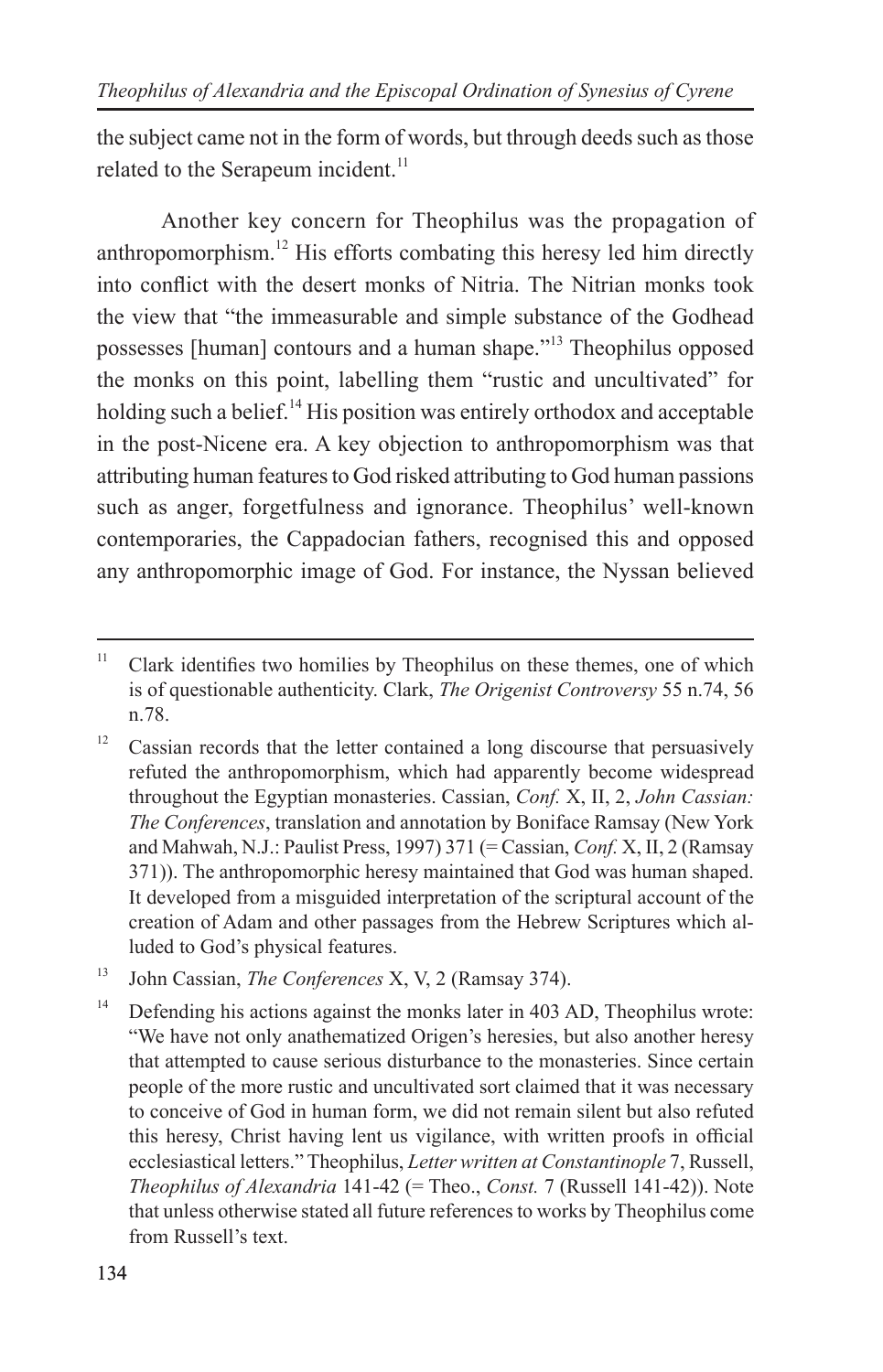that, unlike His creatures, God is free from passions.<sup>15</sup> Furthermore, he held that analogies and metaphors to describe God in human terms are always limited.16 For example, in his treatise against Eunomius, Gregory of Nyssa recognised that scriptural language utilised metaphors taken from human life such as fingers, arms and hands to "illustrate symbolically divine things."17 These words, however, had both human and divine meanings.18 Taking for an example the word "Father," Gregory claims that this human term "hides a distinction between the uttered meanings exactly proportionate to the difference existing between the subjects of this title."<sup>19</sup> The reasons for this are apparent when one considers that God's creatures (*ontic* beings) are subject to limit, including the limit of language which is used to describe them. God, on the other hand, is not subject to limit.<sup>20</sup> On Gregory's view then, positive terms such as fingers, arms and hands must be understood metaphorically as "only the operations of God can be

- <sup>16</sup> "The Nature that has no boundaries cannot be accurately comprehended by means of the connotations of words. On the contrary, all the power of concepts [νοημάτων] and all the significance of words and names [ῥημάτων], even if they seem to have about them something grand and worthy of the Divine, cannot attain the nature of the Real itself. On the contrary, it is as if by certain traces and hints that our reason guesses at the Invisible; by way of some analogy [ἔκ τινος ἀναλογίας] based on the things it has comprehended, it forms a conjecture about the Incomprehensible." Gregory of Nyssa, *Homily* 1:38.13-19 in *Gregory of Nyssa: Homilies on the Song of Songs*, trans. and intro. by Richard A. Norris, Jr (Atlanta: Society of Biblical Literature, 2012) 38-39.
- <sup>17</sup> These examples from human life are used πρὸς τὴν τῶν θείων δήλωσιν δι' αἰνίγματος ὑπὸ τῆς γραφῆς μετενήνεκται. GrNyss, *Eun.* I.622:29-623:1 (Jaeger 205).
- <sup>18</sup> ὥσπερ τοίνυν ἕκαστον τούτων τῶν ὀνομάτων καὶ ἀνθρωπίνως λέγεται καὶ οὐκ ἀνθρωπίνως σημαίνεται. GrNyss, *Eun.* I.623:1-3 (Jaeger 205-6).

<sup>19</sup> οὕτω καὶ τὸ τοῦ πατρὸς ὄνομα κἂν ὡσαύτως ἐπί τε τῆς ἡμετέρας καὶ ἐπὶ τῆς θείας λέγηται φύσεως, ἀλλὰ κατὰ τὸ μέτρον τῆς διαφορᾶς τῶν ἐν τοῖς ὀνόμασιν ὑποκειμένων καὶ τὰ διὰ τῶν φωνῶν σημαινόμενα τὴν παραλλαγὴν ἔχει. GrNyss, *Eun.* I.623:2-6 (Jaeger 206).

<sup>20</sup> Paulos Mar Gregorios, *Cosmic Man – The Divine Presence* (New York: Paragon House, 1988) 95.

 $^{15}$  καὶ τίς οὕτως ἄθλιος ὥστε μηδὲ τὴν θείαν τε καὶ μακαρίαν φύσιν καθαρεύειν ἀπὸ τοῦ κατὰ τὸν φθόνον πάθους ὑπολογίζεσθαι. Gregory of Nyssa, *Contra Eunomium* I.418:21-23 in *Gregorii Nysseni Opera – Vol. 1*, ed. W. Jaeger (Lieden: E. J. Brill, 1960) 148 (= GrNyss, *Eun.* I.418 (Jaeger 148)).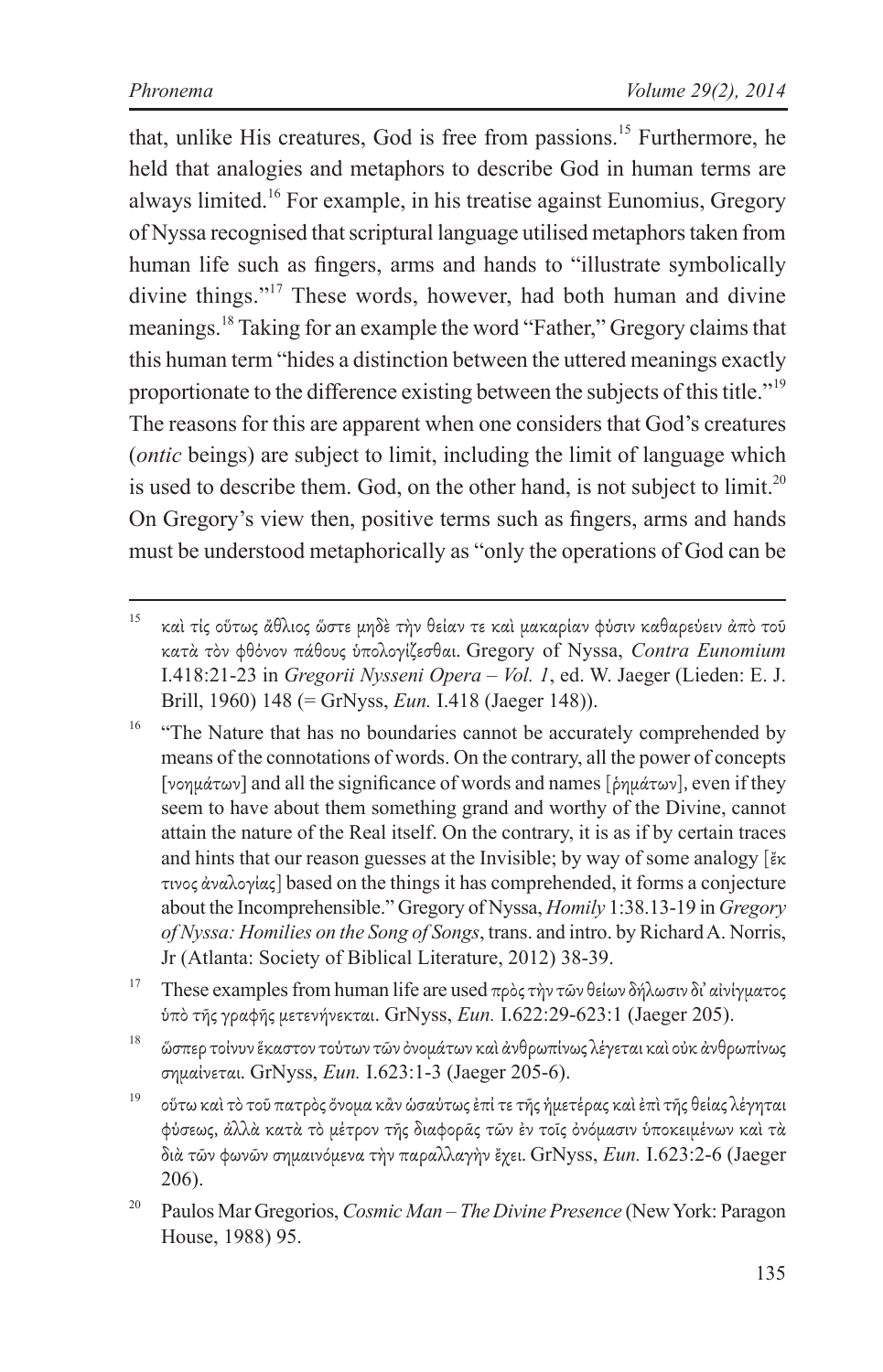spoken of in affirmative terms, but the being of God must be conceived only in negative terms."21 It is therefore apparent that anthropomorphism threatened the transcendent nature of the Godhead as it purported to make claims as to its being. This was an unacceptable threat to orthodoxy.

Theophilus' most well-known attack on anthropomorphism was contained in his *Paschal Letter* of 399. Unfortunately this letter has been lost and one must rely on secondary evidence to determine its content. This letter, which John Cassian referred to in his *Conferences*, <sup>22</sup> seems to have argued for God's incorporeality in opposition to the anthropomorphic view of God which was held by many Nitrian monks.<sup>23</sup> History has generally deemed the contents of this letter and his theology at the time of writing to be inspired by the writings of Origen. However, while Socrates and others attributed Theophilus' preference for believing God to be incorporeal to the influence of Origen, Norman Russell argues that it was Athanasius rather than Origen who was the inspiration for Theophilus.<sup>24</sup> While it is perhaps impossible to prove Russell's thesis comprehensively, it is certainly worth noting that Socrates, Sozomen, and Palladius, each of whom included the Origenist controversy within their respective histories. were not sympathetic to Theophilus and would have tried to show that he

<sup>&</sup>lt;sup>21</sup> Gregorios, *Cosmic Man* 222-23. We may likewise say that words "cannot say" being, but can say the mode of being, even when it is outside of time." Giulio Maspero, *Trinity and Man: Gregory of Nyssa's* Ad Ablabium (Leiden, Boston: Koninklijke Brill NV, 2007) 105.

<sup>&</sup>lt;sup>22</sup> Cassian, *Conf.* X, II, 2 (Ramsay 371). We must, of course, be aware that John Cassian was associated with the Origenist monks during his time living in Egypt and perhaps also in Syria. Furthermore, we should note that he was reluctantly ordained deacon by Theophilus' adversary John Chrysostom. These facts should warn us against placing too much emphasis on the details of this letter and the events it provoked. For chronological details of Cassian's life see Steven D. Driver, *John Cassian and the Reading of Egyptian Monastic Culture* (New York: Routledge, 2002) 16.

<sup>&</sup>lt;sup>23</sup> According to Stephen Davis this *Paschal Letter* of 399 appears to have "reflected his indebtedness to the theology of Origen." Davis, *The Early Coptic Papacy* 66.

<sup>24</sup> Russell, *Theophilus of Alexandria* 22.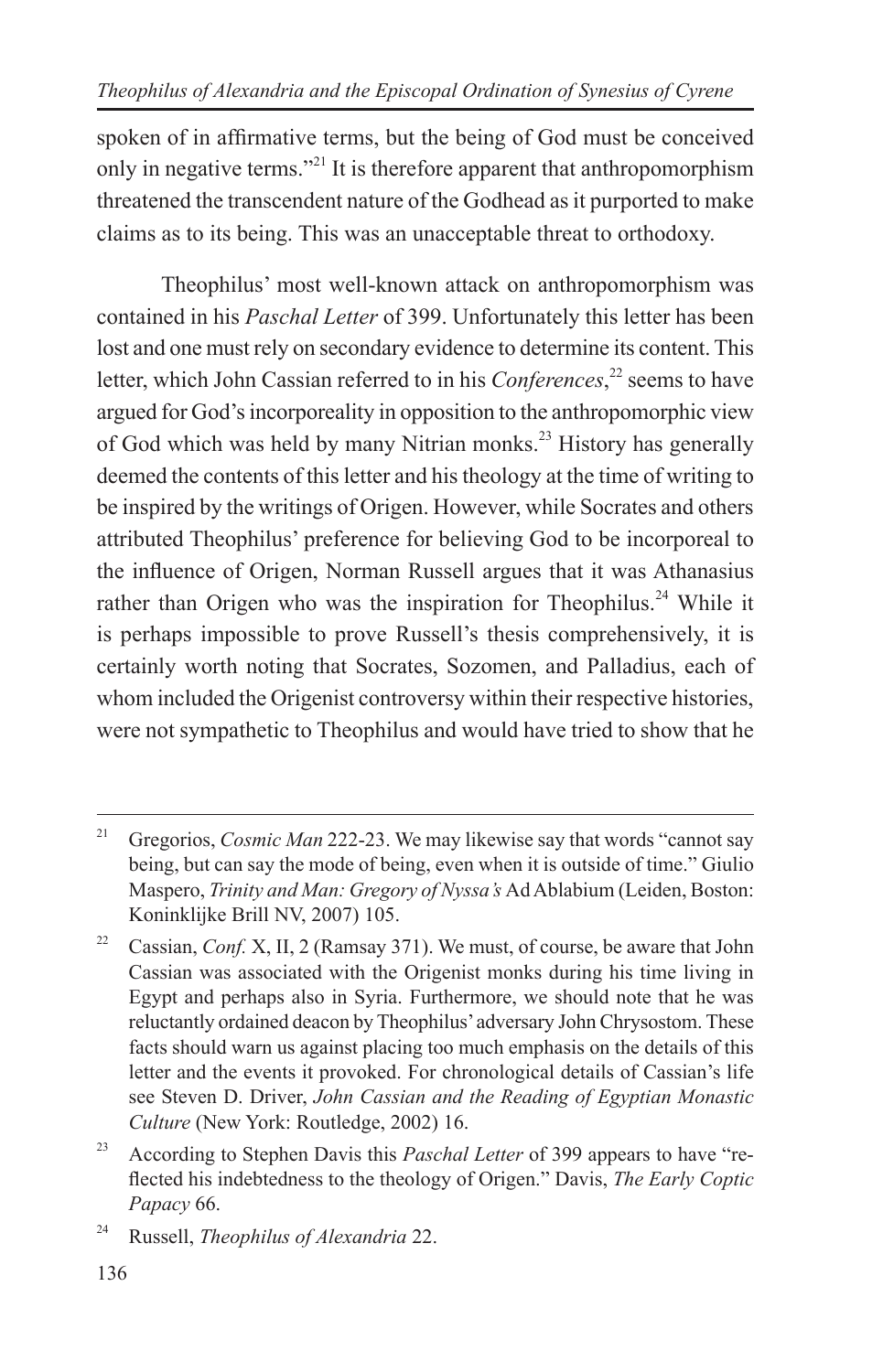acted out of political, rather than theological, motives.<sup>25</sup> There is no doubt that Theophilus was at times a divisive figure. This is beyond question when one considers such moments as his dispute with the Tall Brothers and the monks of Nitria, the disintegration of his relationship with his former confidant and ambassador Isidore, and the election and deposition of John Chrysostom. Given that it is not possible to map out adequately a truthful account of each of these episodes here it must suffice to say that one must consider the complex background of contemporary accounts of Theophilus' theology before declaring that Theophilus was influenced by Origen at the time of writing his *Paschal Letter* in 399.

Further to this, it is not reasonable to accept uncritically as Socrates did that Theophilus was two-faced in his attitude towards the writings of Origen and Origenism generally. Socrates, who was hostile to Theophilus, claimed the bishop resumed his study of Origen after the controversy. Indeed Socrates purports that Theophilus declared

[t]he books of Origen resemble a field full of all sorts of flowers; if then I find in it something good, I take it, but if something appears to me full of thorns, I avoid it as something sharp.<sup>26</sup>

In the absence of unbiased evidence, it is impossible to prove the veracity of Socrates' claim. What is certain is that Theophilus' relationship with the theology of Origen evolved over time. This evolution had three stages: the time leading up to, and culminating with the writing of the *Paschal Letter* of 399; the period of the Origenist controversy, which lasted from around

 $25$  "Socrates, Sozomen, and Palladius ... lead their readers to assume that theology was not central to the debate, and the little of it that appears was served up by the bishop of Alexandria as a guise to further his ecclesiastical politics." Furthermore, these three historians were clearly hostile to Theophilus and sided with "the theological opinions espoused by the suspected Origenists." Clark, *The Origenist Controversy* 44.

<sup>&</sup>lt;sup>26</sup> Τὰ Ωριγένους ἔοικε βιβλία λειμῶνι <πλήρει> πάντων ἀνθέων· εἴ τι οὖν ἐν αὐτοῖς ἐφεύρω καλόν, τοῦτο δρέπομαι, εἰ δέ τι μοι ἀκανθῶδες φανείν, τοῦτο ὡς κεντοῦν ὑπερβαίνω. Socrates, *Ecclesiastical History* VI, 9, Socrate de Constantinople, *Histoire Ecclésiastique – Livre IV-VI*, Greek established by G. C. Hansen, French translation by P. Périchon and P. Maraval (Paris: Cerf, 2006) 334-35.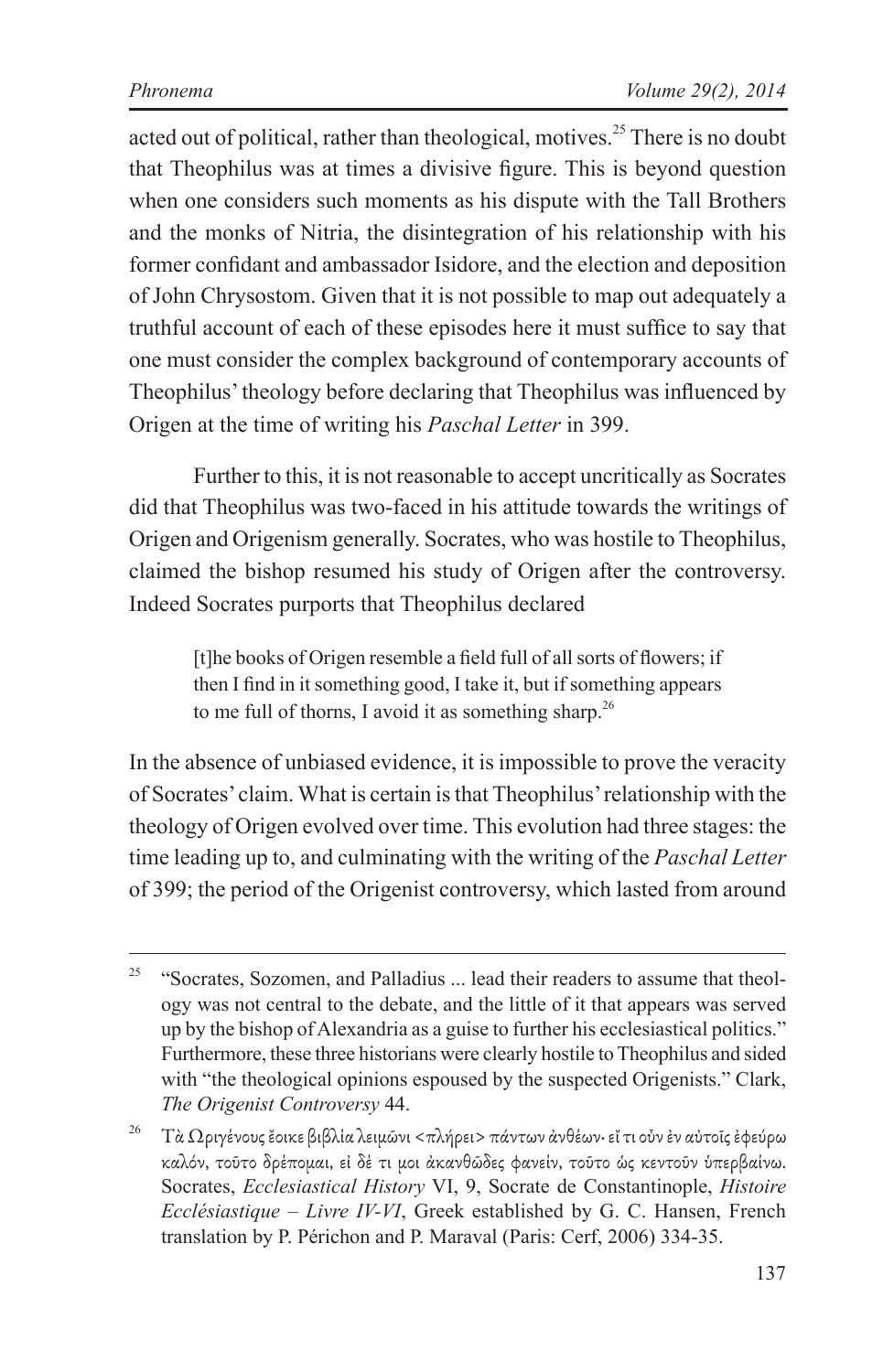399 until perhaps  $403<sup>27</sup>$  and the relatively quiet time which followed this up until his death on 15 October, 412.

Over the period covering his election in 385 until the reception of his *Paschal Letter* in 399, there are too few extant documents to make a thorough analysis of Theophilus' position with regard to Origenism. In the four fragments of Festal Letters dating from 386 to 395 which are translated by Norman Russell in his *Theophilus of Alexandria*, Theophilus gives no indication that he favoured or disapproved of Origen's theology. Furthermore, these texts do not reveal any particular influence of Origen. In the fifth *Festal Letter* Theophilus outlines an orthodox Christology which stresses the incarnation of the "living Word" without diminishing His divinity:

Born of a virgin, he assumed a body in our likeness, appearing outwardly like us in the form of a servant (cf. Phil. 2:7), but proving by his works that he is the lord and creator of all things, since the works he performs are those of  $God.^28$ 

The sixth *Festal Letter* echoes the fifth, describing the "supreme artist" and "living and active Word of God" as "coming forth from a virgin as a human being," accepting weak human nature.<sup>29</sup> While the fifth and sixth *Festal Letters* expounded a sound Christology, the first and tenth *Festal Letters* provide a glimpse into Theophilus' soteriology and Eucharistic theology. Echoing the Letter to the Hebrews and drawing an analogy between the Upper Room and the Holy of Holies, the Tenth Festal Letter describes Christ as annihilating the "typological practice of the High Priest" through the breaking down of the barrier between God and humanity. Prior to the Incarnation,

<sup>&</sup>lt;sup>27</sup> The end point of this period is somewhat difficult to determine with precision. One could argue that the heat went out of the Origenist controversy after the deposition and exile of John Chrysostom and the submission of the remaining Alexandrian monks (Eusebius and Euthymius) at the Synod of the Oak in 403.

<sup>28</sup> Theophilus, *Fifth Festal Letter* in Russell, *Theophilus of Alexandria* 48 (= Theo., *5th Fest.* (Russell 48)). Note that each festal letter will be abbreviated similarly.

<sup>&</sup>lt;sup>29</sup> Theo.,  $6^{th}$  *Fest.* (Russell 48-49).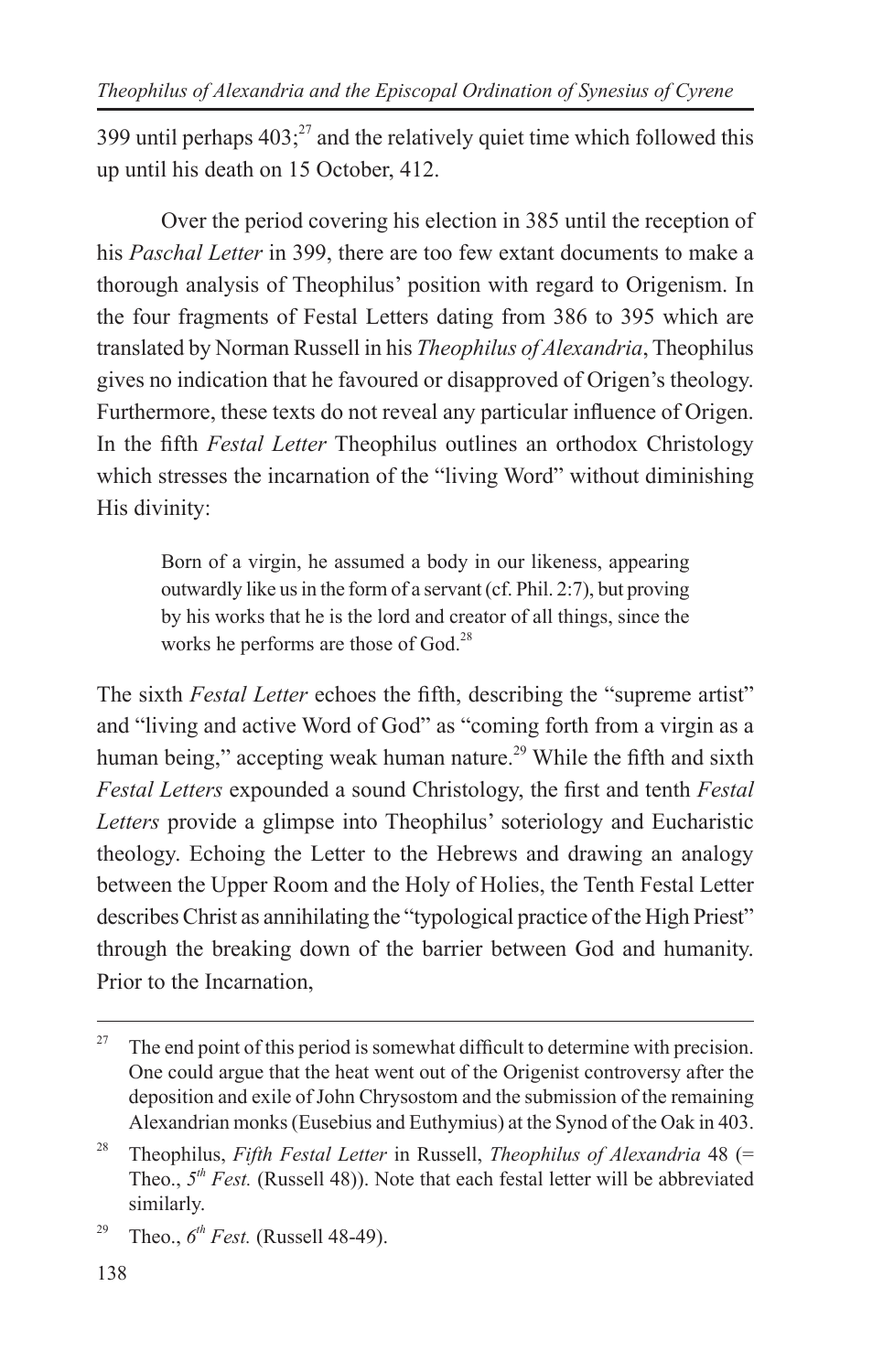…the High Priest alone entered into the Holy of Holies once a year, the people remaining outside because they lacked sufficient power. But the Saviour went in and gave leave for those who wish to enter  $30$ 

In the brief fragment of the first *Festal Letter*, Theophilus affirms that Christ gave himself up for the sake of humanity and left his very self for Christians who may "consume the whole of him as life." $31$ 

The second stage in Theophilus' relationship with the theology of Origen, the period of the Origenist controversy, is comparatively well documented, with a number of letters - synodal, festal, personal, and otherwise – still in existence.<sup>32</sup> In these letters Theophilus details what he believed to be the erroneous aspects of Origen's theology. Among his many concerns with Origen's work, Theophilus believed Origen held the following views on the soul and body: the nature of the soul and God are identical; $33$  souls came to be through the fall of rational intelligences; $34$ souls pre-existed bodies and "were sent down to earth because of sins previously committed in heaven to be bound to bodies"; $^{35}$  the created body is emptiness and the ruin of rational beings; $36$  resurrected bodies are corruptible, mortal, will dissolve into aether, and are spherical in shape: $37$ 

- <sup>34</sup> Theo.,  $16^{th}$  Fest. 17 (Russell 114); Theo.,  $17^{th}$  Fest. 15 (Russell 129-30).
- <sup>35</sup> Theo., *Third Letter to Dissidents*  $(= 3^{rd}$  *Diss.*) (Russell 101): Theo.,  $19^{th}$  Fest. 12 (Russell 154); Theo., *Const.* 9 (Russell 142-43).
- <sup>36</sup> Theo.,  $16^{th}$  Fest. 18 (Russell 115); Theo.,  $19^{th}$  Fest. 12 (Russell 153).

<sup>&</sup>lt;sup>30</sup> Theo.,  $10^{th}$  Fest. (Russell 49).

<sup>&</sup>lt;sup>31</sup> Theo.,  $I^{st}$  *Fest.* (Russell 48).

<sup>&</sup>lt;sup>32</sup> Dates provided by Russell for documents referenced here relating to the Origenist controversy are: *First Synodal Letter* (late 399-early 400); *Second Synodal Letter to the Bishops of Palestine and Cyprus* (Autumn 400); *Sixteenth Festal Letter* (401); *Seventeenth Festal Letter* (402 AD); *Letter written at Constantinople* (403); *Nineteenth Festal Letter* (404); *Third Letter to Dissidents* (currently undated). Russell, *Theophilus of Alexandria* 89-91.

<sup>&</sup>lt;sup>33</sup> Theo.,  $17^{th}$  *Fest.* 14 (Russell 129).

Theo., *Second Synodal Letter to the Bishops of Palestine and Cyprus*  $(= 2<sup>nd</sup>$ *Syn.)* 2 (Russell 94-95); Theo., *16th Fest.* 13, 15 (Russell 110-13); Theo., *Const.* 4, 5, 8 (Russell 139-42).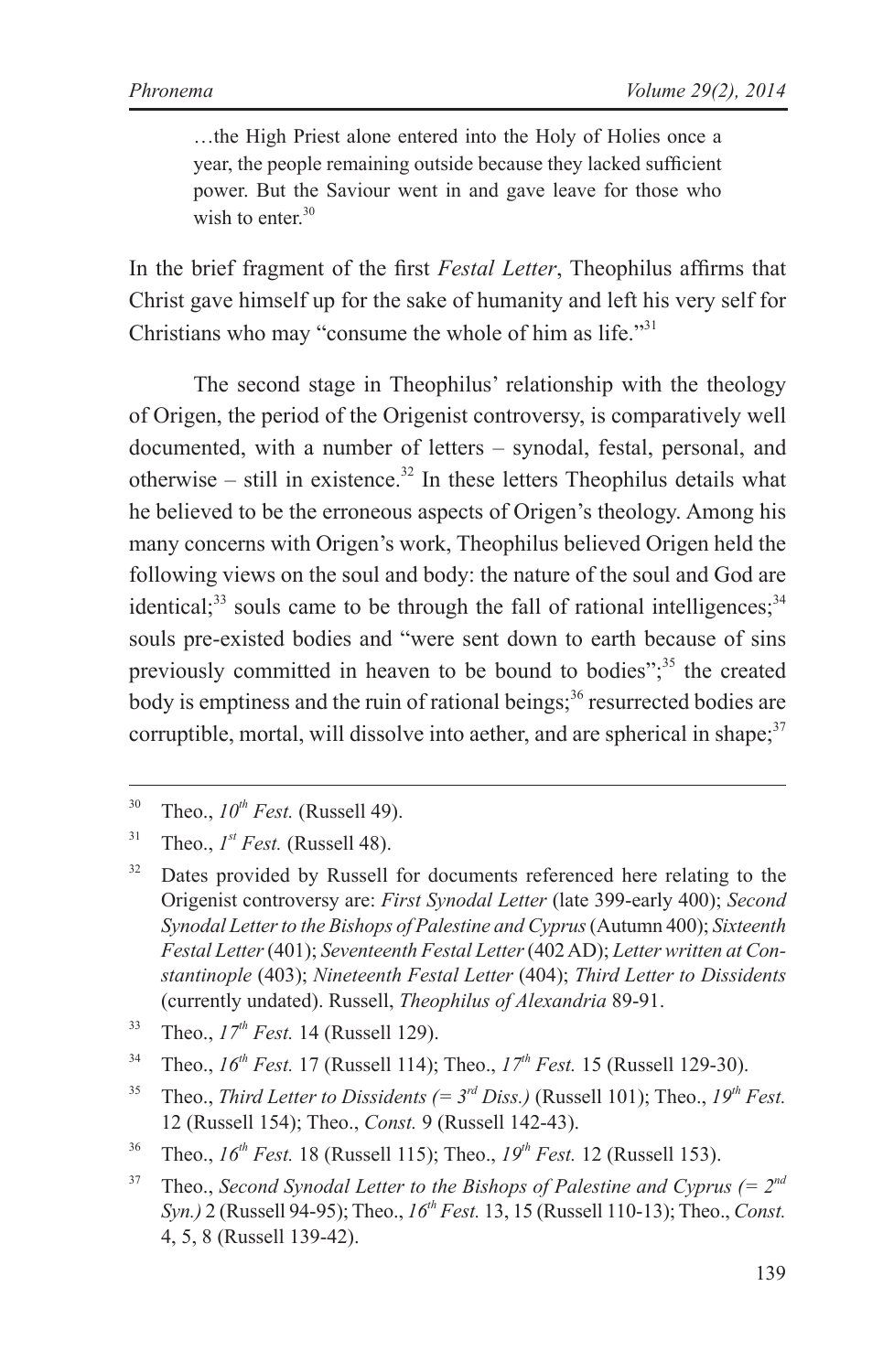and, souls reincarnate, will "be restored and will return to their original state."<sup>38</sup> A final point, regarding the creation of the world, Theophilus believed that Origen taught that God made only as many things as he was capable of conceiving and controlling.<sup>39</sup> We will return to these matters at various times.

The third and final stage in Theophilus' association with Origen's theology from 403 till his death in 412 is really un-documented, save for some comments in secondary sources. This is unfortunate as this is the period in which Synesius was ordained by Theophilus. Despite this, our knowledge of Theophilus' actions against Origenism during other stages of his life provides us with sufficient data for determining Theophilus' anti-Origenistic feelings during the height of the controversy. Hence, should we find that Synesius held Origenistic views, these feelings will be the standards by which to judge Theophilus' perception of Synesius' theology.

#### **Clarifying the Doctrinal Objections of Epistle 105**

Some six months prior to his ordination, Synesius wrote an open letter (*Epistle* 105) to his brother Euoptius detailing his objections to accepting episcopal ordination. This letter was not only intended for the eyes of his brother, but for Theophilus and his advisors.<sup>40</sup> Synesius begins the letter by outlining his concern that the priesthood will take him from philosophy. Furthermore, in his mind, he doubts his own strength to keep the divine flame alive within himself. Having mentioned these worries, Synesius goes on to explain the reason behind the writing of this letter – he does not wish to be accused later of having hidden his objections to his ordination

<sup>&</sup>lt;sup>38</sup> Theo,  $3^{rd}$  Diss. (Russell 101); Theo.,  $16^{th}$  Fest. 9 (Russell 107); Theo.,  $17^{th}$ *Fest.* 11 (Russell 126).

<sup>&</sup>lt;sup>39</sup> Theo.,  $17^{th}$  Fest. 17-18 (Russell 131-33).

 $40$  Synesius finished Ep. 105 with the following command to his brother to inform Theophilus and the *scholastikoi* (advisors of Theophilus who were tasked with juridical duties) of the contents of this letter: "Apply yourself so that the lawyers [*scholastikoi*] are aware of this way of thinking and report it to the great Theophilus." Syn., *Ep.* 105.143-45 (Roques 241). See also Peter Brown, *Power and Persuasion in Late Antiquity: Towards a Christian Empire* (Wisconsin: The University of Wisconsin Press, 1992) 138.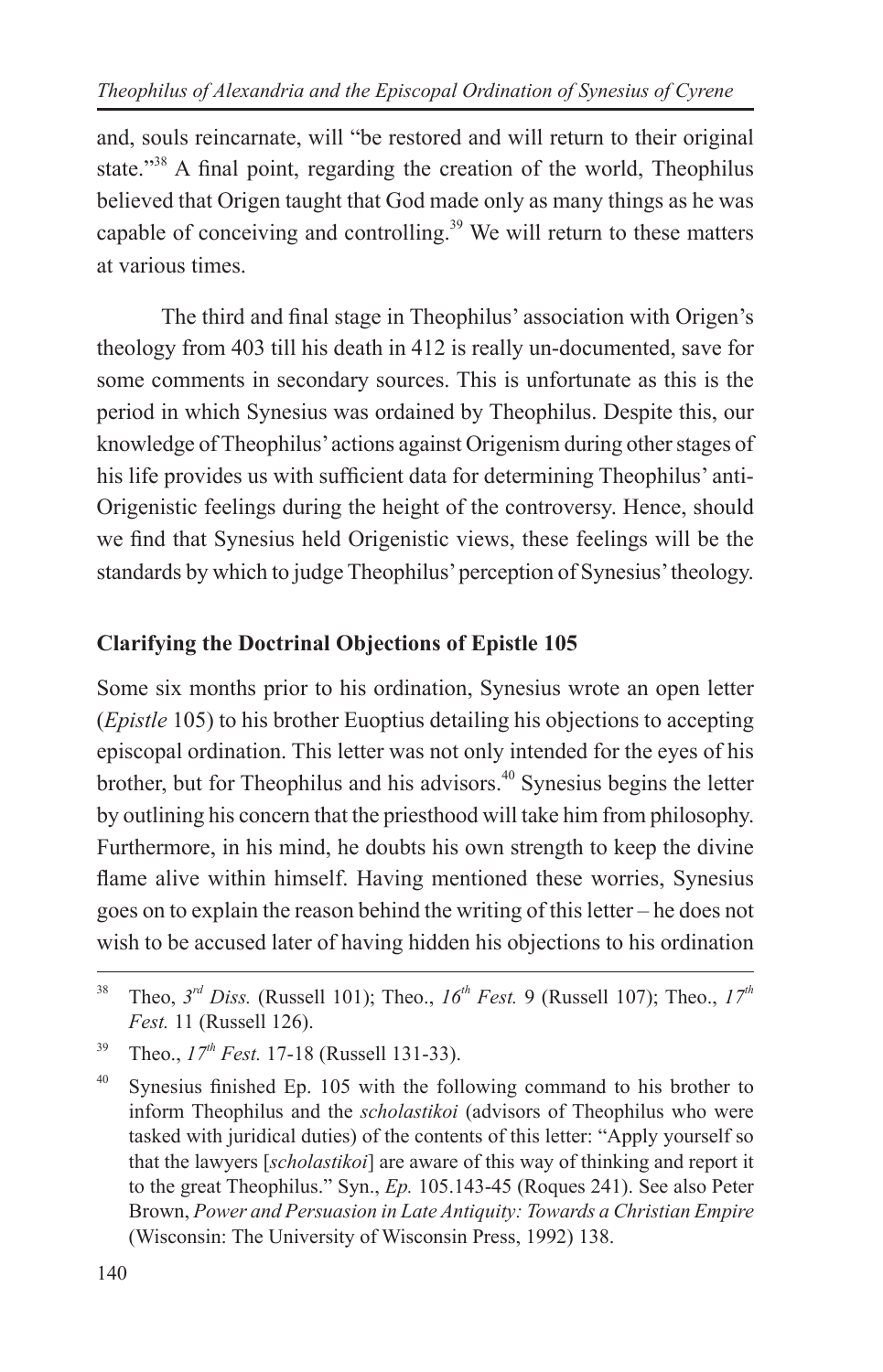from Theophilus and the *scholastikoi* who were tasked with advising him. Synesius continues, mentioning his desire to remain with his wife, who had been given to him by the Law and by the hand of Theophilus himself.<sup>41</sup> What is more, he wishes that they may have many children in the future and that he would not want to sneak around like an adulterer to allow this to happen.<sup> $42$ </sup> At this point Synesius moves from more practical considerations to outline three doctrinal concerns that he believes must be accommodated if he is to accept the episcopacy. These doctrinal objections made by Synesius in *Epistle* 105 are as follows:

Indubitably, I will never want to believe that the soul is born after the body. I will refuse to admit that the world will perish along with all its parts. Regarding the Resurrection, which is a received opinion, I see in it a sacred and mysterious conception on which I am far from sharing the ideas of the masses.<sup>43</sup>

Let us now consider each objection carefully to determine what Synesius really believed. We will leave discussion of the first objection, which is

<sup>41</sup> Syn., *Ep.* 105.69-70 (Roques 238).

 $42$  We may infer from Synesius' letter that the current practice in the Alexandrian church was that sexual relations were forbidden for married bishops. Cochini, after extensive study of the manuscript tradition of the fourth century, affirms that bishops of both the East and West were called to practice continence at this time: "Let us conclude that the obligation demanded from married deacons, priests, and bishops to observe perfect continence with their wives is not, in the Church, the fruit of belated development, but on the contrary, in the full meaning of the term, *an unwritten tradition of apostolic origin* that, so far as we know, found its first canonical expression in the  $4<sup>th</sup>$  century." Christian Cochini, *Apostolic Origins of Priestly Celibacy* (San Francisco: Ignatius Press, 1990) 439. Furthermore, Stickler raises the interesting case of Jerome, who "appealed to the praxis of the Churches of the East, of Egypt and of the Apostolic See, affirming that they all accepted only clerics who were virgins and continent or, if married, those who had renounced the use of marriage." Jerome is perhaps our best source in the matter of Alexandrian practice in Synesius' lifetime, as extant letters sent between he and Theophilus prove that the two men knew each other well. Alfons Maria Cardinal Stickler, *The Case for Clerical Celibacy: Its Historical Development & Theological Foundations* (San Francisco: Ignatius Press, 1995) 60-61. See also Roques, 365 n.25.

<sup>43</sup> Syn., *Ep.* 105.85-90 (Roques 239). Note that all direct quotes from the works of Synesius are my translations unless otherwise indicated.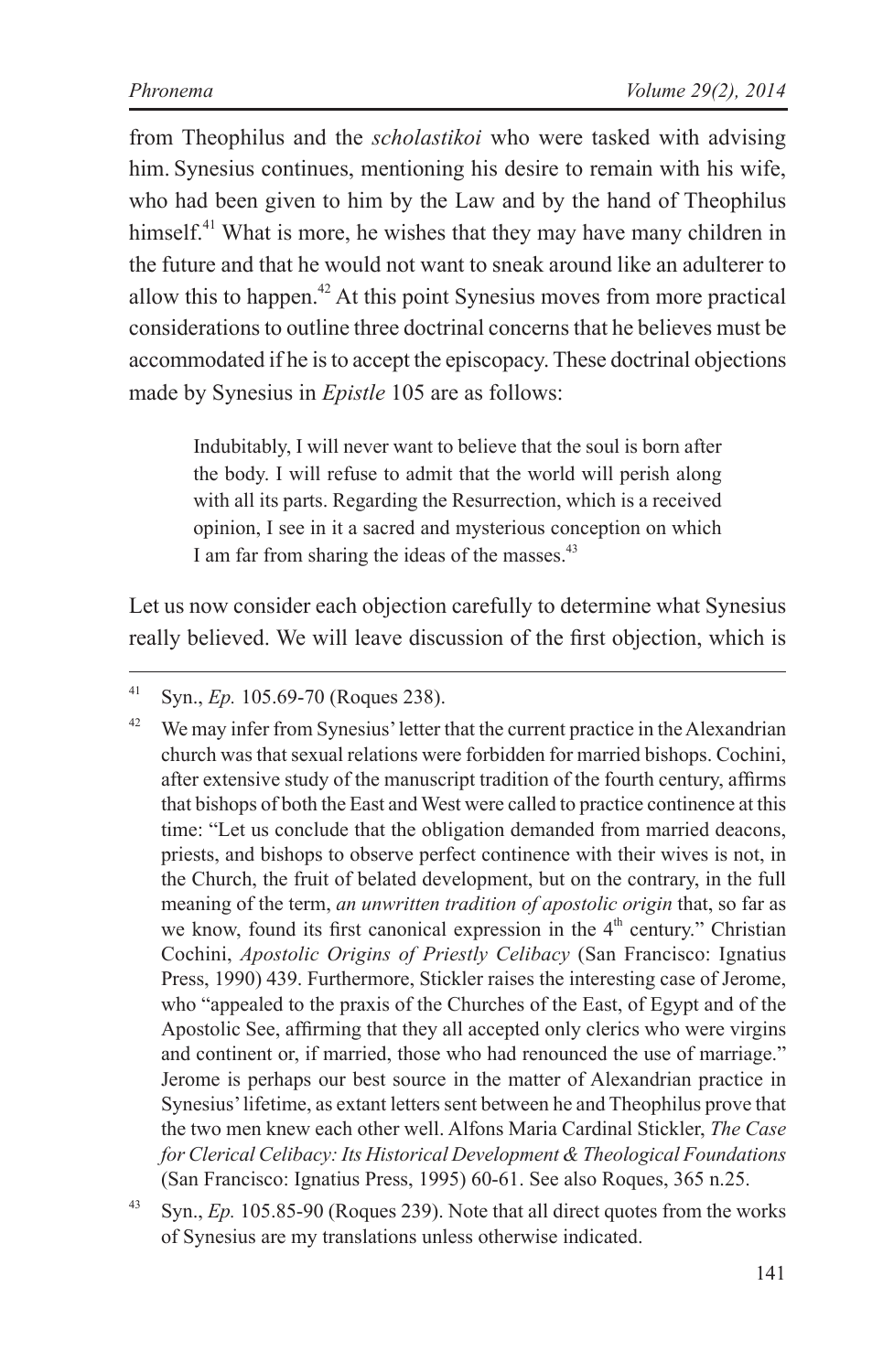ostensibly a question of the pre-existence of the soul, until the end. This is primarily due to the fact that the question of the resurrection of the body is closely linked to the problem of the *telos* of the soul. Hence we will examine one after the other the *telos* and the *archê* of the soul, as discussion of the first will inform our understanding of the second.

#### *The Creation and Destruction of the World*

"I will refuse to admit that the world will perish along with all its parts."<sup>44</sup>

At first glance Synesius seems to be concerned with the *telos* of the cosmos, though as we shall see, it is almost certain that his objection is related also to the *archê* of the cosmos.<sup>45</sup> Indeed Neo-Platonists came to see that it was self-evident that "the concepts of an ungenerated world and an incorruptible world are interdependent and reciprocal"; that is, "[t]he former implies the latter and the latter implies the former."46 Porphyry, Plotinus' biographer, believed that Christian belief in the creation and annihilation of the Cosmos in time was illogical, irrational, and blasphemous, and was therefore unacceptable. $47$  On his view, such beliefs imputed weakness or imperfection to the nature of God as they necessitated change in God's immutable nature.<sup>48</sup> Porphyry's position is instructive for us, not only for the fact that he is the first interpreter of

<sup>46</sup> Niketas Siniossoglou, *Plato and Theodoret: The Christian Appropriation of Platonic Philosophy and the Hellenic Intellectual Resistance* (Cambridge: Cambridge University Press, 2011) 162-63.

<sup>47</sup> Christos Evangeliou, 'Plotinus's Anti-Gnostic Polemic and Porphyry's *Against the Christians*' in *Neoplatonism and Gnosticism*, eds R. T. Wallis and J. Bregman (Albany, NY: State University of New York Press, 1992) 123.

<sup>48</sup> Evangeliou, 'Plotinus's Anti-Gnostic Polemic and Porphyry's *Against the Christians*' 123. R. T. Wallis, *Neoplatonism* (London: Bristol Classical Press, 2002) 102.

<sup>44</sup> Τὸν κόσμον οὐ φήσω καὶ τἄλλα μέρη συνδιαφθείρεσθαι. Syn., *Ep.* 105.87-88 (Roques 239).

<sup>45</sup> In contradistinction, "the polemical target of the *creatio ex nihilo* was one or another Greek doctrine about the eternity of the world." Jaroslav Pelikan, 'Creation and Causality in the History of Christian Thought' *The Journal of Religion* 40 (Oct., 1960) 246-55, 250.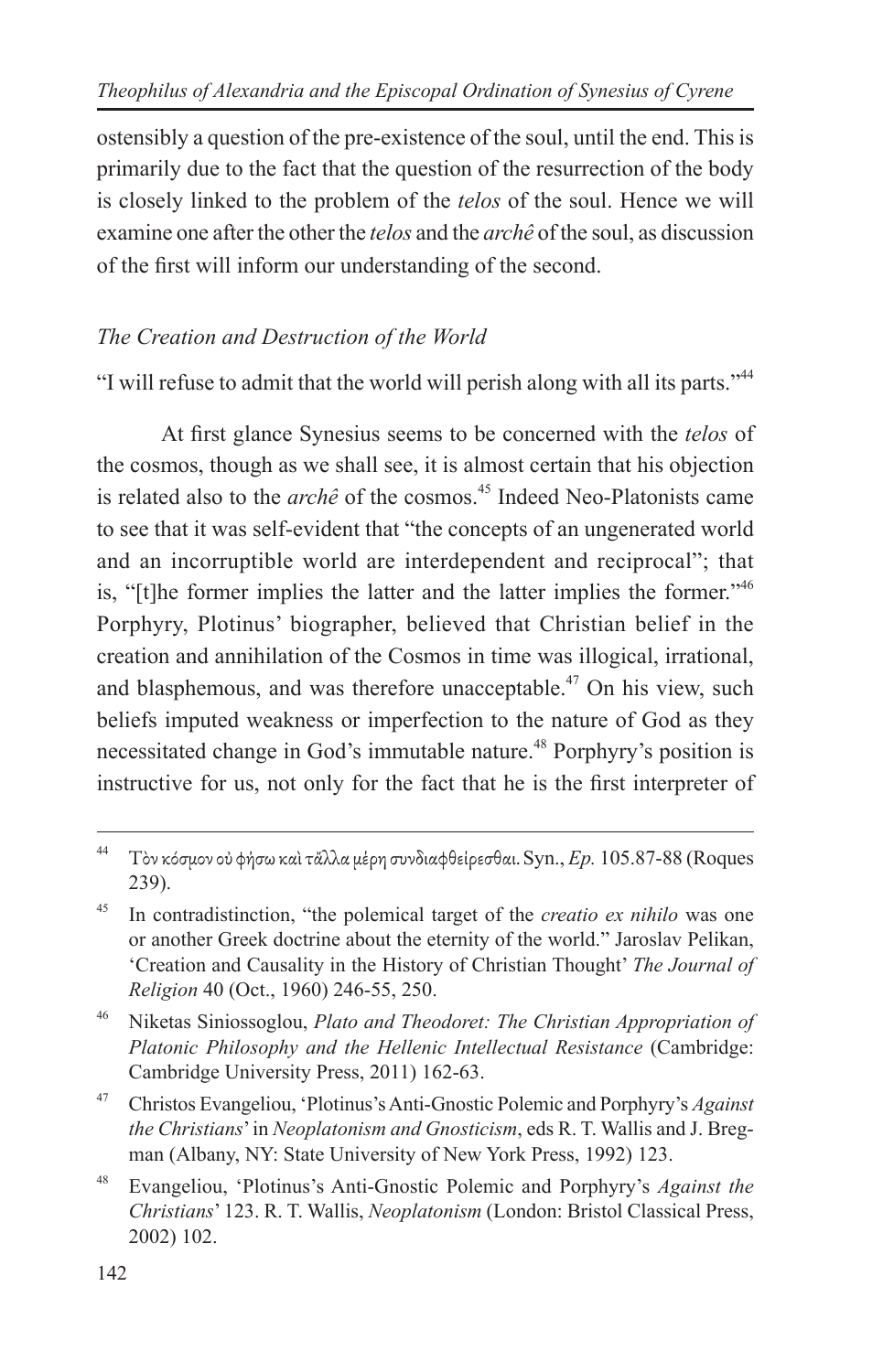Plotinus, but also because it is quite likely that it was a Porphyrian Neo-Platonism that was taught in Hypatia's school.<sup>49</sup> Consequently we may assume that Synesius' cosmology was inspired by Porphyry.50 We shall first consider Synesius' cosmological views, drawing on the cosmology of Plotinus as interpreted by his disciple Porphyry. Having done this, we will be better able to determine whether Synesius' objection was compatible with orthodox Christianity of the late fourth/early fifth century.

For both Neo-Platonists and Christians the question of the creation of the Cosmos raised a number of interconnected issues. Some of the more important were: Who or what created the Cosmos and how? From what was the Cosmos created? Was the Cosmos created in time or from eternity? Simply stated, confirmed in their belief in God's role in creation, Christians developed the doctrine of *creatio ex nihilo* on the basis of both Scripture and philosophy in response to the second and third of these questions. While not expressed dogmatically until the thirteenth century,<sup>51</sup> the doctrine was substantially in place from the second century onwards.<sup>52</sup>

<sup>51</sup> qui sua omnipotenti virtute simul ab initio temporis, utramque de nihilo condidit creaturam, spiritualem et corporalem, angelicam videlicet et mundanam. Lateran Council IV, *Constitutions* 1:10-12, Norman P. Tanner, ed., *Decrees of the Ecumenical Councils – Vol. 1* (London and Washington, D.C.: Sheed & Ward Ltd and Georgetown University Press, 1990) 230.

 $52$  For the history of the doctrine and its scriptural, patristic and philosophical roots, see John D. Zizioulas, *Lectures in Christian Dogmatics*, ed. D. Knight (London and New York: T&T Clark, 2010) 83-88; M. C. Steenberg, *Irenaeus on Creation: The Cosmic Christ and the Saga of Redemption* (Leiden and Boston: Brill, 2008) 38-49; P. Copan and W. L. Craig, *Creation out of Nothing: A Biblical, Philosophical, and Scientific Exploration* (Grand Rapids, MI: Baker Academic, 2004) 93-145; Gerhard May, *Creatio Ex Nihilo: The Doctrine* 

<sup>&</sup>lt;sup>49</sup> Note that Porphyrian Neo-Platonism is commonly contrasted with its Iamblichian counterpart. Bregman, *Synesius of Cyrene* 83.

<sup>&</sup>lt;sup>50</sup> We may feel confident of this, as there is significant evidence to support the argument that Synesius adopted (and adapted) Porphyry's 'telescoped' triad of *hyparxis*, *dynamis*, *nous* as a model for his version of the Trinity. If Synesius has felt free to take on this important Porphyrian teaching, which is foundational to Porphyry's cosmology, it is not surprising that he should be inspired to take on other aspects of Porphyry's cosmology. Bregman, *Synesius of Cyrene* 82-83.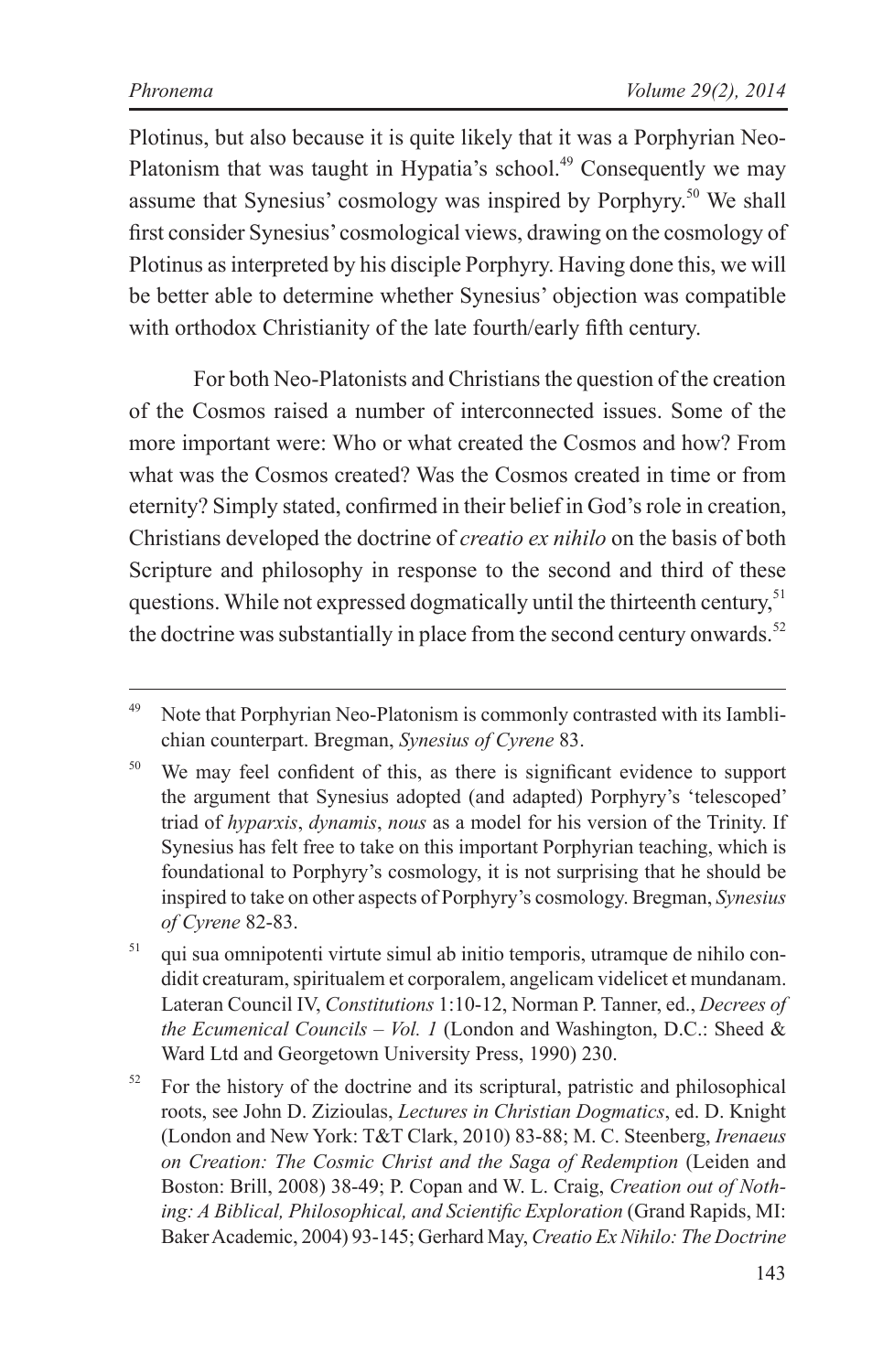According to Plotinus, all of creation has its source in the One.<sup>53</sup> Plotinus explains the generation of multiplicity from the simplicity of the One through the process of emanation. The first Principle (*archē*) 54 generated from the One is *Nous* or Intellectual-Principle.<sup>55</sup> Plotinus describes the generation of *Nous*:

…the One, perfect because it seeks nothing, has nothing, and needs nothing, overflows, as it were, and its superabundance makes something other than itself. This, when it has come into being. turns back upon the One and is filled, and becomes Intellect by looking towards it.<sup>56</sup>

So *Nous* comes to be through these two phases of procession (*prohodos*) and reversion (*epistrophe*). In the first instance, "a formless, infinite

*of 'Creation out of Nothing' in Early Christian Thought*, trans. A. S. Worrall (Edinburgh: T&T Clark, 1994) 154-56.

- <sup>53</sup> That is, the One is "the Source of all the "Reality" of all the "Being" in things." John Herman Randall, Jr, 'The Intelligible Universe of Plotinos' *Journal of the History of Ideas* 30 (Jan.-Mar., 1969) 3-16, 14.
- <sup>54</sup> Note that for the most part I will use the term *archē* rather than *hypostasis* to describe the One, Intellectual-Principle, and the Soul. My motivation for doing this is threefold; firstly, consistency; secondly, Plotinus used the term *hypostasis* in instances when he was not referring to any of these three entities; and thirdly, Plotinus himself preferred to use the word *archē*. Remes' explanation (drawing on the work of Lloyd P. Gerson) is informative; the One, Intellect, and Soul are "(i) basic principles of explanation or fundamental explanatory categories; (ii) paradigms imitated by the lower levels and entities; and (iii) causes that actually generate everything there is." Pauliina Remes, *Neoplatonism* (Stocksfield, U.K.: Acumen Publishing Limited, 2008) 48.
- <sup>55</sup> In his translation of the *Enneads*, MacKenna describes this second *archē* variously as: the Totality of the Divine Thoughts, the Intelligible Universe, or The Intelligibles. It should be noted that these examples are not an exhaustive list of the terms MacKenna uses to describe *Nous*. Plotinus, *Enneads*, trans. Stephen MacKenna (London: Faber and Faber Limited, 1956) xxv.
- <sup>56</sup> Plotinus, *Enneads* V.2.1, trans. A. H. Armstrong (Cambridge, Massachusetts: Harvard University Press; London: William Heinemann Ltd, 1984) 59 (= Plot., *Enneads* V.2.1 (Armstrong 59)). Note, all references to the *Enneads* will be from the seven volumes of Armstrong's edition unless otherwise indicated. Book numbers correspond to volume numbers except for Book VI.6-9 which is found in Volume VII.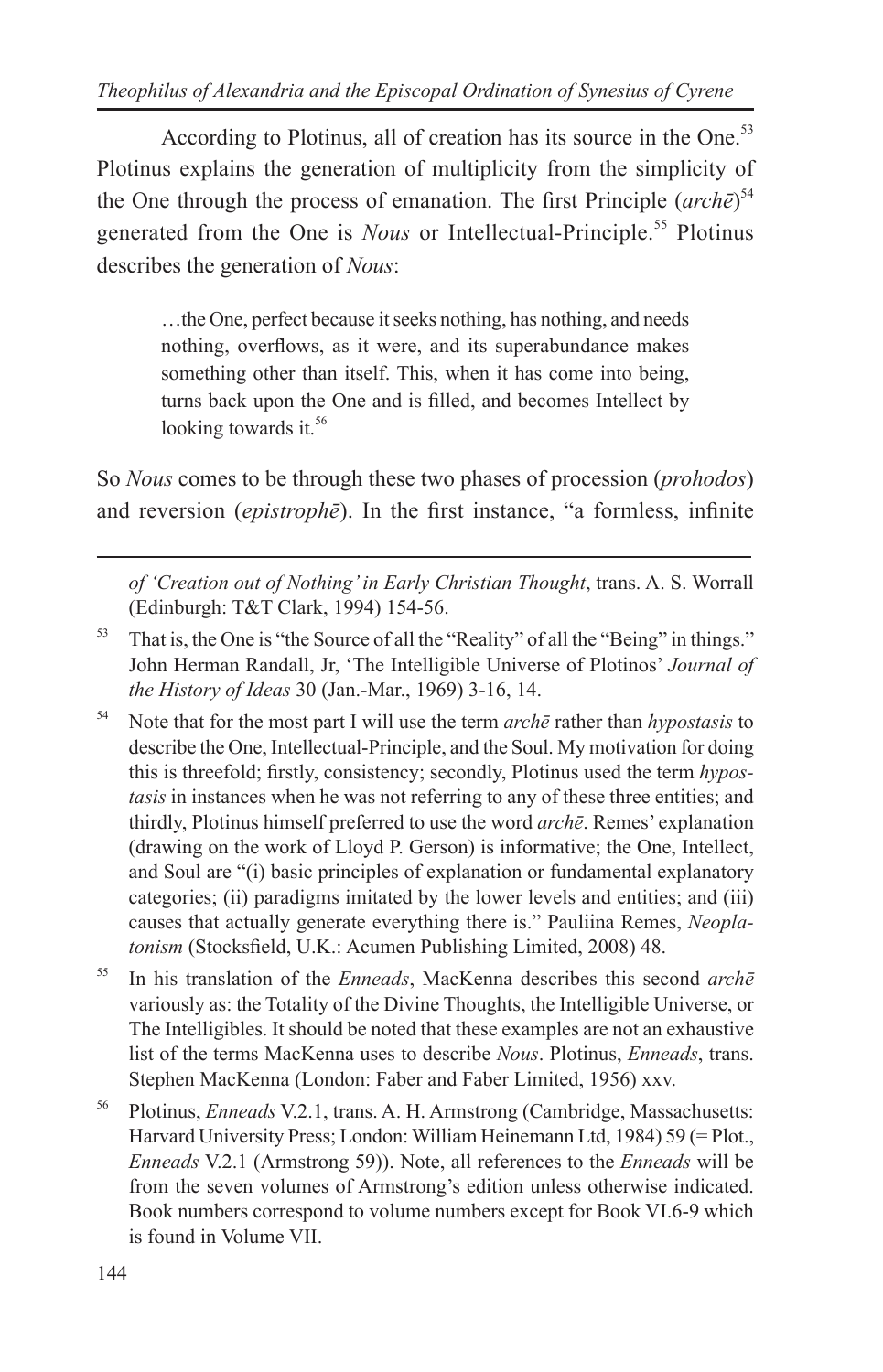stream of life flows forth from the One," and in the second, *Nous* "turns back, contemplates the One, and so receives form and order."57 Plotinus contends that *epistrophē* establishes both Being and *Nous* and that this *archē* is therefore "simultaneously Intellectual-Principle and Being."58

This process of *prohodos* and *epistrophē* is repeated as *Nous* becomes the source of the Soul, the third *archē*.

This activity springing from the substance of Intellect is Soul, which comes to be this while Intellect abides unchanged: for Intellect too comes into being while that which is before it abides unchanged. But Soul does not abide unchanged when it produces: it is moved and so brings forth an image. It looks to its source and is filled, and going forth to another opposed movement generates its own image. $59$ 

We will return to the product of the Soul's downward movement momentarily. Before we do, however, we should recognise the two actions which are common to each of the three *archai*. Each of these three principles (the One, *Nous*, and Soul) performs an internal action (*energeia tēs ousias*) followed – in a metaphysical, not chronological, sense – by an external action (*energeia ek tēs ousias*).<sup>60</sup> For instance, the internal action

<sup>57</sup> Wallis, *Neoplatonism* 66.

<sup>58</sup> "Its halt and turning towards the One constitutes being, its gaze upon the One, Intellect. Since it halts and turns towards the One that it may see, it becomes at once Intellect and being." Plot., *Enneads* V.2.1 (Armstrong 59). Indeed *nous* is "eternal, true, and essential being." Peter Manchester, 'The Noetic Triad in Plotinus, Marius Victorinus, and Augustine' in eds. Wallis and Bregman, *Neoplatonism and Gnosticism* 212.

<sup>59</sup> Plot., *Enneads* V.2.1 (Armstrong 61).

 $60$  "In each and every thing there is an activity which belongs to substance and one which goes out from substance; and that which belongs to substance is the active actuality which is each particular thing, and the other activity derives from that first one, and must in everything be a consequence of it, different from the thing itself." Plot., *Enneads* V.4.2 (Armstrong 147). Remes, *Neoplatonism* 51, and Lloyd P. Gerson, 'Plotinus's Metaphysics: Emanation or Creation?' *The Review of Metaphysics* 46 (Mar., 1993) 559-74, 566-70. A useful analogy for imagining these internal and external actions is that of a multi-tiered water fountain; the topmost tier must fill before flowing down to the next, and so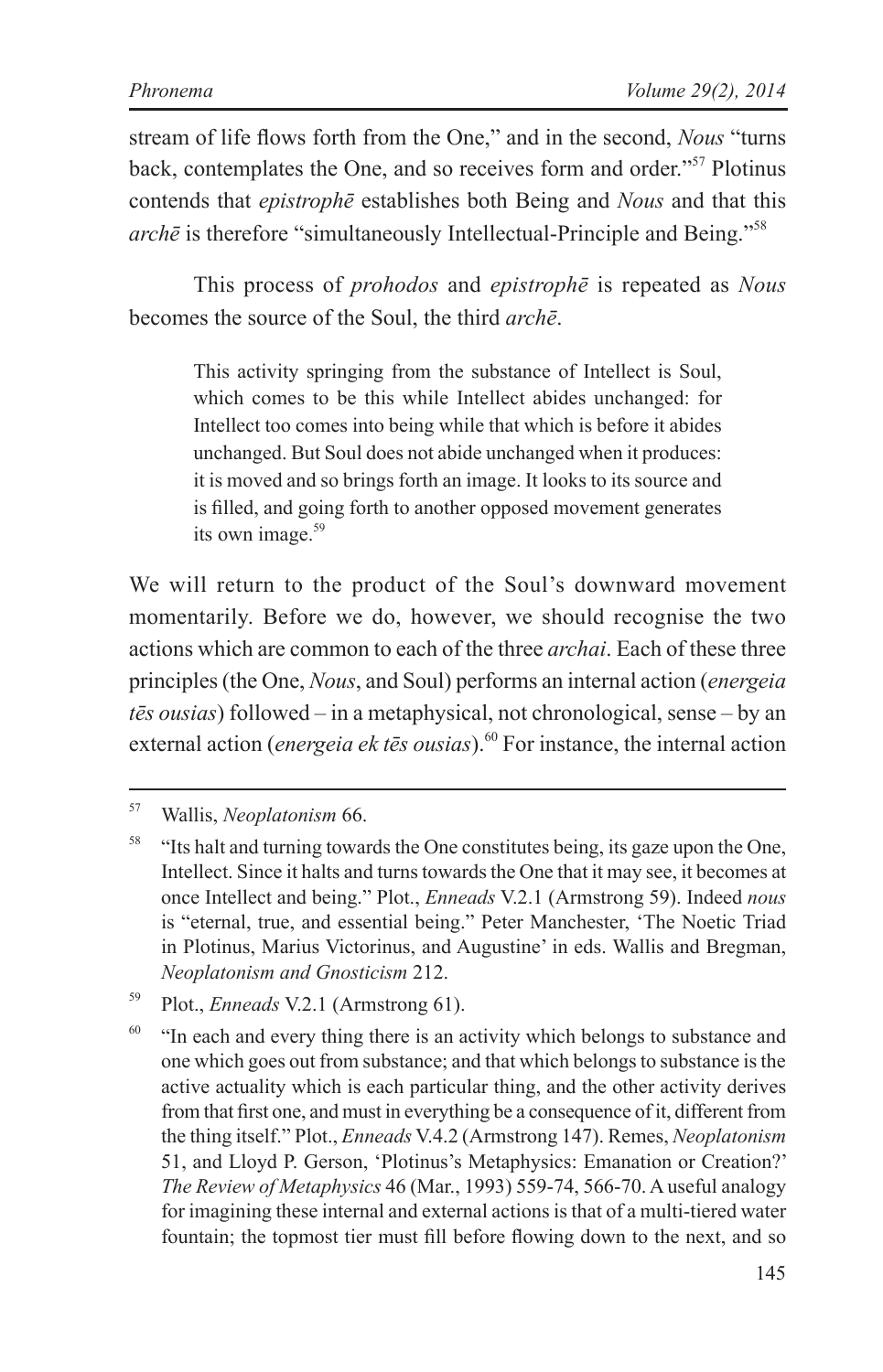of *Nous* is its gazing upon the intelligible so that it may be perfected by it.61 The outward directed action of *Nous* which follows intellection is an outpouring which, in a sense, becomes Soul. Soul is comprised of two parts, the upward-looking Celestial Soul which contemplates *Nous*, and the Lower or Generative Soul which generates the material universe. $62$ Soul is therefore the proximate cause of the Cosmos.<sup>63</sup>

While modern Christian doctrine is clear regarding the material with which the cosmos is made – God freely created the world out of nothing – the issue was still contentious for both Christians and pagans in the early fifth century. Neo-Platonists believed that the Creator required some type of material with which to create the Cosmos. In the case of Plotinus, the external activity of the Soul generates this formless matter. Plotinus considers it to be "non-being" ( $m\bar{\varepsilon}$  on)<sup>64</sup> or "the contrary of being" (*ousia*).<sup>65</sup> Here Plotinus has preferred the Platonic meaning of *ousia* as "intelligible being, the separate existence of the forms" to the Aristotelian notion of *ousia* as substance.<sup>66</sup> Plotinus' 'non-being' is therefore the negation of

on. Christian Schäfer, 'Matter in Plotinus' Normative Ontology' *Phronesis* 49 (2004) 266-94, 271-72.

<sup>61</sup> Plot., *Enneads* V.4.2 (Armstrong 145).

 $62$  For an outline of how the Lower Soul creates in relation to the Ideas contained in the Intellectual-Principle, see Plot., *Enneads* II.1.5; II.3.17 (Armstrong 21- 23, 97-99).

<sup>63</sup> The All-Soul is "the eternal cause of the existence, eternal existence, of the cosmos, or 'WORLD', or material or sense-grasped universe, which is the soul's Act and emanation, image and 'shadow'." MacKenna, xxvi. It should be noted at this point that Plotinus and his followers often failed to delineate clearly between the *archai* when describing the cause of the Cosmos. Gerson addresses this problem adroitly in his attempt to determine if Plotinus' account of creation is truly emanationist. He recognises that Plotinus posits *ousia* in *Nous* giving *Nous* an instrumental role in creation. As a consequence, Gerson prefers to not label Plotinus' metaphysics emanationist or creationist as he sees that it is not compatible with Christian creationism nor is it strictly emanationist. Gerson, 'Plotinus's Metaphysics: Emanation or Creation?' 572-74.

<sup>64</sup> Plot., *Enneads* III.6.7:12 (Armstrong 240).

<sup>65</sup> Gerd van Riel, 'Horizontalism or Verticalism? Proclus vs Plotinus on the Procession of Matter' *Phronesis* 46 (May, 2001) 129-53, 129-30.

<sup>66</sup> Riel, 'Horizontalism or Verticalism?' 130.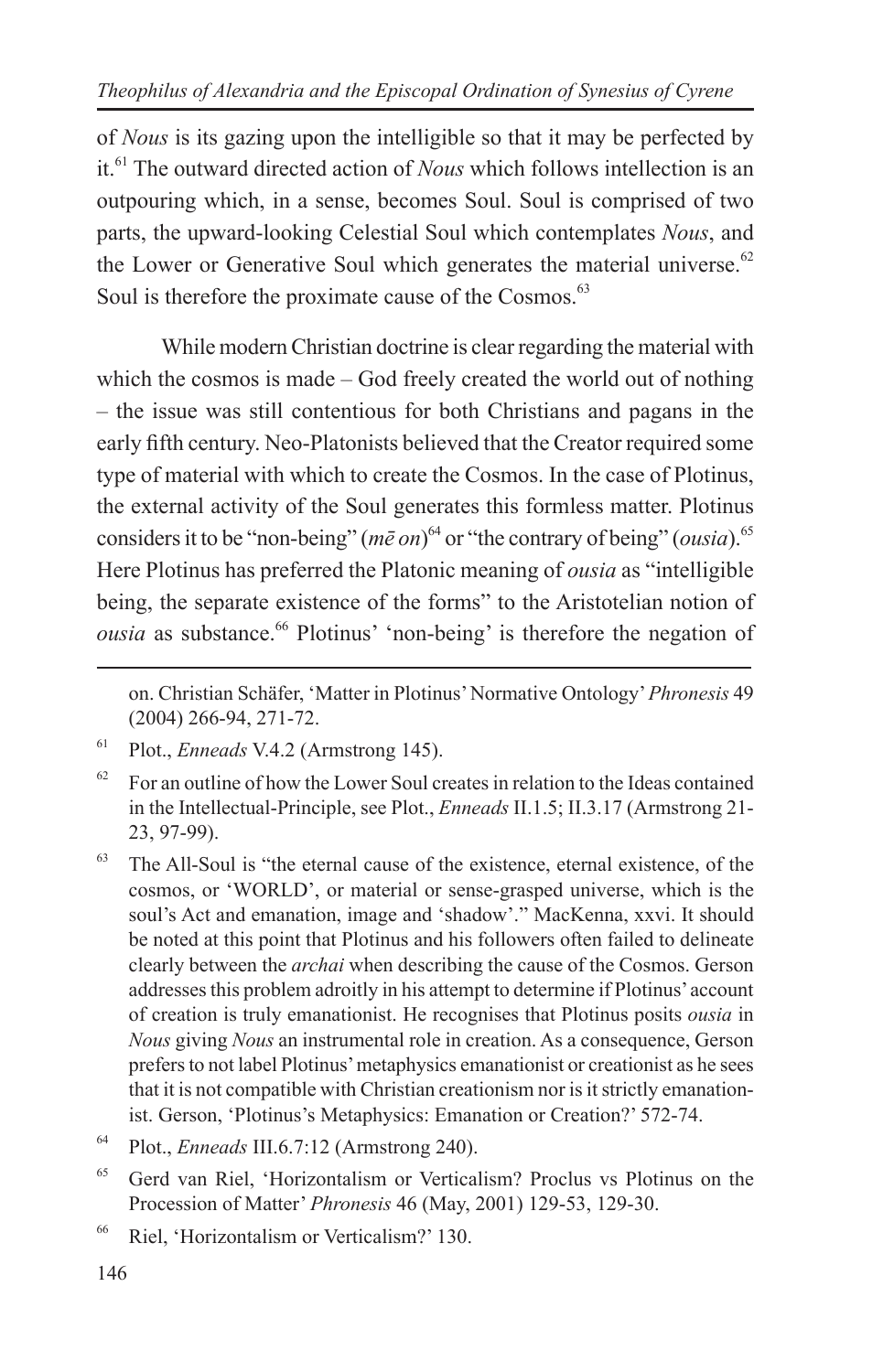intelligible being rather than substance. Matter, which is 'non-being,' is thus completely undetermined, lacking measure, limit, quality, form, and substance.<sup>67</sup> Consequently, since matter is the contrary of substance and form, it is without quality and is  $e$ vil.<sup>68</sup>

The fact that Plotinus conceives matter to be 'non-being' is consistent with his emanationist cosmology. While both Intellect and Soul are established through the process of reversion, Plotinus contends that matter lacks this capacity of reversion towards Soul. Thus matter is unable to establish itself and cannot receive form. We may wonder then how matter can receive form at all – which it must do to some degree as experience proves it is at least fleetingly intelligible – given that it is reversion which establishes form in both the Intellect and Soul.<sup>69</sup> Schäfer provides a good description of the means by which matter may be influenced by forms:

…amorphous matter, in its powerlessness, begs and bothers soul for the communication of form. But at the same time, matter is not able in any way to receive and to hold and contain form. Rather, [...] forms "come upon matter like a good dream [...]" that seems to bring some order into it.<sup>70</sup>

This dream metaphor alludes to the fact that Plotinus gives material beings an ephemeral status. For him, the appearances of material objects

<sup>67</sup> Riel, 'Horizontalism or Verticalism?' 130. For Plotinus, substantiality is not dependent on matter. Rather, "by itself the form already satisfies the Aristotelian definition of primary substance," thus the necessity of matter for constituting substance is negated. M. F. Wagner, 'The Nature of Physical Reality' in *The Cambridge Companion to Plotinus*, ed. L. P. Gerson (Cambridge: Cambridge University Press, 1996) 130-70, 135.

<sup>68</sup> Plot., *Enneads* I.8.10 (Armstrong 305-6). D. O'Brien, 'Matter and Evil' in *The Cambridge Companion to Plotinus* 171-95, 176. We note that Schäfer disagrees with the traditional interpretation of Plotinus which declares matter to be evil. He writes, "[w]hen Plotinus calls matter evil, he does so metonymically denoting matter's totally passive potentiality as perceived by the toiling soul trying to act upon it as a form-bringer." C. Schäfer, 'Matter in Plotinus's Normative Ontology' *Phronesis* 49 (2004) 266-94, 266.

<sup>69</sup> Schäfer, 'Matter in Plotinus's Normative Ontology' 272-73.

<sup>70</sup> Schäfer, 'Matter in Plotinus's Normative Ontology' 274.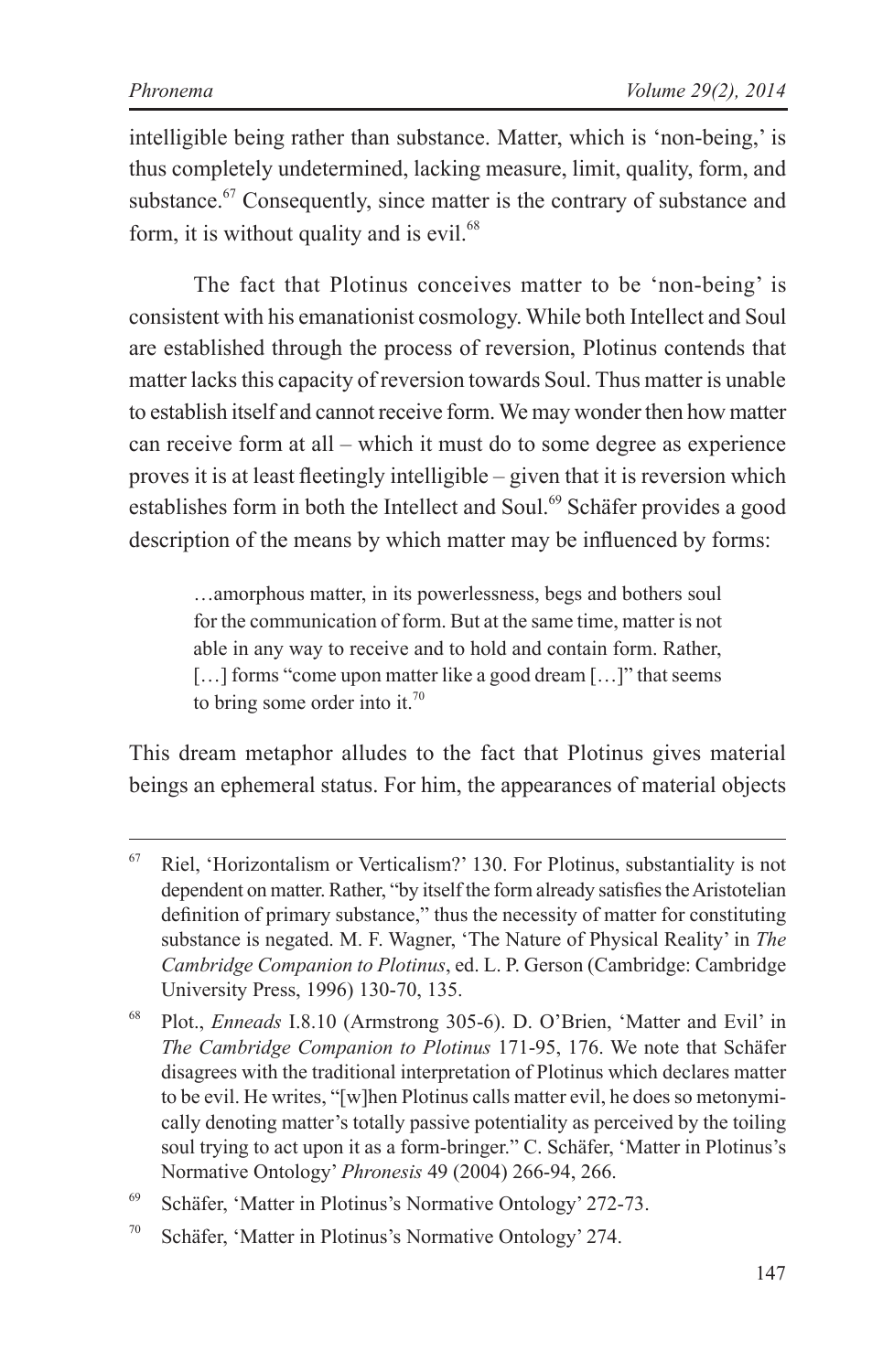are deceiving and only apparent as the forms are not imprinted on matter, but rather remain within the Soul<sup>71</sup>

We see a similar view of matter in Synesius. An excellent example of this may be seen in *Hymn* I:

May the flow of serpents creep underground, may the winged serpent himself creep underground, demon of matter (δαίμων ύλας). cloud of the soul (νεφέλα ψυχᾶς), friend of the phantoms (εἰδωλογαρής).<sup>72</sup>

Lacombrade identifies the winged serpent with the Johannine serpent of the apocalypse.73 Additionally, Lacombrade correlates this image with the Pauline description of Satan in Ephesians 2:2, where the author refers to him as the "prince of the empire of the air."<sup>74</sup> It is not surprising that Synesius refers to Satan as the "demon of matter" given that his hymns are replete with negative images of matter. For example, elsewhere in *Hymn*  I Synesius refers to the "darkness of matter";<sup>75</sup> the "black contamination" of matter";76 and the sorcery of matter enchaining him "by its artificial magic."<sup>77</sup> His reference to Satan as the "cloud of the soul" is even more interesting as it is a clear allusion to Synesius' belief that matter somehow lacks substance and is an evanescent outpouring from the Soul. Lacombrade notes that the final image from this passage, the "friend of the phantoms," is a common epithet in the Oracles and within the Synesian corpus.78 According to Lacombrade this epithet (εἰδωλοχαρής) characterises

- <sup>76</sup> Syn., *Hymn* I (III) 550 (Lacombrade 57).
- <sup>77</sup> Syn., *Hymn* I (III) 575-76 (Lacombrade 57).
- $78$  Lacombrade 48 n.2.

<sup>71</sup> Plot., *Enneads* III.6.7 (Armstrong 239-43). Schäfer, 'Matter in Plotinus's Normative Ontology' 275-76.

<sup>72</sup> Synésios de Cyrène, *Hymn* I (III) 86-92 in *Hymnes*, French translation, commentary, and establishment of Greek text by Christian Lacombrade (Paris: Les Belles Lettres, 2003) 47-48 (= Syn., *Hymn* I (III) 86-92 (Lacombrade 47-48)).

 $73$  Lacombrade 48 n.1.

 $74$  Lacombrade 48 n.1.

<sup>&</sup>lt;sup>75</sup> Syn., *Hymn* I (III) 264 (Lacombrade 51).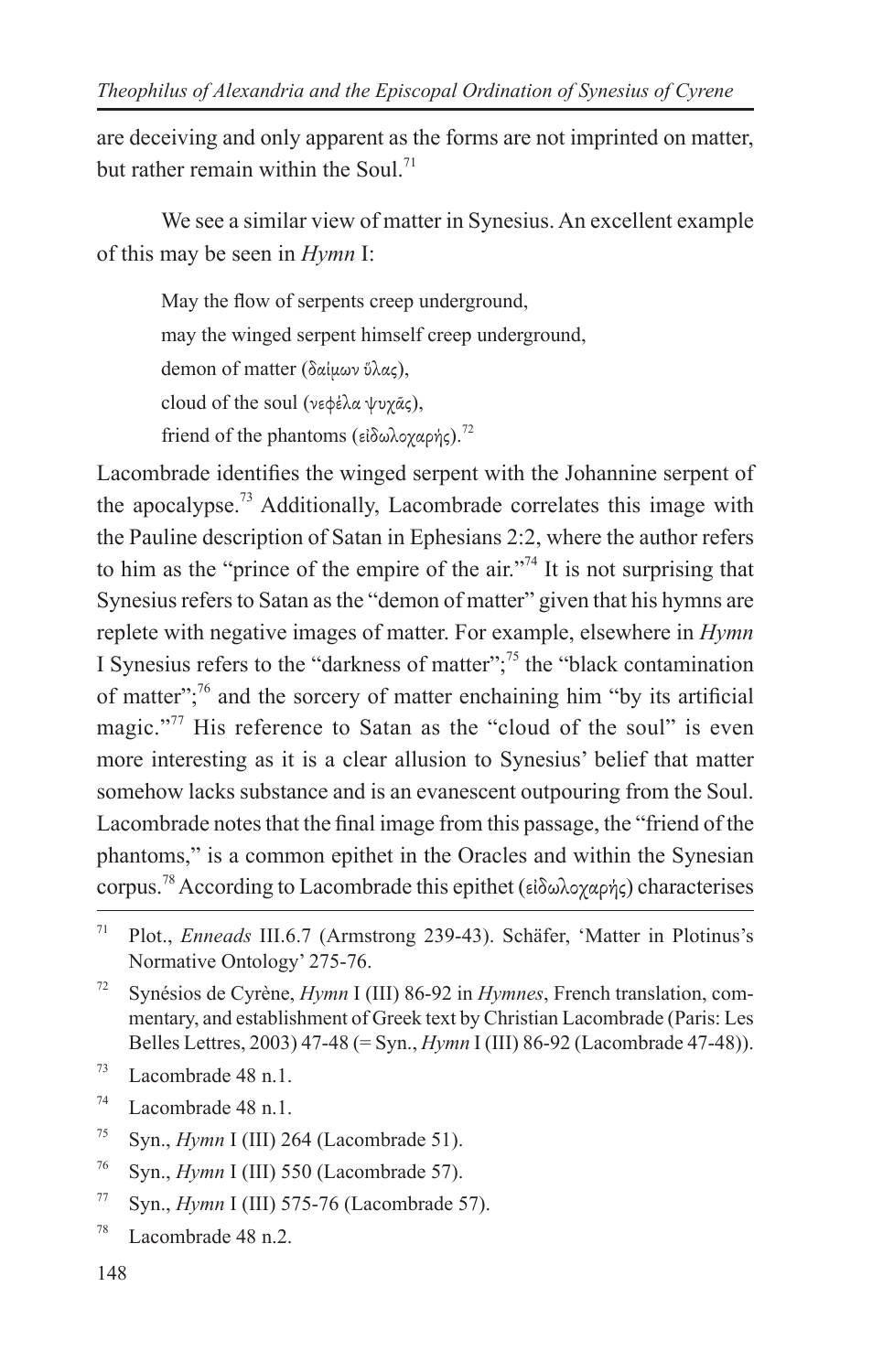"the insubstantiality of matter."<sup>79</sup> We can see then that the passage in its entirety presents an image of matter which is airy, illusory, and evil. This is of one accord with the Plotinian view of matter.

The thoughts of Gregory of Nyssa, Synesius' near contemporary and fellow Christian Platonist, on the subject of matter offer a useful comparison to those of Plotinus and Synesius. Like Plotinus and Synesius, Gregory deemed matter "in its natural state" – which, to avoid a paradox, we must take to mean matter-in-potentiality or primal matter – to be formless and lacking all qualities.<sup>80</sup> It is only in the converging of "intelligible concepts" such as lightness, heaviness, softness, hardness, etc. that matter comes to be in a concrete sense.<sup>81</sup> This, Gregory posits, is the result of God exercising Divine Will to forcibly throw together these "intelligible concepts" to form material objects according to the dictates of Divine Reason.<sup>82</sup> Such a theory of the creation of matter leaves Gregory open to the charge that his perception of matter is overly idealistic. We may note that in this respect his view is similar to that of Neo-Platonists like Synesius. Unlike Synesius, however, Gregory cannot declare matter to be evil as it is a product of God's Divine Will.<sup>83</sup> Indeed, a key point of difference between Neo-Platonic and Nyssenian thoughts on the subject of matter is the belief that the Logos is the principle of every created being, ordering and shaping it as an act of Divine Will.<sup>84</sup>

<sup>81</sup> Costache, 'Making Sense of the World' 19-21. Costache provides here a translation and analysis of a key passage of Gregory's *In Hexaemeron* in which he explains the formation of matter through the bringing together of intellectual concepts. Cf. Gregorios, *Cosmic Man* 104-8. Gregory of Nyssa, *In Hexaemeron*  69C, in Migne, *Patrologia Graeca* 44.

<sup>83</sup> Gregorios, *Cosmic Man* 108.

<sup>79</sup> Lacombrade 48 n.2.

<sup>&</sup>lt;sup>80</sup> I am particularly indebted to Doru Costache for his help in identifying Gregory as a useful point of comparison with Synesius on the topic of matter. Doru Costache, 'Making Sense of the World: Theology and Science in St Gregory of Nyssa's *An Apology for the Hexaemeron*' *Phronema* 28:1 (2013) 1-28, 20.

<sup>82</sup> Costache, 'Making Sense of the World' 19-21.

<sup>&</sup>lt;sup>84</sup> "We have to believe, therefore, that a certain wise and organising principle/ reason lies within each of the [created] beings." Nyssa, *In Hexaemeron* 73A, translated in Costache, 'Making Sense of the World' 21.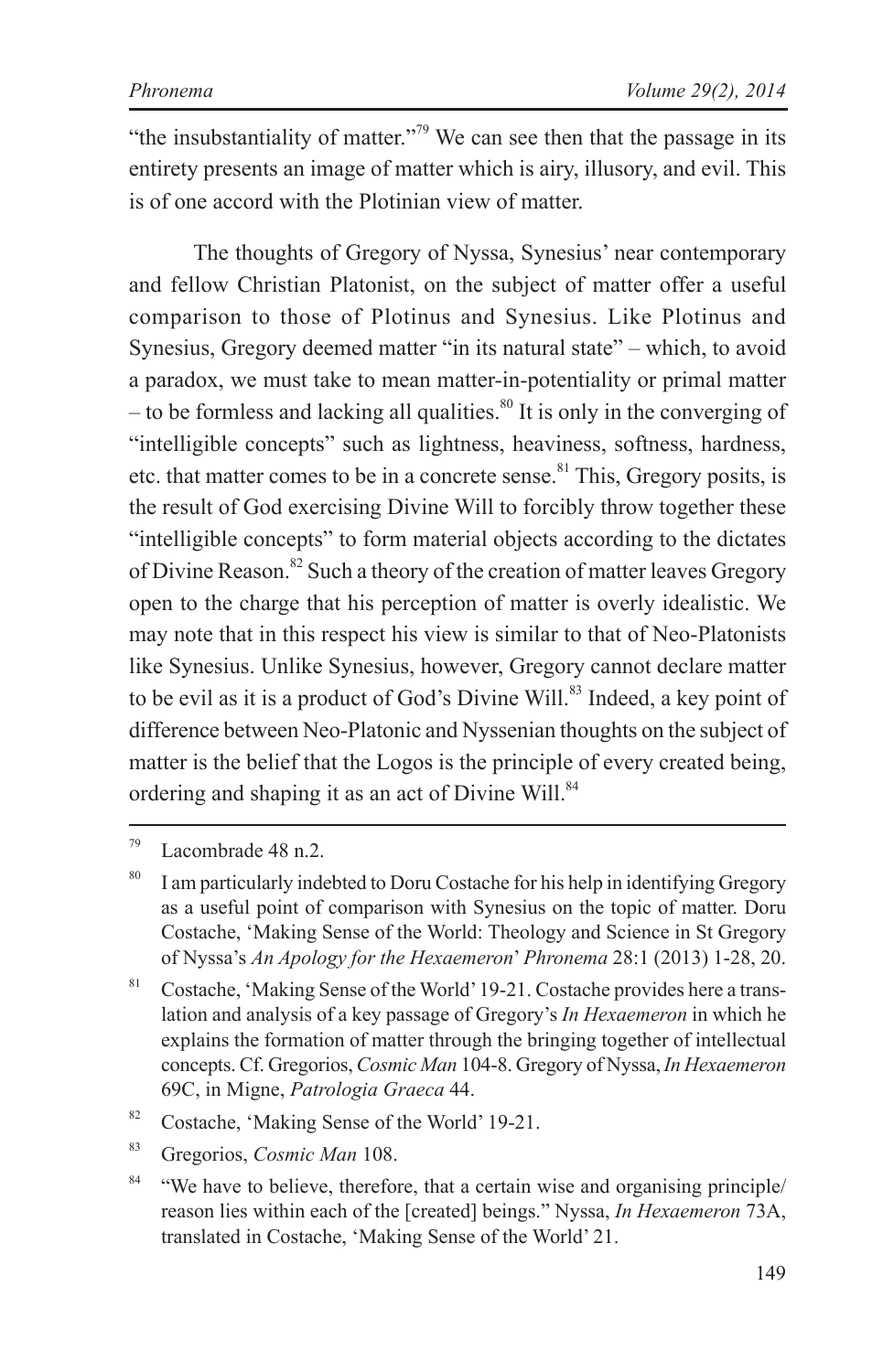#### *Theophilus of Alexandria and the Episcopal Ordination of Synesius of Cyrene*

A final aspect of Synesius' objection yet to be considered is the question of when the world was created. Central to this point is the distinction between the terms eternal (αἰώνιος) and perpetual (ἀΐδιος).<sup>85</sup> For Plotinus and his followers, eternity could only be ascribed to that which is; that is, that which is not in the process of becoming. In other words, this term could only be applied to that which is not subject to time. Perpetuity, on the other hand, could be ascribed to that which is not and cannot be; that is, that which is in the process of becoming. Now on Plotinus' view, it was Soul which generated Time in the first stirrings of its generation of the Universe.<sup>86</sup> What is more, Plotinus held that Time is the life or activity of Soul. $87$  The Neo-Platonists could therefore attribute eternity to the divine realm and perpetuity to the Cosmos.<sup>88</sup> Furthermore, the Neo-Platonists believed "that God's eternal actuality necessarily implies the perpetually renewed actuality of the world."<sup>89</sup> Hierocles of

<sup>86</sup> Plot., *Enneads* III.7.12 (Armstrong 345). This view was particularly informed by Plato's *Timaeus*, which described the Divine Craftsman who had created the cosmos and then created time as a moving image of eternity. According to Plato, the Craftsman of the universe made the universe (*ouranos*) or world order (*kosmos*) based on a changeless and intelligible model, which is a Living Thing that "contemplates within itself all intelligible living things." Plato believed that the universe was not eternal as "it was the Living Thing's nature to be eternal, but it isn't possible to bestow eternity fully upon anything that is begotten." To solve this problem, Plato envisaged that the good Craftsman created "a moving image of eternity" – time – thereby permitting the universe to exist perpetually in time. Plato, *Timaeus*, 28b, 29a, 30c, 37d, 41b in *Plato: Complete Works*, ed. John M. Cooper (Indianapolis/Cambridge: Hackett Publishing Company, 1997) 1235-36, 1241, 1244 (= Cooper 1235-36, 1241, 1244). The Platonic cosmos was therefore co-existent with time and held in existence by a good creator, who would keep it in existence forever. Wallis, *Neoplatonism* 102.

 $85$  An excellent account of the history of the problem of distinguishing between perpetuity and eternity may be found in Niketas Siniossoglou, 'Time, Perpetuity and Eternity in Late Antique Platonism' *KronoScope* 5 (2005) 213-35.

<sup>87</sup> Plot., *Enneads* III.7.12 (Armstrong 345).

<sup>&</sup>lt;sup>88</sup> Boethius is later to express the same view: following Plato, one must say that "God is eternal, the world perpetual." Boethius, *The Consolation of Philosophy*, trans. and intro. by V. Watts (London: Penguin Books, 1999) 134.

<sup>89</sup> Siniossoglou, 'Time, Perpetuity and Eternity' 221.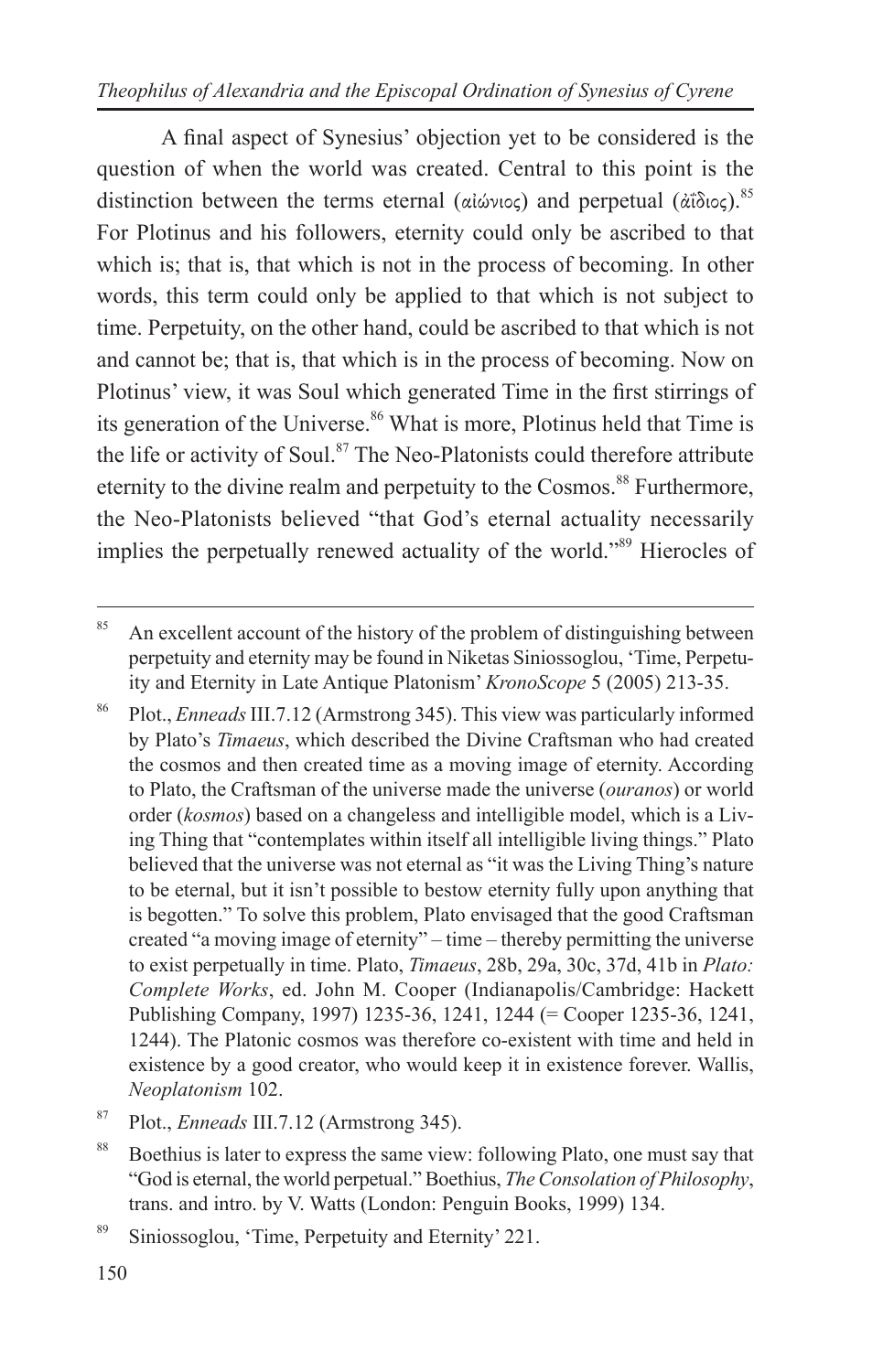Alexandria, echoing the view of Porphyry and his predecessors,  $\frac{90}{90}$  argued for "the *ad infinitum* renewal of the universe"<sup>91</sup> through an appeal to God's immutability, eternal goodness, limitlessness, and omnipotence, and the order visible in the universe.  $92$ 

Christian opinion on the questions of the temporal beginning of the cosmos and the possibility of its corruption differed from the Neo-Platonic one on a number of points. First, it is possible that Christians were unwilling or unable to accept the distinction between the eternity of the world and the perpetual renewal of the world.<sup>93</sup> Second, the Christian response seemed to demand that God acted when previously He was inactive. This was contentious for the Neo-Platonists as it contradicted belief in God's immutability. The response of Augustine and others was that time did not exist before God's act of creation.<sup>94</sup> In other words, time "began with the act of creation."95 Consequently one needed to understand this 'change' in God in a metaphysical rather than temporal sense. A third point of difference concerned the generation of the world and the perishability of its parts – which is the explicit content of Synesius' objection. The Neo-Platonist Proclus, who was born around the time of Synesius' death, put forward the axioms that "everything imperishable is ungenerated" and that "everything ungenerated is also incorruptible."96 Hence, Proclus concluded that, as Plato declared the world to be imperishable, then

<sup>90</sup> Evangeliou, 'Plotinus's Anti-Gnostic Polemic and Porphyry's *Against the Christians*' 123.

<sup>&</sup>lt;sup>91</sup> Siniossoglou, 'Time, Perpetuity and Eternity' 218-19.

<sup>92</sup> Hermann S. Schibli, *Hierocles of Alexandria* (Oxford: Oxford University Press, 2002) 64-65.

<sup>&</sup>lt;sup>93</sup> Siniossoglou, 'Time, Perpetuity and Eternity' 218.

 $94$  "If, therefore, there was no time before heaven and earth came to be, how can anyone ask what you were doing then? There was no such thing as "then" when there was no time." Aug., *Conf*. XI.13.15 (Boulding 231-32).

<sup>95</sup> Pacioni, *Augustine of Hippo* 185.

<sup>96</sup> Siniossoglou, 'Time, Perpetuity and Eternity' 223.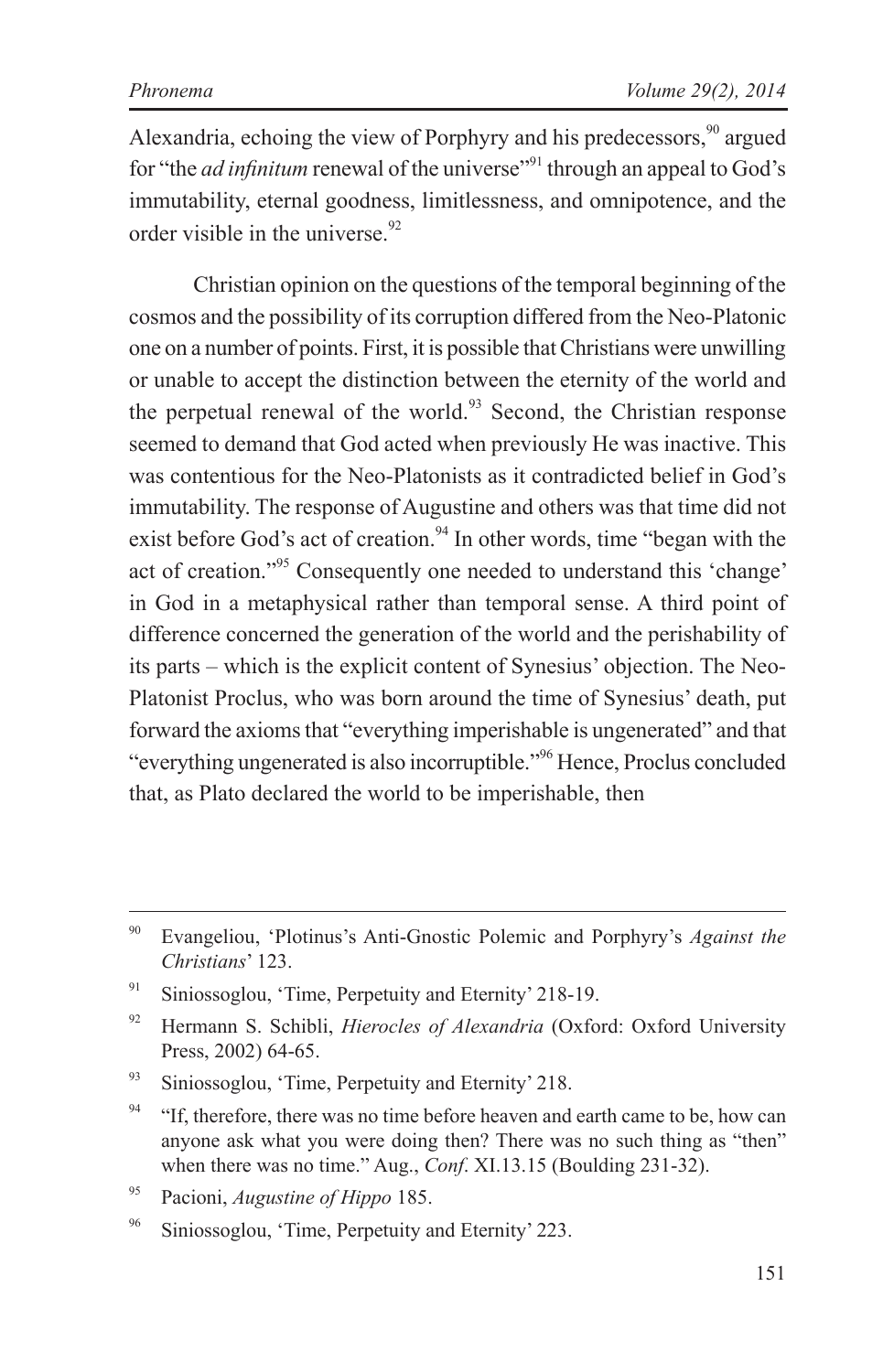…if the World is incorruptible and if nothing that was created in time is incorruptible [= everything created in time is corruptible], then the world is without a temporal beginning. $97$ 

Some Christians interpreted these axioms differently. For instance, in the early sixth century both Zacharias and Philoponus took these axioms to mean that "everything imperishable is ungenerated" and everything perishable – including the world – must be generated as it is composed of perishable parts.<sup>98</sup>

While various conflicts sharpened Orthodox views on the eternity of the world in later years, Christian doctrine on the matter was well developed by the late fourth century.<sup>99</sup> This was certainly true regarding both the belief that Creation's longevity is dependent on God's Will and the doctrine of *creatio ex nihilo*. 100 With this in mind, one cannot rule out the possibility that Synesius held some heterodox views regarding the creation and dissolution of the world, remembering of course that to declare him heterodox would demand proof that the Orthodox position was fully developed at the time. We may conclude by recognising that, like Proclus, Synesius was influenced by the Neo-Platonic belief that the Cosmos was ungenerated and that its parts are incorruptible. Furthermore, Synesius' negative view of matter betrays his tendency to view the material world as

<sup>97</sup> Siniossoglou, 'Time, Perpetuity and Eternity' 223.

<sup>98</sup> Siniossoglou, 'Time, Perpetuity and Eternity' 223-24. Siniossoglou also assumes this view was held by Basil, Gregory of Nyssa and the  $3^{rd} - 4^{th}$  Century Christian Lactantius.

<sup>&</sup>lt;sup>99</sup> For example, in 529 "John Philoponus, an Alexandrian Christian and member of the Neoplatonist school of Alexandria, responded to Proclus' eighteen arguments against a beginning of the cosmos (De aetnitate [*sic*] mundi contra christianos, a lost work) with his De aeternitate mundi contra Proclum. All of this indicates that despite the grand effort of St Basil the Great, St Ambrose, and St Augustine, the temporal beginning of the world was still an issue for Christians engaged in classical learning." T. T. Tollefsen, *Activity and Participation in Late Antique and Early Christian Thought* (New York: Oxford University Press Inc., 2012) 118.

<sup>&</sup>lt;sup>100</sup> For more on the complex issues of contingency and Divine Will in Plotinian metaphysics and Christian theology, see Gerson's persuasive article, 'Plotinus's Metaphysics: Emanation or Creation?' 559-74.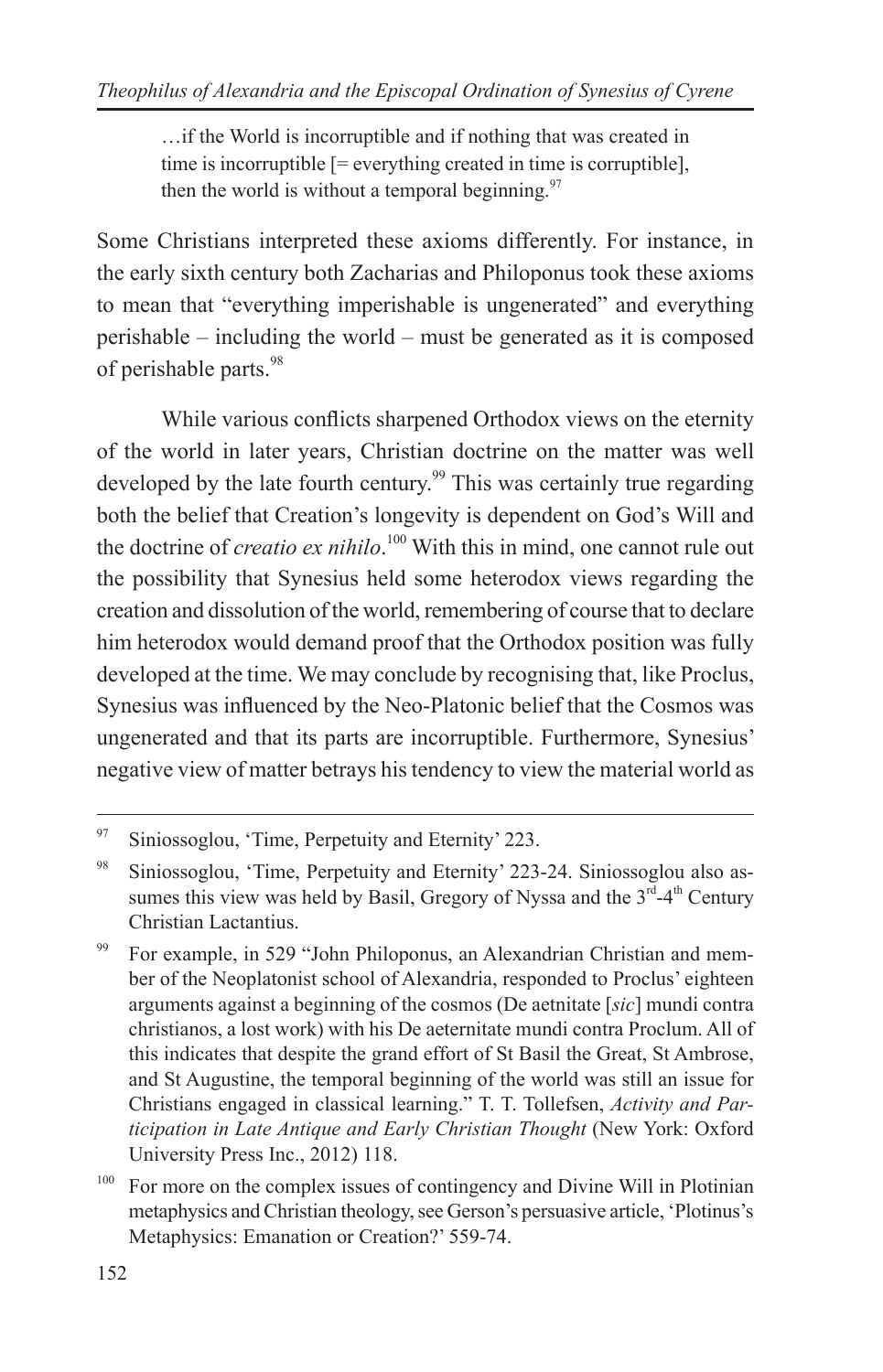a privation and a mere image of the Soul. So while Synesius' cosmology is thoroughly pagan in these regards, it is not certain that they would have been considered heterodox at the time.

#### *The Resurrection of the Body*

"Regarding the Resurrection, which is a received opinion, I see in it a sacred and mysterious conception on which I am far from sharing the ideas of the masses<sup>"101</sup>

There are two key aspects to consider in relation to this objection. Not only does Synesius disagree with common beliefs regarding the Resurrection, but we also find that he is unwilling to share his personal views on the doctrine with the masses. Synesius follows the aforementioned objection with a passionate argument for protecting the unlearned from mysteries that are beyond them.<sup>102</sup> On this point we should note that Origen took the same view regarding the Resurrection.<sup>103</sup> In fact arguments for shielding the uneducated from profound philosophical, religious, or theological doctrines can be found in both Hellenic and Christian traditions.<sup>104</sup> Synesius' position, which was founded on his formation as

<sup>&</sup>lt;sup>101</sup> τὴν καθωμιλημένην ἀνάστασιν ἱερόν τι καὶ ἀπόρρητον ἤγημαι καὶ πολλοῦ δέω ταῖς τοῦ πλήθους ὑπολήψεσιν ὁμολογῆσαι. Syn., *Ep.* 105.89-90 (Roques 239).

<sup>&</sup>lt;sup>102</sup> Syn., *Ep.* 105.90-108 (Roques 239).

<sup>&</sup>lt;sup>103</sup> While we do not claim that Origen directly influenced Synesius in this matter, it is curious that Synesius shares with Origen a disinclination to share on the Resurrection. In an attempt to account for the obscurity of 1 Corinthians 15:48-49, a key passage for understanding Paul's teaching on the resurrection of the dead, Origen gives a key for preaching about divine mysteries. Quoting the Apostle he begins: "'Behold, I tell you a mystery.' This word is usually applied to the deeper and more mystical doctrines which are rightly concealed from the multitude. Thus it is also written in Tobit, 'it is good to hide a king's mystery'; but with reference to that which is glorious and suitable for the multitude it goes on 'it is good to reveal the works of God gloriously', the truth being expressed by terms which are on their level." Origen, *Contra Celsum* 5.19, trans. and ed. by Henry Chadwick (Cambridge: University of Cambridge, 1980) 278-79.

<sup>&</sup>lt;sup>104</sup> Rahner gives examples from the Hellenic tradition, particularly in the Orphic sayings, the *Corpus Hermeticum*, and later Pythagoreanism. Hugo Rahner,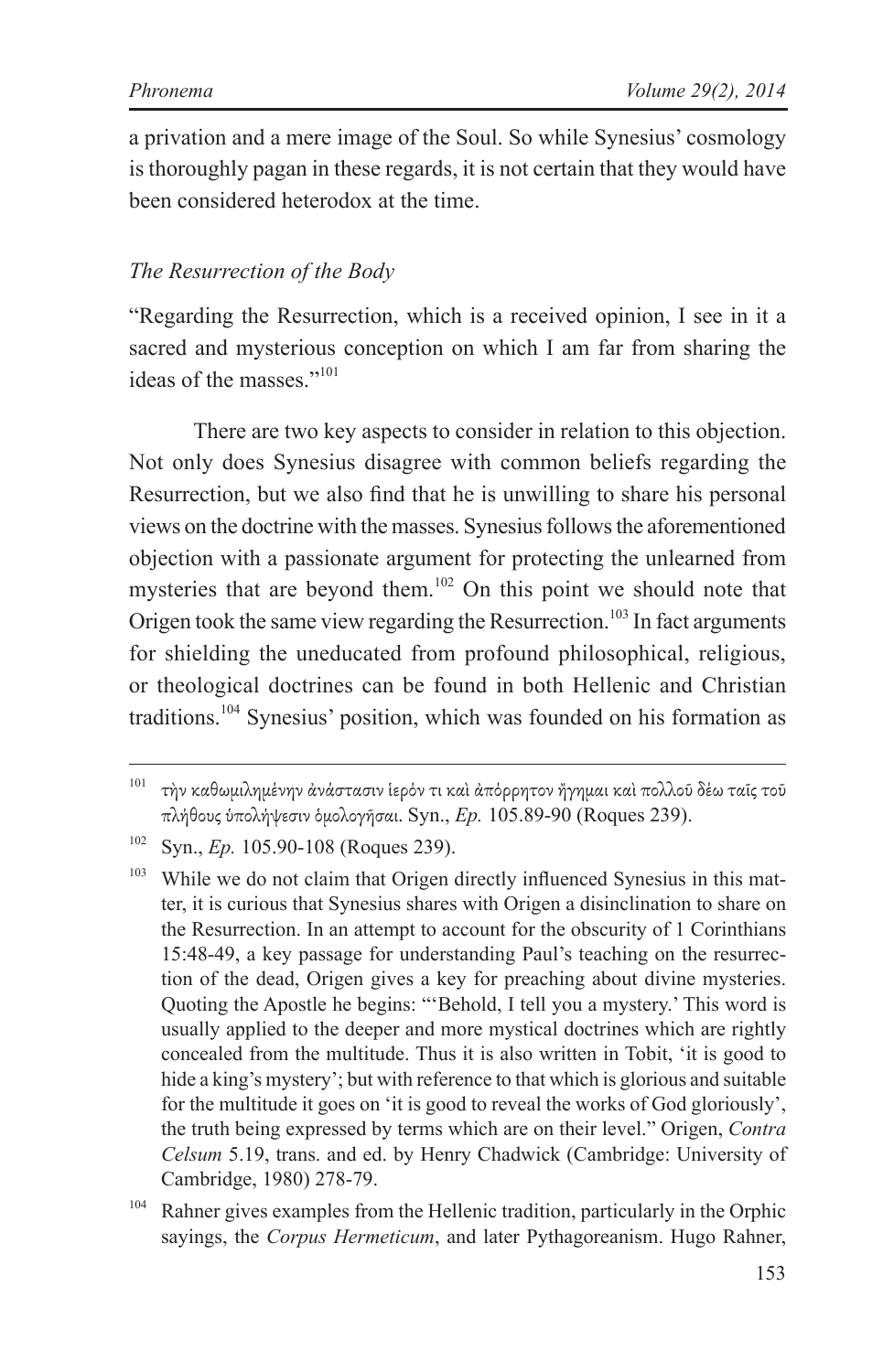a Hellenised philosopher, no doubt dovetailed neatly with the Christian customs of reserve and the *disciplina arcana*. Synesius' works reveal that he was firm and consistent in his opposition to sharing on mysteries, be they of a Christian or pagan nature. For instance, he was unwilling to commit discussion of the mysteries of the Godhead to writing.<sup>105</sup> Elsewhere he censured his friend Herculian for divulging philosophical secrets to those who had not worked to acquire them.<sup>106</sup> While it is not possible to discern Synesius' primary motivation for refusing to speak of the mysteries of the Resurrection with the masses it seems quite certain that Synesius would

*Greek Myths and Christian Mystery* (New York: Biblo & Tannen Booksellers and Publishers, Inc., 1971) 38-39.

<sup>105</sup> For example, in *Hymn* I (III) Synesius clearly declares discussion on the inner life of the Godhead to be forbidden:

Regarding that which is prior to Being (προούσιον)

it is not permitted to speak, of this second issue from you;

it is not permissible to speak of the third, issue from the first.

Syn., *Hymn* I (III) 220-30 (Lacombrade 50). This is, of course, a very Neo-Platonic way of describing the Godhead. A second example, from *Hymn* IX (I), is more revealing as it occurs in the context of a discourse on the Trinity:

Stop, audacious lyre, stop, do not reveal the mysteries To the crowds of the non-initiated. Go, sing the things Below and let those above remain shrouded in silence.

Syn., *Hymn* IX (I) 71-73 (Lacombrade 102-3).

<sup>106</sup> See in particular *Epistle* 143, addressed to his friend and fellow student Herculian, where Synesius sternly reminds Herculian to guard carefully the philosophical mysteries from the uninitiated. Syn., *Ep.* 143.32-3 (Roques 286). As a means for instructing Herculian on the reasons for keeping the mysteries from the mob, Synesius refers Herculian to a letter written from the Pythagorean Lysis to a certain Hipparchus. This letter warns against the disclosing of Pythagoras' doctrines to the masses: "[I]t is nothing less than a sacred duty to guard his divine precepts, and to communicate none of the treasures of philosophy to those who have not been regenerated by purification of the spirit. It is not fit to hand over to them what we have achieved with such great effort. Just as it is not permitted to divulge the arcana of the Goddesses at Eleusis to the profane, those who do the one or the other must be held equally impious and sinful." As quoted by Copernicus in the Dedication of *De Revolutionibus*. For a partial translation of the letter, see Thomas W. Africa, 'Copernicus' Relation to Aristarchus and Pythagoras' *Isis* 52 (Sep., 1961) 403-9, 407.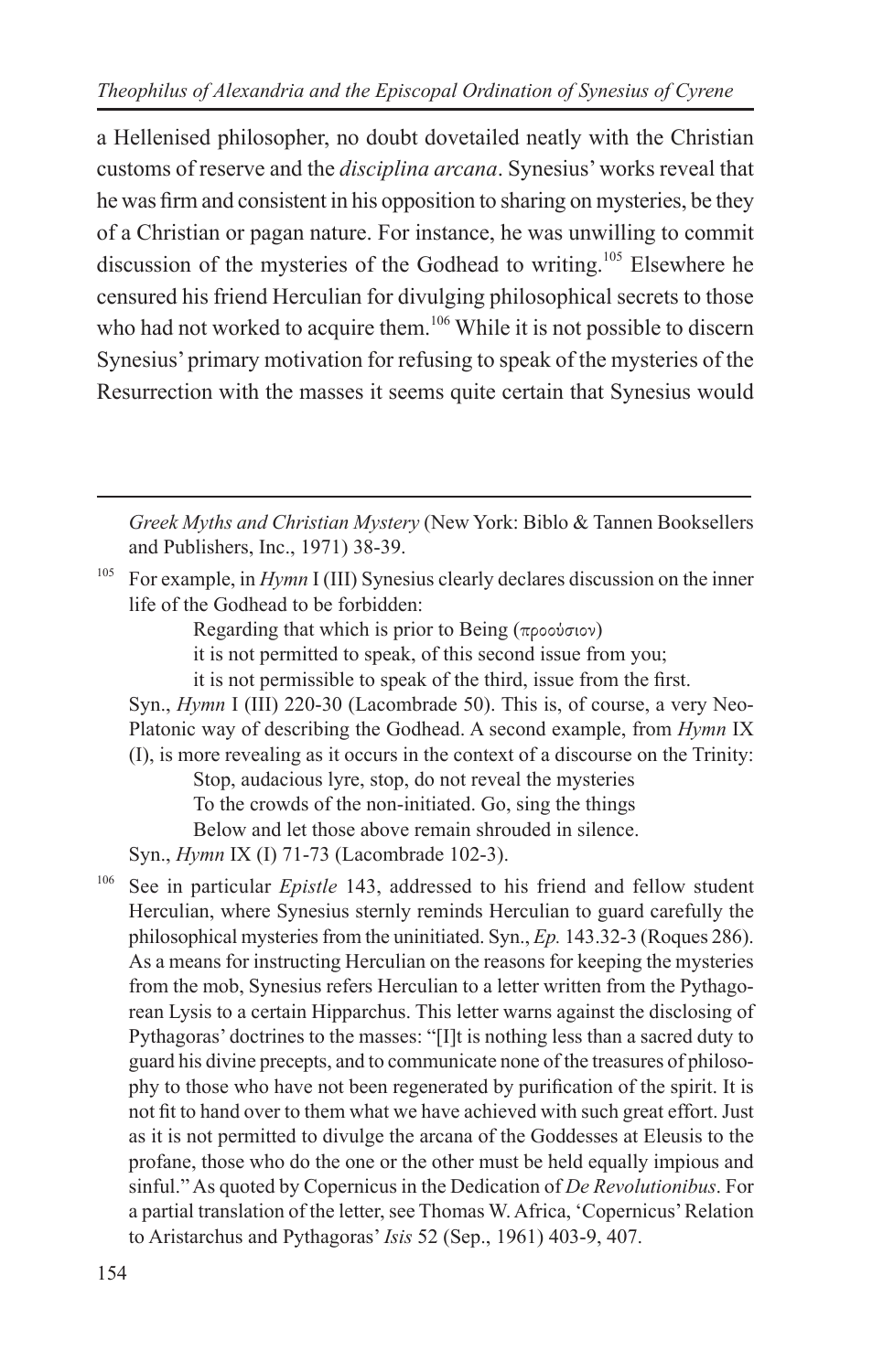not have insisted on speaking 'mythologically' to the mob in *Epistle* 105 if he believed his position to be Christian.<sup>107</sup>

Returning to consideration of Synesius' personal beliefs regarding the doctrine of the Resurrection we must accept that Synesius offers little on which to base our study. He does, however, provide a solid account of his attitude towards matter, his theory of the pneumatic soul-vehicle, and the process by which the soul may ascend to the heavenly realm. Taken together these elements allow us to construct the foundation on which Synesius would have developed his thoughts on the Christian doctrine of bodily resurrection. Synesius is notoriously pessimistic in his disposition towards matter (*hylē*). We have seen already that in *Hymn* I Synesius refers to the "darkness of matter;"108 the "demons of matter;"109 the "black contamination of matter;<sup>"110</sup> and the sorcery of matter enchaining him "by" its artificial magic."111 Such a disposition towards matter is standard in Neo-Platonism, stemming as it does from matter's lowly position in the hierarchy of being.<sup>112</sup> Matter is not regarded by Synesius, however, as "an anti-god" opposed to a good creating God.<sup>113</sup> Rather, it is deemed to be a demonic nature whose action is limited to the world here below.<sup>114</sup> With such a view of matter, we must ask how Synesius could even entertain the possibility that the body could survive death.

- <sup>107</sup> τὰ μὲν οἴκοι φιλοσοφῶ, τὰ δ' ἔξω φιλόμυθός εἰμι διδάσκων. Syn., *Ep.* 105.90-108 (Roques 239).
- <sup>108</sup> Syn., *Hymn* I (III) 264 (Lacombrade 51).
- <sup>109</sup> Syn., *Hymn* I (III) 541 (Lacombrade 57).
- <sup>110</sup> Syn., *Hymn* I (III) 550 (Lacombrade 57).
- <sup>111</sup> Syn., *Hymn* I (III) 575-76 (Lacombrade 57).
- <sup>112</sup> Noël Aujoulat recognised this as an ongoing concern for Plato and his followers, "Cette recherche d'un intermédiaire entre deux états aussi différents que la matière et l'esprit avait été une préoccupation constante de Platon et de ses fidèles." Synésios de Cyrène, *Opuscules I*, Greek text established by Jaques Lamoureux, French translation and commentary by Noël Aujoulat (Paris: Les Belles Lettres, 2004) 215 (= Syn., *De Insom.* (Aujoulat 215)).
- $113$  Lacombrade 40-41.
- <sup>114</sup> Lacombrade 40-41. Synesius writes of the demon, or demons, of matter (δαίμων ὕλας) in *Hymn* I (III) and II (IV). Syn., *Hymn* I (III) 90; 541 (Lacombrade 48; 57) and Syn., *Hymn* II (IV) 258 (Lacombrade 66).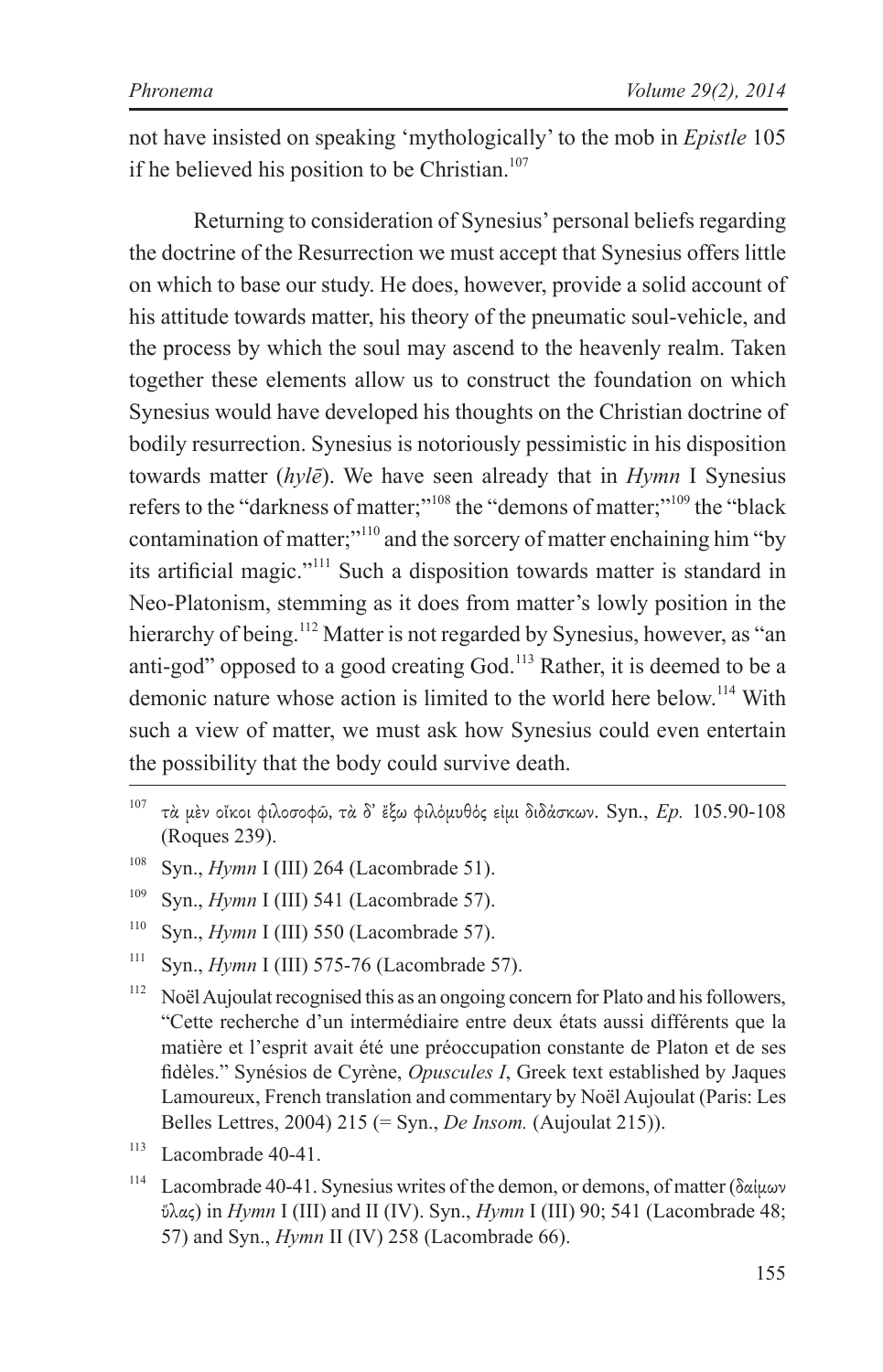*Theophilus of Alexandria and the Episcopal Ordination of Synesius of Cyrene*

*Hymn* IV (VI), in its use of the word *pneuma*, provides a clue to answering this question. This Christological hymn, while not strictly orthodox, describes the Son dividing his breath (*pneuma*) "around the earth," reuniting "once more at the source this that the source has given, in delivering mortals from the necessity of death."115 Here *pneuma* has the characteristics of having a divine origin, being shared among individuals, and reuniting mortals at the end of their earthly sojourns. *De insomniis* takes up this concept of the divine *pneuma* and lays out a fairly standard Neo-Platonic analysis of the pneumatic soul-vehicle (*ochema-pneuma*). The theory of the soul-vehicle was key to understanding how the Neo-Platonist could account both for meaningful interaction between the immaterial soul and material body, and thus for the resurrection of the body.116 The theory of the soul-vehicle, or *ochema-pneuma*, can be found in the *Chaldean Oracles*, the *Corpus Hermeticum*, and the writings of both Christian and pagan Neo-Platonists.<sup>117</sup> Its origins are found in both the Platonic and Aristotelian corpus.<sup>118</sup>

<sup>115</sup> Syn., *Hymn* IV (VI) 21-23 (Lacombrade 75).

<sup>&</sup>lt;sup>116</sup> Bregman makes the poignant observation, that "[a]ny doctrine which dealt with contact between *nous* and the material world had to be somehow understood *immaterially* by a philosopher" such as Synesius. Hence, the doctrine of the soul-vehicle is an attempt to attribute to an immaterial entity (i.e. the soul vehicle) the role of intermediary between the purely spiritual soul and the material world. Bregman, *Synesius of Cyrene* 160-61.

 $117$  Bos notes that along with Origen, "the doctrine of the soul-vehicle is also found in Porphyry, Iamblichus, Syrianus, Hierocles, Augustine, Boethius, Philoponus, Macrobius, and Synesius." Abraham P. Bos, ''Aristotelian' and 'Platonic' Dualism in Hellenistic and Early Christian Philosophy and in Gnosticism' *Vigiliae Christianae* 56:3 (Aug, 2002) 273-91, 274. Schibli goes further, identifying the doctrine in the *Chaldean Oracles*, Origen, Didymus of Alexandria, Proclus, Hermias, Aeneas of Gaza, Simplicius, Damascius, and Olympiodorus. Hermann S. Schibli, *Hierocles of Alexandria* (Oxford: Oxford University Press, 2004) 98-99.

<sup>118</sup> A reasonably comprehensive history of the doctrine of the *ochema-pneuma* may be found in Dodds' essay on the Neoplatonic astral body. E. R. Dodds, 'The Astral Body in Neoplatonism' in Proclus, *The Elements of Theology*, translation, introduction and commentary by E. R. Dodds (Oxford: The Clarendon Press, 1964) 313-21. Dodds draws extensively on the very useful work of Robert Christian Kissling, 'The Oxhma-PNEUMA of the Neo-Platonists and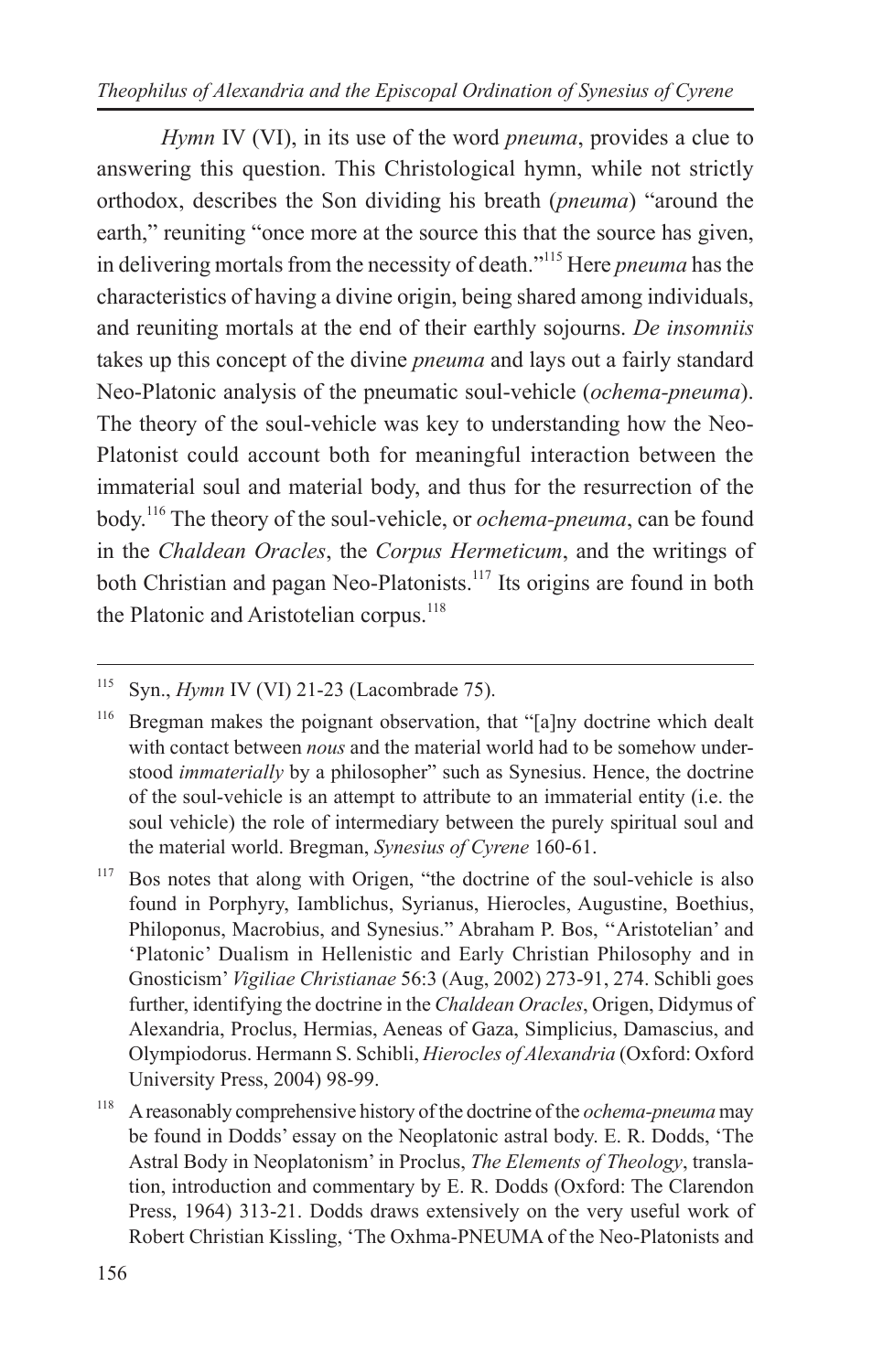The Platonic roots of the doctrine are varied. For example, commentators on *Phaedrus* 246-47 came to interpret the analogy of the soul to a team of horses and their charioteer as confirmation that the soul was carried to and from the celestial realm and through life in some sort of chariot or vehicle. Elsewhere, in *Timaeus* 41e, Plato describes the mythical mounting of individual created souls in stars, installed as if on a vehicle (*ochema*) in order to discover the nature of the universe.<sup>119</sup> To these two examples we may add a reference in *Phaedo* 113d to vessels (*ochemata*) provided for the dead.<sup>120</sup> For later Platonists, the soul-vehicle came to be understood as that vessel which carried the soul in its journey from the noetic realm to the material world.<sup>121</sup> This vehicle was not simply an insensitive envelope or sheath. Rather, the descent of the *ochema* into the world entailed its interaction with matter, which was liable to weigh down the soul in its chariot and bind it to mundane concerns. The Aristotelian tradition contributed the notion of the *pneuma*, the "warm, airy substance transmitted by semen in the procreative act and serving as the locus of the nutritive, sensitive and imaginative soul."<sup>122</sup> This seminal substance was held by Aristotle to be "analogous to the element which belongs to the stars."<sup>123</sup> Adapting the Aristotelian concept, the Stoics came to teach that "the soul was a hot  $\pi$ νεῦμα, composed of fire and air" which served as the seat of "sensation, imagination and reasoning" in the human person.<sup>124</sup>

By the end of the third century AD the Platonic *ochema* came to be amalgamated with the Aristotelian-Stoic *pneuma*. While the soul-vehicle

- <sup>121</sup> John F. Finamore, *Iamblichus and the Theory of the Vehicle of the Soul* (Chico, California: Scholars Press, 1985) 1.
- <sup>122</sup> Schibli, *Hierocles of Alexandria* 98. Kissling, 'The Oxhma-PNEUMA of the Neo-Platonists' 319.
- <sup>123</sup> Aristotle, *Generation of Animals,* The Loeb Classical Library, ed. A. L. Peck (London: William Heinemann Ltd, 1943) 171 [736b36-737a1].

the De Insomniis of Synesius of Cyrene' *The American Journal of Philology* 43:4 (1922) 318-30.

<sup>119</sup> Plato, *Timaeus* 41e, *Platone – Tutte le opere*, ed. Enrico V. Maltese (Roma: Grandi Tascabili Economici/Newton, 2010) 2220.

<sup>120</sup> Plato, *Phaedo* 113d, *Platone – Tutte le opere* 216.

<sup>124</sup> Schibli, *Hierocles of Alexandria* 98.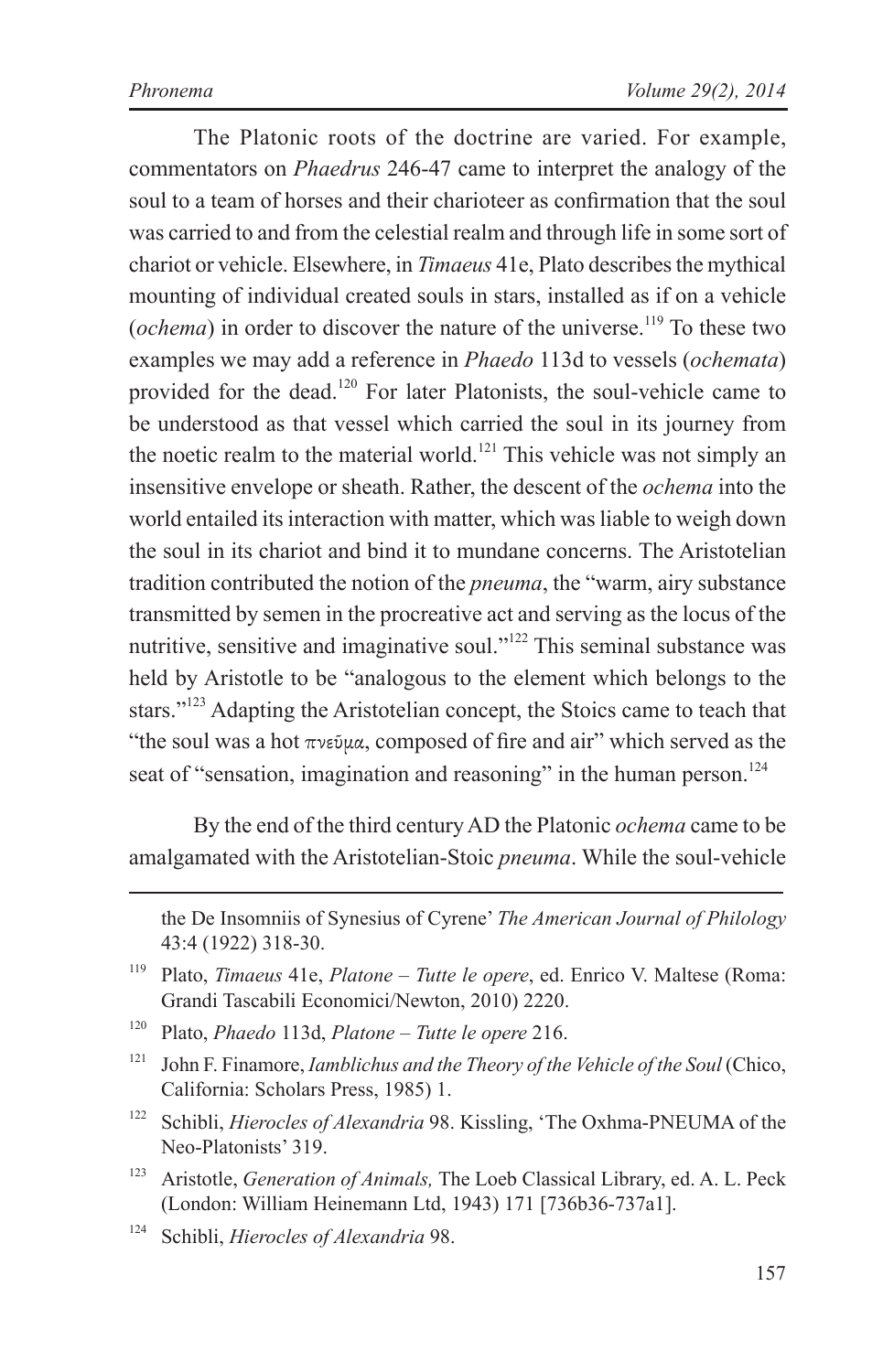was fairly standard Neo-Platonic doctrine by this time, terminology to describe it was not fixed. Hermann S. Schibli notes, for instance, that the soul-vehicle was "variously described as 'luminous' (αὐγοειδές), 'astral' (ἀστροειδές), 'ethereal' (αἰθεριῶδες/αἰθέριον), 'congenital' (συμφυές), or 'pneumatic' (πνευματικόν)."125 Variety in the terminology to describe the vehicle was indicative of the origins of the doctrine and the particular concerns and influences of the individual philosopher.

The theory of the *ochema-pneuma* makes possible interaction between the purely divine and immaterial soul, and the world of matter.<sup>126</sup> What is more, the theory opens the path for developing a plausible explanation for the Christian doctrine of bodily resurrection. For Synesius, the *ochema* is the mobile aspect of the spiritual body.<sup>127</sup> The soul borrows the *ochema* from the spheres so that it may act as an intermediary between matter and soul, bearing the soul on its journey to the world below.<sup>128</sup> Enclosing the soul like an oyster shell, the imaginative *pneuma* is imprinted with impressions projected onto it through its interaction with matter.<sup>129</sup>

 $126$  "In short, it is a milieu between the irrational and the rational, the incorporeal and corporeal, of which it constitutes the common frontier. By its intermediary, divine things are in rapport with the elements that are totally opposed to it." Syn., *De Insom.* 6.4 (Aujoulat 279). More generally, after having examined various accounts of the *ochema-pneuma* in Plato, Aristotle and their interpreters, Kissling concludes that the *ochema-pneuma* "was fundamentally connected with the functions of sense-perception and imagination." Kissling, "The Oxhma-PNEUMA of the Neo-Platonists' 320-21.

- <sup>128</sup> "The first soul borrows this imagination from the celestial spheres in the course of its descent, and mounted upon it as on a skiff, unites itself to the corporeal world." Syn., *De Insom.* 7.4 (Aujoulat 281).
- <sup>129</sup> The imaginative *pneuma* is "une enveloppe qui revêt l'âme comme une gaine et la surface sur laquelle les images de la réalité se reflètent." Lucia Suadelli, 'Un dit d'Héraclite dans le traité Sur les Songes de Synésios de Cyrène' in *Synesios von Kyrene: Politik – Literatur – Philosophie*, eds H. Seng & L. Hoffmann (Turnhout: Brepols, 2013) 231-46, 233.

<sup>&</sup>lt;sup>125</sup> Schibli, *Hierocles of Alexandria* 99. We shall see that Synesius too was not consistent in his vocabulary when referring to the soul-vehicle. Aujoulat notes, for instance, that Synesius used the terms *phantasia*, *pneuma* and *ochema* in reference to the soul-vehicle, but that all three concepts are intimately mixed and constitute one nature. Syn., *De Insom.* (Aujoulat 216).

 $127$  Aujoulat 216.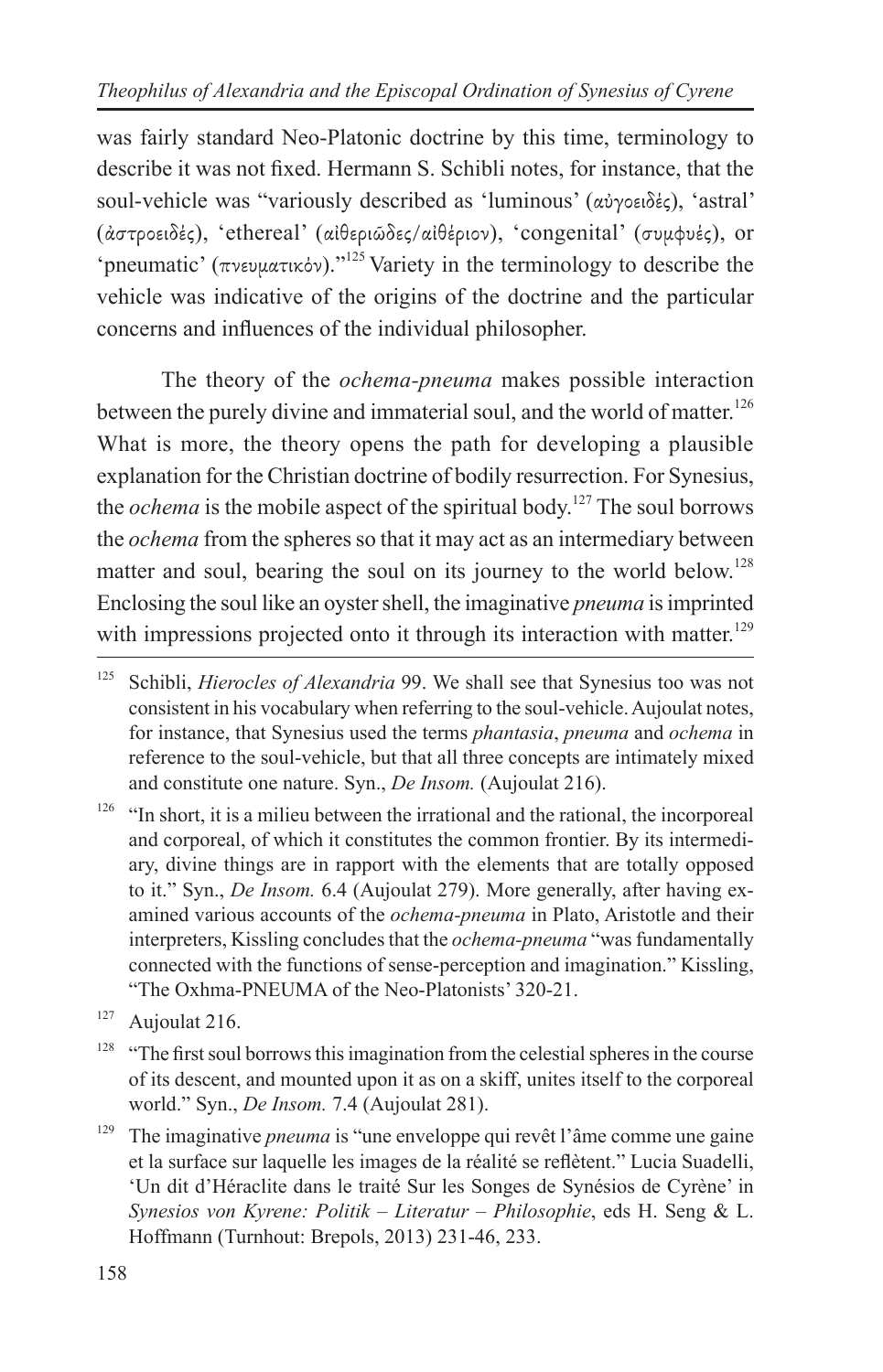Indeed, for Synesius the imaginative *pneuma* is the seat of the imagination (*phantasia*) and the organ of sense-perception and imagination whose surface reflects the images of reality.<sup>130</sup> In Synesius' words,

…the imagination is the sense of the senses, because the imaginative pneuma (*phantastikon pneuma*) is the most comprehensive sense and it constitutes the first body of the soul. $131$ 

More precisely, the imagination (*phantasia*) is the perfect sense as it gathers the other senses in it.<sup>132</sup> The interaction of the soul with material realities is thus managed by the imaginative *pneuma* through the sensorial organs.<sup>133</sup> These organs – the eyes, the ears, etc. – act as gatekeepers for the imaginative *pneuma*, sending sensible impressions from the exterior world to their master<sup>134</sup>

The imprinting of images onto the imaginative *pneuma* through the sensory organs can weigh a soul and its vehicle down, hindering the soul in its quest to rise again through the spheres. To counteract the effects of interaction with the material, that is, to purify the soul and its vehicle, Synesius recommends philosophy.<sup>135</sup> Alongside the practice of philosophy, Synesius recommends the performance of good actions which improve the state of the soul and can etherealise the imaginative *pneuma*. 136 Despite one's best efforts however, the imaginative *pneuma* retains the imprints it receives during its sojourn into the material world. Quoting the *Chaldean* 

<sup>130</sup> Finamore, *Iamblichus and the Theory of the Vehicle of the Soul* 1. Ilinca Tanaseanu-Döbler, *Theurgy in Late Antiquity* (Göttingen: Vandenhoeck & Ruprecht, 2013) 165. Suadelli, 'Un dit d'Héraclite' 233.

<sup>131</sup> Syn., *De Insom.* 5.2 (Aujoulat 277).

<sup>&</sup>lt;sup>132</sup> Syn., *De Insom.* 5.2 (Aujoulat 277). It should be noted that for Synesius the imaginative *pneuma* contains the *phantasia* and is somehow more material than it. Aujoulat 209.

<sup>133</sup> Syn., *De Insom.* 5.2 (Aujoulat 277).

<sup>134</sup> Syn., *De Insom.* 5.2 (Aujoulat 277).

<sup>&</sup>lt;sup>135</sup> Syn., *De Insom.* 10.4 (Aujoulat 287-88). Synesius also believes that philosophy was the best tool for preparing the *pneuma* to be used for dream divination as it calmed the passions. Syn., *De Insom.* 16.1 (Aujoulat 300).

<sup>136</sup> Syn., *De Insom.* 6.3 (Aujoulat 279).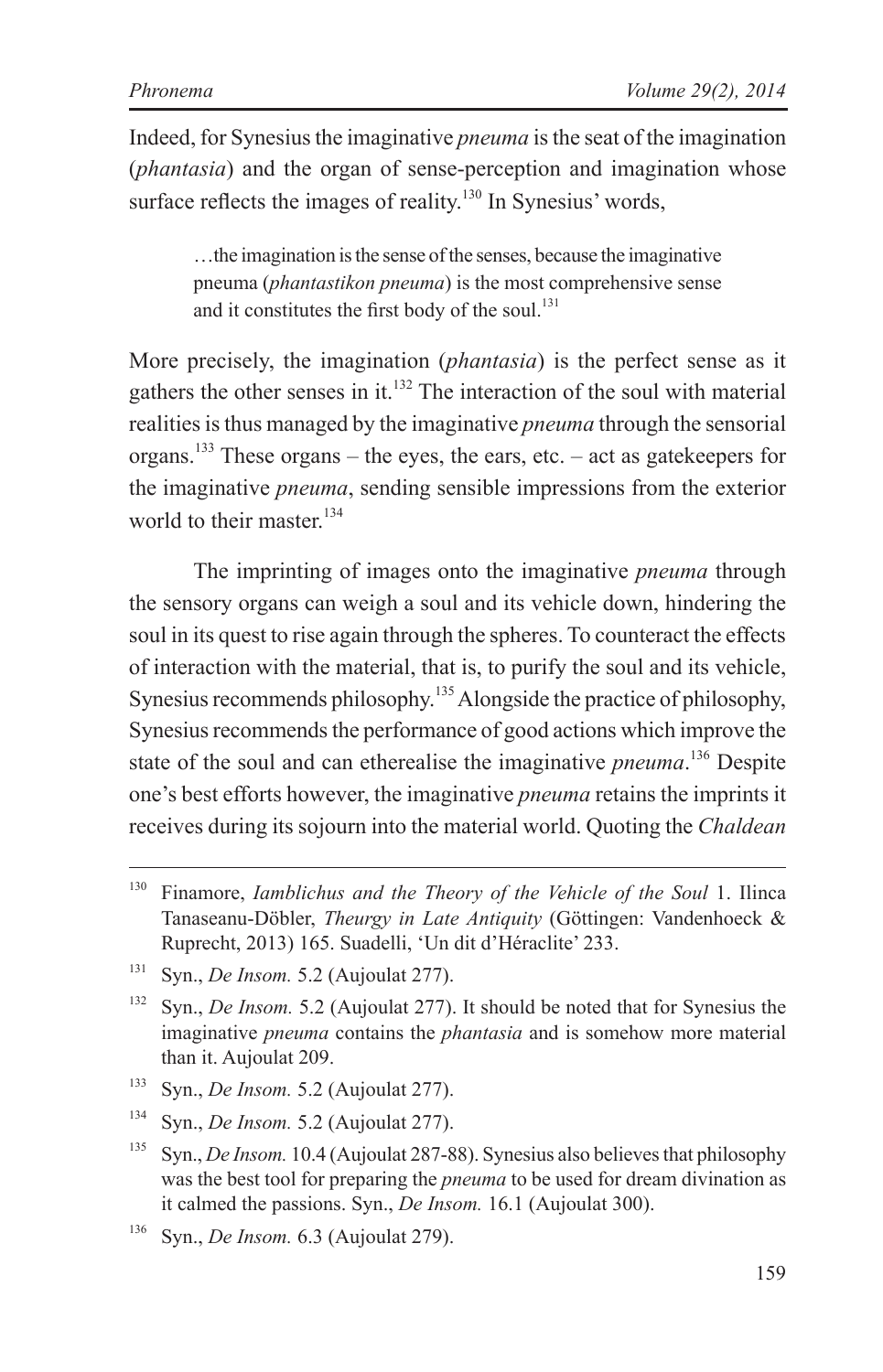*Oracles*, Synesius raises the possibility that these imprints or stains may remain on the soul-vehicle as it rises to the heavens: "And you will not leave behind the dregs of matter on a precipice, but there is also a portion for the image in the place surrounded with light." $137$ 

We may better understand the ramifications of this oracle when we consider that the soul and its vehicle form a unity. It is only in the vehicle that the soul may pass from the celestial to terrestrial realm, and return there. Therefore, the images which mark the imaginative *pneuma* during its earthly journey come into a close relationship with the soul itself. When and if the soul-vehicle is etherealised through good works or philosophy, the images remain on the vehicle. When the soul and its vehicle return to the summit from which it came, the residue left on the vehicle is, in the words of Bregman, "converted to the "imagination" through the activity of the *pneuma*, and thus become "image" (*eidolon*) or spiritualised elements of the empirical personality."138

It is in this process of conversion that we discover what may be a uniquely Synesian contribution to the theory of the soul-vehicle. While others claimed that the image was attacked by the *pneuma*, thereby annihilating the effects of material interaction, Synesius believed that "the *pneuma* actually becomes an *eidolon.*" 139 The net result would therefore be that the soul and its vehicle, marked with all the stains incurred during the earthly life, would become a spiritualised body. Bregman is right to note that the Christian Platonist may have reasonably interpreted this spiritualised body to be equivalent to the Christian resurrected body.<sup>140</sup> Certainly there was no clear consensus regarding the details of Christian belief in the resurrection of the body among the early Fathers. There was, however, a firm belief among the majority of the Fathers that the resurrected body was composed of matter and spirit, and it is this fact that makes the

<sup>137</sup> Synesius, *De insom.* 9.1. Translation taken from Ruth Majercik, *The Chaldean Oracles* (Wiltshire, UK: The Prometheus Trust, 2013) Fragment 158 at 109.

<sup>138</sup> Bregman, *Synesius of Cyrene* 150.

<sup>139</sup> Bregman, *Synesius of Cyrene* 150.

<sup>140</sup> Bregman, *Synesius of Cyrene* 151.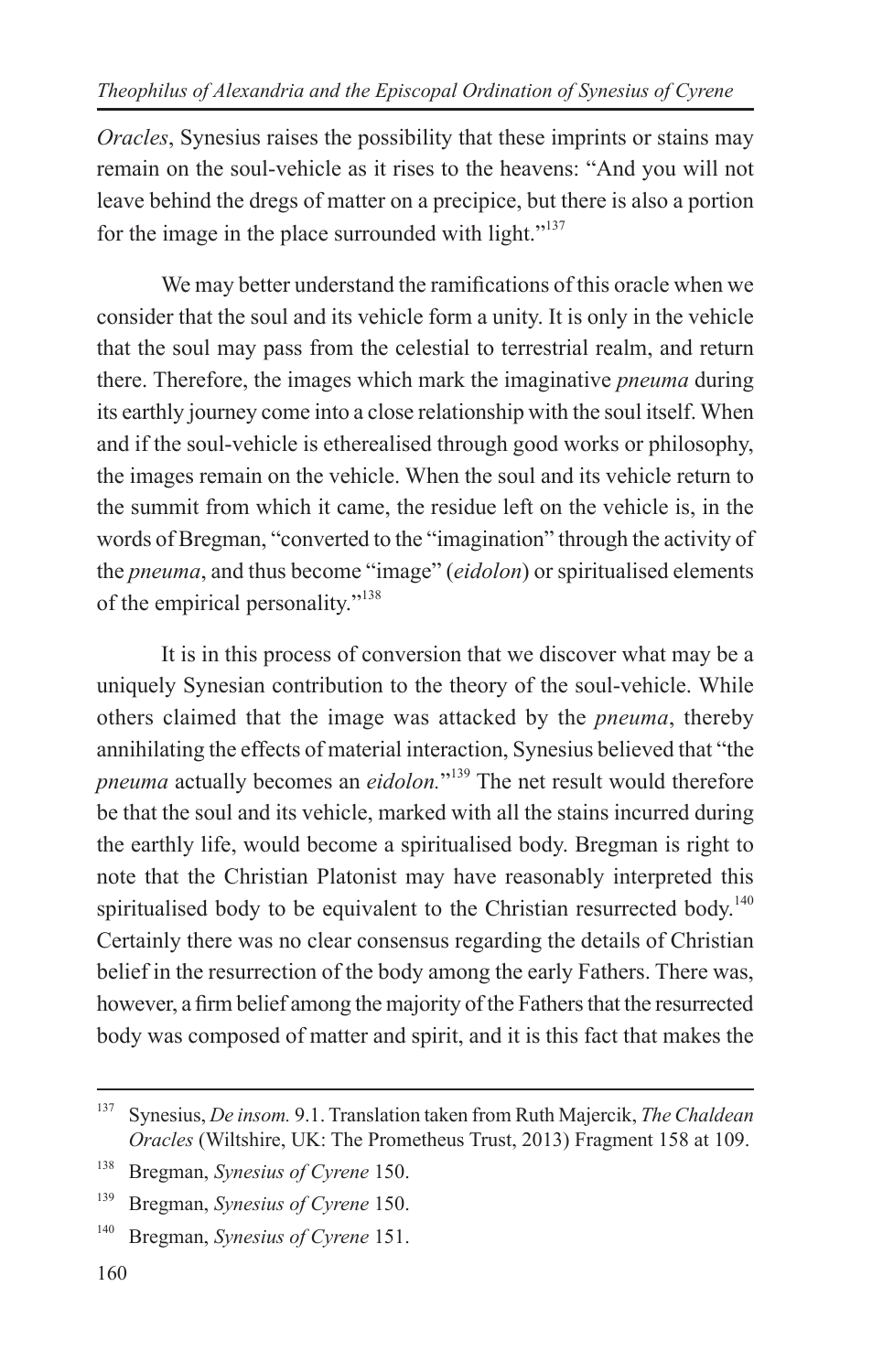doctrine of the *ochema-pneuma* a possible bridge between Neo-Platonism and Christianity on this point.<sup>141</sup>

The doctrine of the soul-vehicle was not, however, fully compatible with Christianity. This was confirmed at the Council of Constantinople in 553 where aspects of the doctrine of the soul-vehicle were condemned as Origenism.142 Having examined Synesius' theory of the *ochema-pneuma* and the possibility that he had some belief in the resurrection of the body, it seems that one must conclude that Synesius did not have an orthodox belief in the resurrection of the body, even if, at the time, his view was not deemed unorthodox. Such a conclusion is consistent with Synesius' insistence that the belief was "a sacred and mysterious conception."

#### *The Pre-existence of the Soul*

"I will never want to believe that the soul is born after the body."143

What precisely is Synesius objecting to in this instance? The simple explanation is that Synesius is arguing for the pre-existence of souls, a well-known Neo-Platonic view with clear roots in the works of Plato himself.<sup>144</sup> In fact, we could almost declare the case closed when we consider that Synesius considered the soul borrowed the *ochema* from the

<sup>143</sup> Ἀμέλει τὴν φυχὴν οὐκ ἀξιώσω ποτὲ σώματος ὑστερογενῆ νομίζειν.

 $141$  For a summary of the nuances in belief in the resurrected body among the fathers of the first five centuries, see J. N. D. Kelly, *Early Christian Doctrines* (San Francisco: Harper & Row, Publishers, 1978) 463-79. Caroline Walker Bynum offers a comprehensive account in her book *Resurrection of the Body* (New York: Columbia University Press, 1995).

<sup>142</sup> Wallis, *Neoplatonism* 104.

<sup>&</sup>lt;sup>144</sup> An important example of Plato's extrapolation of this belief can be seen in the dialogue between Cebes and Socrates in *Phaedo* wherein they discuss the theory of Recollection. This theory is founded on the premise that the soul pre-exists the body. Plato, *Phaedo* 72e-77a (Cooper 63-67). That this Platonic view persisted in Plotinian Neo-Platonism, see for example Frederick Copleston, *A History of Philosophy – Volume One: Greece and Rome* (New York: Doubleday, 1993) 468, and O'Brien's commentary in Plotinus, *The Essential Plotinus*, translation and commentary by Elmer O'Brien (Indiana: Hackett Publishing Company, Inc., 1964) 59-61.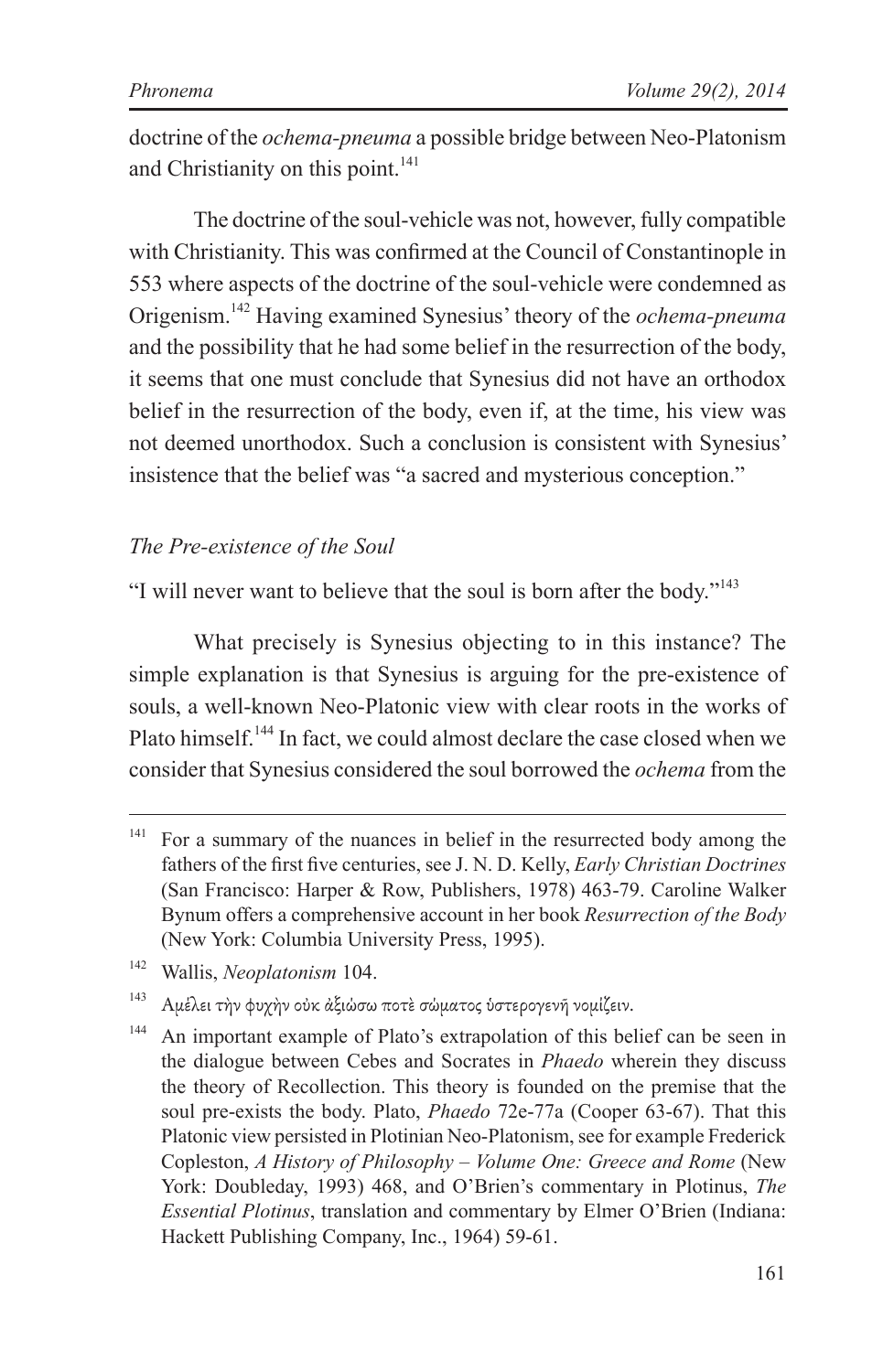celestial spheres for its descent. While it is true that Synesius describes the soul as descending from the heavens before entering corporeal nature, he does not explicitly declare the pre-existence of the soul to be specifically a temporal or an ontological pre-existence. Although some argue that Plato – and later Plotinus – believed only in the ontological priority of the soul to the body and not in the chronological priority of the soul, the traditional reading of Plato is that he believed the soul was created earlier than the body in time.145 Returning to Synesius' objection, if we re-frame the statement positively – I believe that the soul is created before, or at the same time as, the body *–* new intricacies of his view appear. Such a re-framing of his objection does not necessarily diminish the probability that Synesius believed in the pre-existence of the soul, but it does suggest that his position may have been closer to the Christian view than generally thought.

The Fathers of the Church began discrediting the pagan doctrine of the pre-existence of the soul from at least as early as Justin Martyr. While Justin never explicitly explained the soul's origin, he clearly stated that souls were begotten and could exist apart from the body; a position that stood in opposition to the Aristotelian view that the soul can only exist with the body.<sup>146</sup> Justin also held that souls come into existence when God wills this and that "they were created for the sake of men and other living creatures."147 Irenaeus developed a tri-partite anthropology of body-soul-spirit (*trichotomism*) which stressed the "indissoluble unity of

<sup>&</sup>lt;sup>145</sup> De Vogel argues that Synesius' first doctrinal objection has been misunderstood and is actually consistent with the orthodox position. For de Vogel, Synesius was merely in agreement with Plato and Plotinus, who he believes viewed the soul as ontologically, rather than temporally, prior to the body. De Vogel, 'Platonism and Christianity: A Mere Antagonism or a Profound Common Ground?' 25. Reynolds, in seeking to prove that Plato did not believe in the temporal priority of the soul to the body, leaves open the possibility that the traditional reading is still valid. John Mark Reynolds, *Towards a Unified Platonic Human Psychology* (Lanham, Maryland: University Press of America, Inc., 2004) 69-73.

<sup>146</sup> L. W. Barnard, *Justin Martyr: His Life and Thought* (Cambridge, UK: Cambridge University Press, 2008) 113.

<sup>147</sup> Justin Martyr, *Dialogue with Trypho* VI.1 in *Selections from the Fathers of the Church (Vol. 3)*, translated by T. B. Falls, revised by T. P. Halton, edited by M. Slusser (Washington, D.C.: CUA Press, 2003) 12.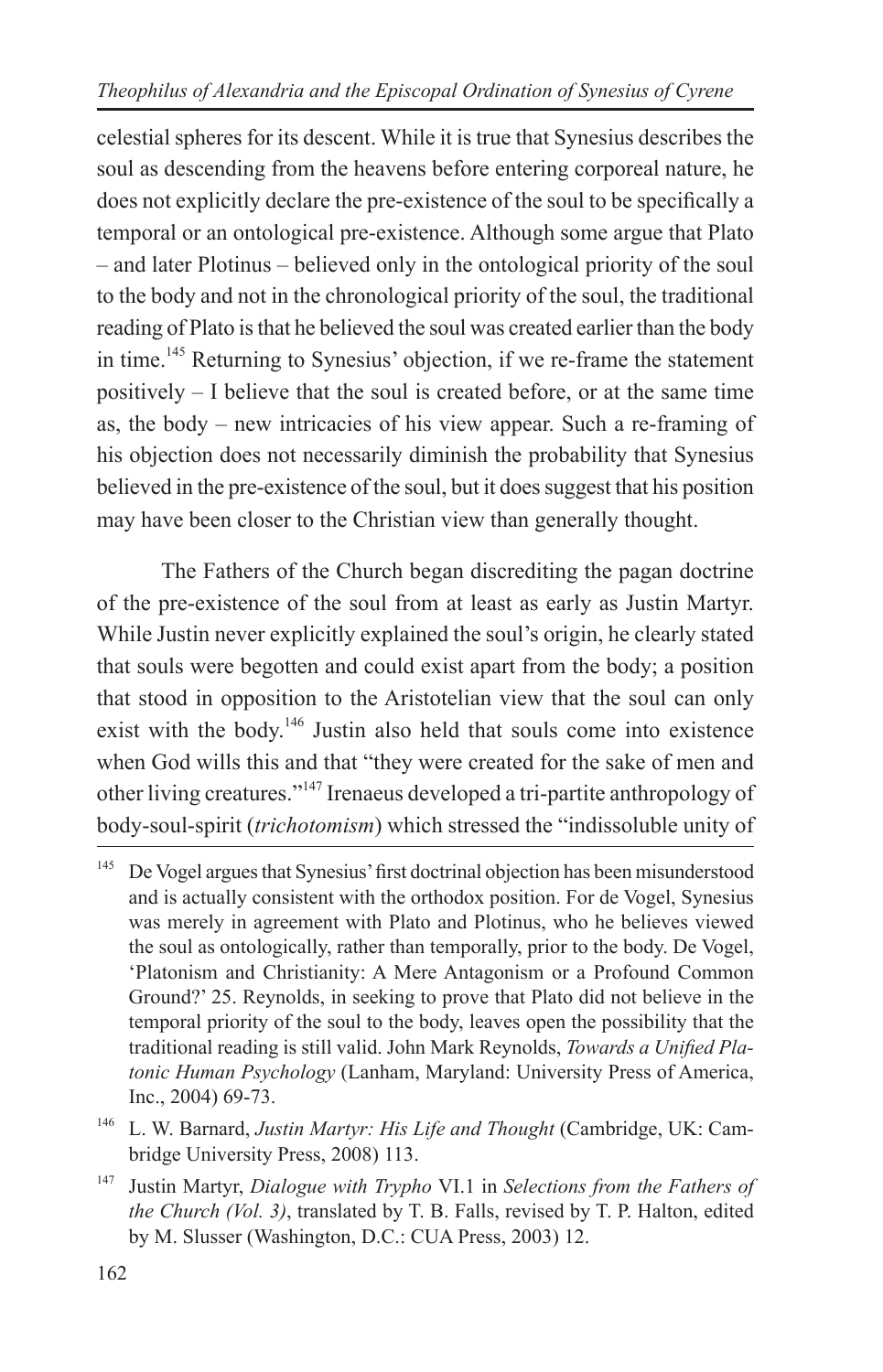body and soul" to which life is given through the working of the spirit.<sup>148</sup> Like Justin, Irenaeus too believed that the soul was created by God and continues in existence through an act of God's will.<sup>149</sup> Tertullian sharpened the doctrine on the soul, contending that "the soul did not pre-exist at all but was transmitted to the child through the semen of the father in the act of conception."150 Ever the materialist, Tertullian diverged from the Platonist line, viewing the soul as "corporeal, having shape, simple in substance."151 He believed that the soul has a corporal nature (*corporalitas animae*) and therefore had the normal characteristics of a body, such as location, confinement, and the threefold dimensions of length, breadth and height.<sup>152</sup> Though he saw the soul as corporeal, Tertullian believed it to be immortal and "born of God's breath," though not "self-existent and divine" as Plato taught.<sup>153</sup> According to Tertullian, soul was breathed into Adam in the beginning. Consequently, all of humanity shares in this original

<sup>149</sup> Irenaeus declares "all things that have been made have their beginning through being made, but they continue to exist as long as God wills them to do so." Irenaeus, *Adversus haereses* 2.34.3 in *Against the Heresies-Book 2*, translated and annotated by D. J. Unger, revised by J. J. Dillon, introduction by M. Slusser (New York/Mahwah, N.J.: The Newman Press, 2012) 109. Waszink has identified a fragment in Syrian attributed to Irenaeus that shows he assumed the "simultaneous genesis of body and soul." J. H. Waszink, *Quinti Septimi Florentis Tertulliani De Anima* (Leiden and Boston: Brill, 2010) 347.

<sup>150</sup> McGuckin, 'Soul' in *The Westminster Handbook to Patristic Theology* (Louisville: Westminster John Knox Press, 2004) 318. Cum igitur in primordio duo diversa atque divisa, limus et flatus, unum hominem coegissent, confusae substantiae ambae iam in uno semina quoque sua miscuerunt atque exinde generi propagando formam tradiderunt, ut et nunc duo, licet diversa, etiam unita pariter effluant pariterque insinuata sulco et arvo suo pariter hominem ex utraque substantia effruticent, in quo rursus semen suum insit secundum genus, sicut omni condicioni genitali praestitutum est. Tertullian, *De Anima* 27.8:12-19 in Waszink, *Quinti Septimi Florentis Tertulliani De Anima* 39 (= Tert., *De Anima* 27.8:12-19 (Waszink 39)).

<sup>151</sup> Eric Osborn, *The Beginning of Christian Philosophy* (Cambridge: Cambridge University Press, 2008) 100-1.

- <sup>152</sup> Tert., *De Anima* 7.1:5; 9.1:24-27, 9.5:24 (Waszink 9, 10, 11).
- <sup>153</sup> Osborn, *The Beginning of Christian Philosophy* 100-1.

<sup>148</sup> Hans Urs von Balthasar, *The Scandal of the Incarnation: Irenaeus against the Heresies*, trans. by John Saward (San Francisco: Ignatius Press, 1990) 94.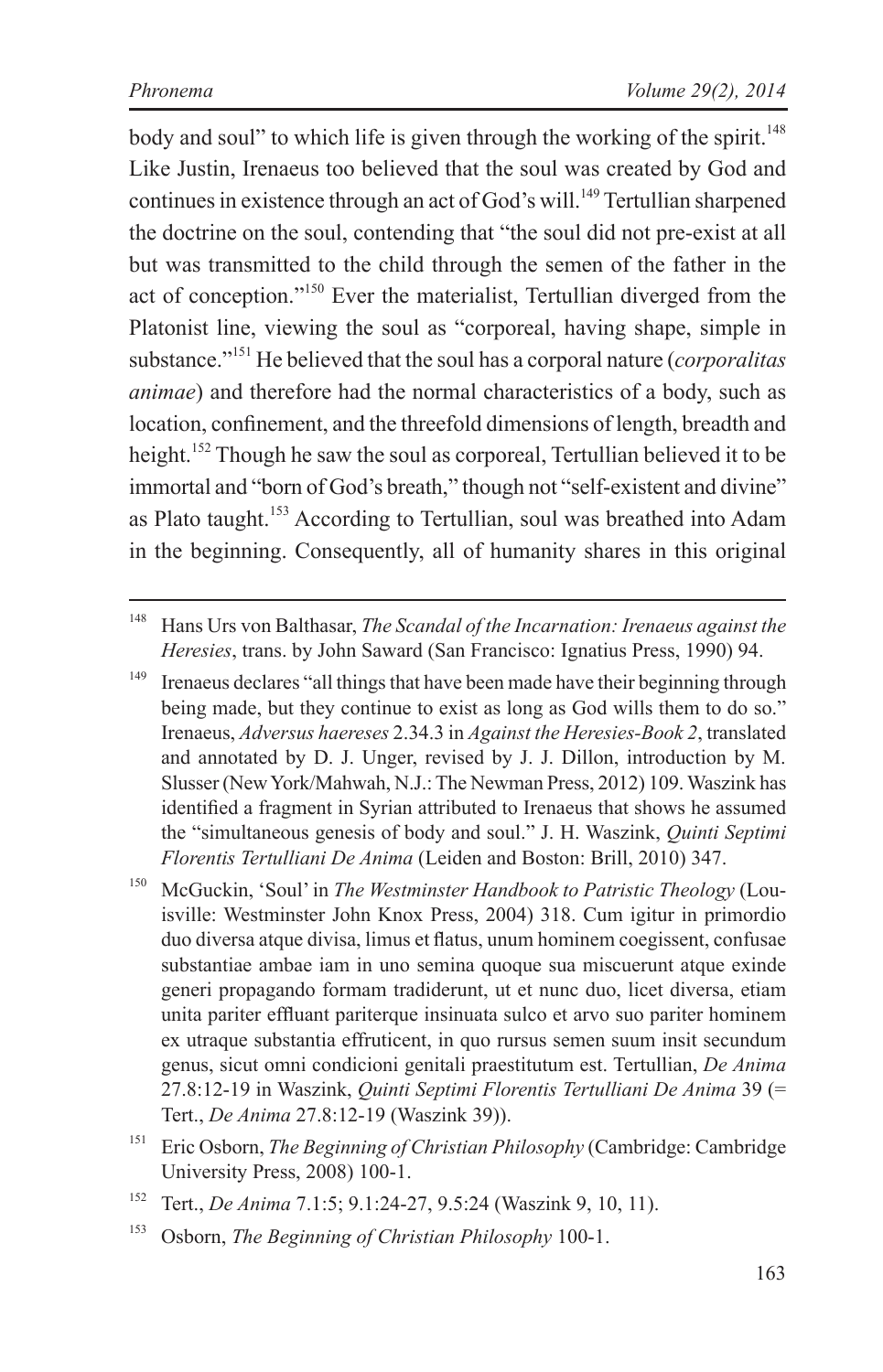soul through the physical transmission of the seed of Adam. In the act of conception the father not only fertilises the egg to produce a new body, but he also 'plants' the 'germ' of Adam's soul into the new person, wherein it becomes a new soul.<sup>154</sup> Tertullian's claim therefore, that the body and soul were created simultaneously at the moment of conception can thereby be reconciled with his belief that each individual soul shares in the soul of Adam.<sup>155</sup> This last view<sup>156</sup> (traducianism) was opposed to the creationist belief that the soul "was directly created by God at conception ... and put into the conceived embryo as God's direct consecration of each life."157

Origen challenged the views of his Christian predecessors with his innovative hypotheses on creation. On his view, as it is laid out in his *Peri archon*, creation took place in two stages. The first was the creation of rational beings which are united to God through their own free will.<sup>158</sup> Following their creation, all bar one of these rational beings 'fell' from union with God to become angels, demons, other spiritual beings, and human souls. The one being that did not fall was "the human soul of the incarnate Christ."159 Drawing on some rather dubious etymology, Origen posited that human souls (*psuchai*) are so called as their "once ardent love of God has "cooled" (*psuchesthai*)."160 This brings us to the second stage of creation, which was that of the material world. According to Origen,

<sup>156</sup> It is important to recognise that Tertullian's belief that all souls were offshoots from the soul of Adam influenced Augustine as he tried to formulate his doctrine of original sin. Aspects of his theory remain problematic, particularly his belief in the materiality of the soul.

<sup>154</sup> A primordio enim in Adam concreta et configurata corpori anima, ut totius substantiae, ita et condicionis istius semen effecit. Tert., *De Anima* 9.8.19-21 (Waszink 12). Tertullian also adopts the analogy of the soul being like a newborn sprout from the roots of Adam. Tert., *De Anima* 19.6.27-31 (Waszink 27).

<sup>&</sup>lt;sup>155</sup> Simulne conflata utriusque substantia corporis animaeque an altera earum praecedente? Immo simul ambas et concipi et confici, perfici dicimus, sicut et promi, nec ullum intervenire momentum in conceptu quo locus ordinetur. Tert., *De Anima* 27.1.14-18 (Waszink 38).

<sup>&</sup>lt;sup>157</sup> McGuckin, 'Soul' 318.

<sup>158</sup> Joseph W. Trigg, *Origen* (London and New York: Routledge, 2005) 26.

<sup>159</sup> Trigg, *Origen* 26.

<sup>160</sup> Trigg, *Origen* 26.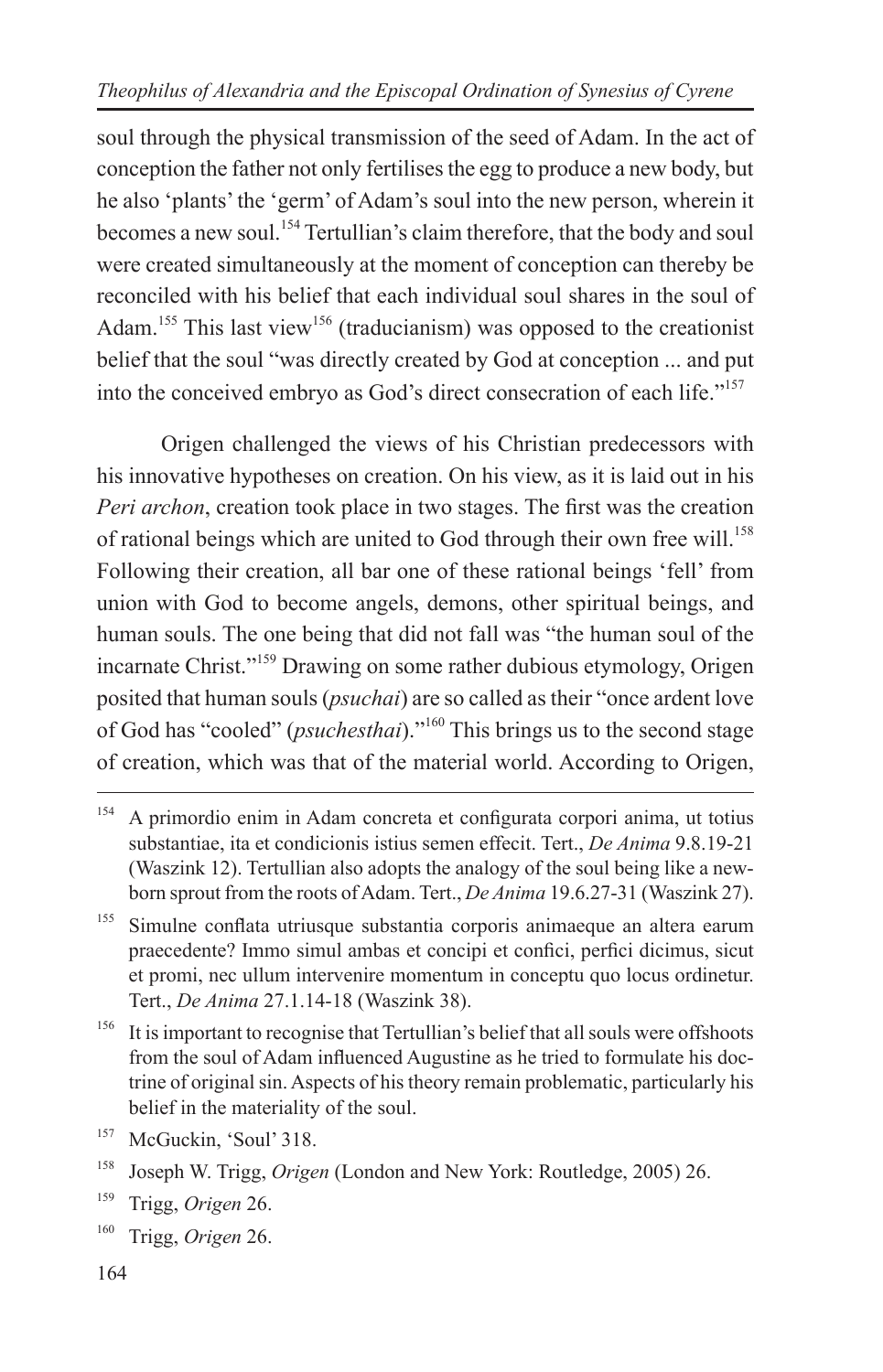the material world was created by God as a means by which to allow humanity to return to unity with God through "a process of moral and intellectual purification."161 It is clear that this radical re-writing of creation theology, which drew together elements from the Scriptures, Stoicism, and Platonism, revitalised the pagan view that the soul pre-existed the body by giving it a pseudo-Christian dimension. Later, in an effort to refute Origen's teaching on the pre-existence of souls the martyr bishop Methodius of Olympus seems to have contended that the soul was created after the body.162 In opposition to this view Bishop Nemesius of Emesa "goes close to embracing an Origenist view of the soul's pre-existence."163 Synesius and other Platonists would have found Methodius' view difficult to accept as "the spiritual nature of man would appear to be in some way inferior to his corporeal nature," a view previously criticised by Gregory of Nyssa.<sup>164</sup>

Having examined some major currents of thought regarding when the soul is created in relation to the creation of the body, it is now easier to judge Synesius' view. Both the creationist and traducianist positions situate the creation of the soul at the point of conception, either through

<sup>161</sup> Trigg, *Origen* 26.

<sup>&</sup>lt;sup>162</sup> This is the view of Marrou. Henri Irénée Marrou, 'Synesius of Cyrene and Alexandrian Neoplatonism' in *The Conflict Between Paganism and Christianity in the Fourth Century*, ed. Arnaldo Momigliano (Oxford: Clarendon Press, 1963) 126-50, 146. Methodius also opposed Tertullian's traducianist position: "one would not be believed if he were to teach that the soul's being, too, is sown together with the mortal body." Methodius, *Symposium* 2.7 in *The Symposium: A Treatise on Chastity*, translated and annotated by H. Musurillo (New York, N.Y. and Ramsey, N.J.: Newman Press, 1958) 56. This passage should not be taken to suggest a belief in the pre-existence of souls. L. G. Patterson, *Methodius of Olympus: Divine Sovereignty, Human Freedom, and Life in Christ* (Washington, D.C.: The Catholic University of America Press, 1997) 138.

<sup>163</sup> Frances M. Young, *From Nicaea to Chalcedon: A Guide to the Literature and its Background* (London: SCM Press, 2010) 226. In contrast to Young, Marrou claims Nemesius "professed openly the doctrine of the pre-existence of the soul." Furthermore, Marrou posits that the case of Nemesius is proof that the Church had not yet dogmatised teaching on this matter. Marrou, 'Synesius of Cyrene and Alexandrian Neoplatonism' 146.

<sup>164</sup> Marrou, 'Synesius of Cyrene and Alexandrian Neoplatonism' 146 and 146 n.3.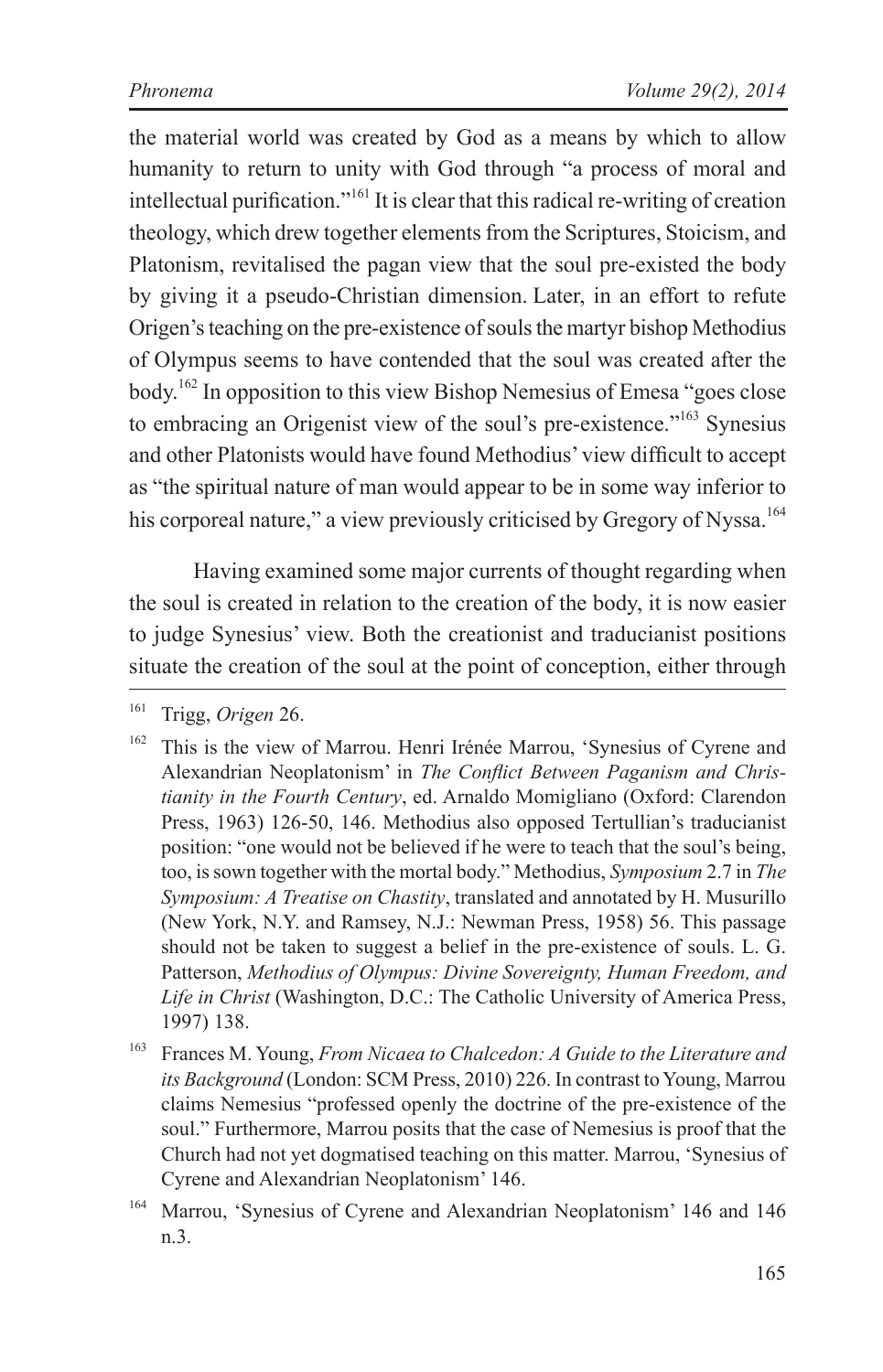the transmission of the 'germ' of the soul from the father, or through a direct act of God.<sup>165</sup> The Neo-Platonist position is clear, that the soul pre-exists the body. Given Synesius' training in a Neo-Platonist school and the proliferation of Hellenic influences in his works, it is more than reasonable that most commentators conclude that Synesius holds to a belief in the pre-existence of the soul. However, as we have seen, by re-framing his objection it is possible to claim that Synesius believed that the soul was created at the same time as the body, thus making his view perfectly acceptable for a Christian. Logic dictates however that Synesius would only make his view known if current Christian belief on the soul was that it was created after the body. While the animation of the body after conception was a belief held by Aristotle and the Stoics, it is not clear that this was a position held by Christians at the time. In sum, it seems that we must conclude with the majority of commentators that Synesius believed in the pre-existence of souls.

#### **Theophilus on Synesius' Objections**

Let us now examine each of Synesius' three doctrinal concerns to determine if they could have been viewed as Origenistic errors by Theophilus.

#### *The Pre-existence of the Soul*

Theophilus argued that Origen taught the pre-existence of souls.<sup>166</sup> In this, Theophilus was well justified. Origen's creation theology posited that

<sup>&</sup>lt;sup>165</sup> For a contemporary view supporting the creation of the soul at the moment of conception, see Gregory of Nyssa in *On the Soul and the Resurrection*, where Macrina rules out the possibility of the soul being created after the body; "...no one with good sense would imagine that the origin of the souls is later and younger than the formation of the bodies, since everyone knows that none of the soulless beings has in itself the power of movement and growth. But there is no disagreement or doubt that those which are being nourished in the womb have growth and spatial movement." Gregory of Nyssa, *On the Soul and the Resurrection*, trans. Catharine P. Roth (New York: St Vladimir's Seminary Press, 1993) 99-100. Note that Kelly sees in Gregory's view a hint of traducianism. Kelly, *Early Christian Doctrines* 345.

<sup>&</sup>lt;sup>166</sup> See for example, Theo., *First Synodal Letter* (=  $1^{st}$  Syn.) (Russell 92). Declerck has also identified relevant fragments from two documents written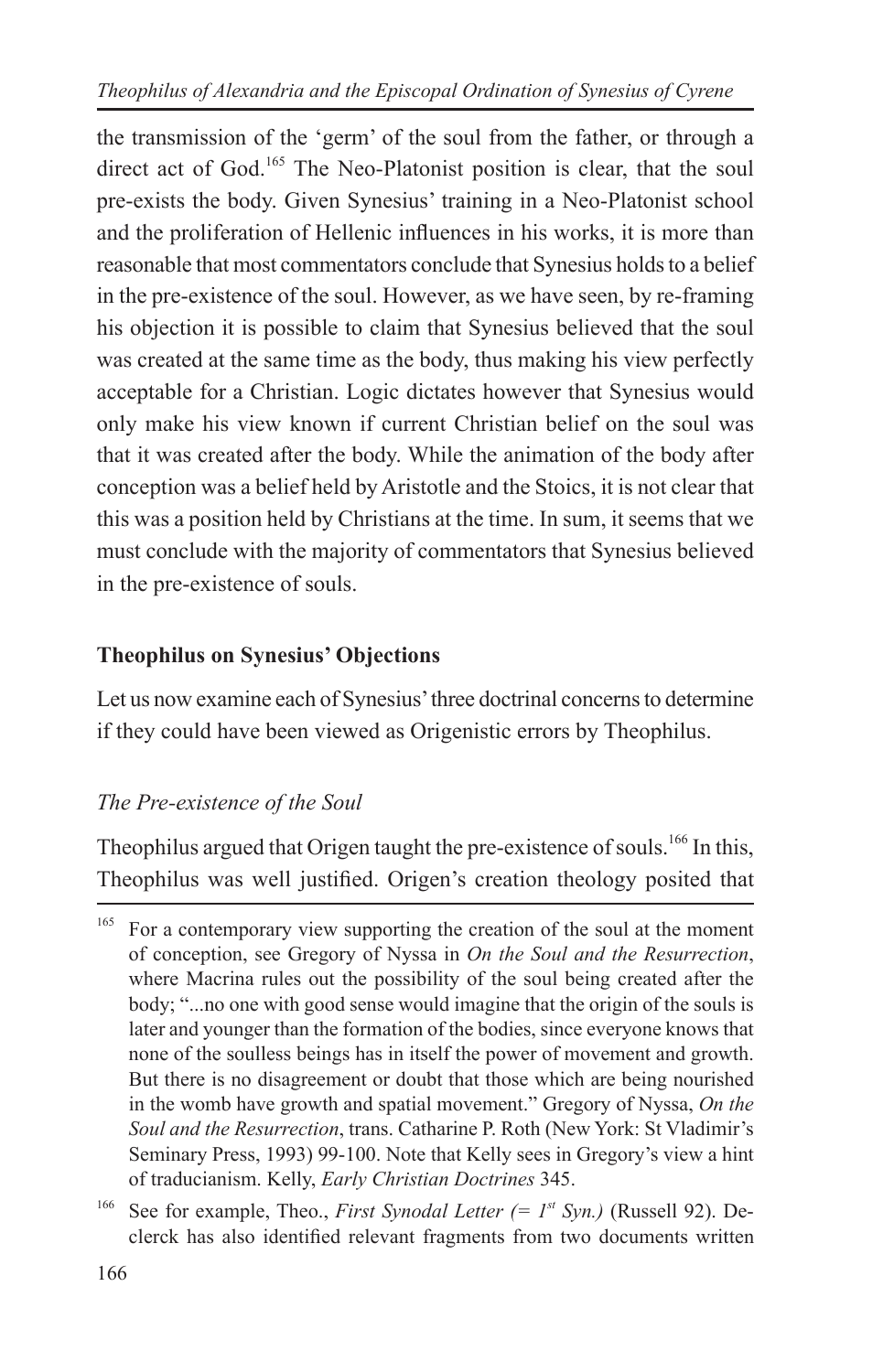intelligences (*noes*), or rational minds, were created before the existence of the material world. As we have mentioned previously, these intelligences later cooled to become souls, which afterwards were allocated material bodies. The claim that Origen believed in the pre-existence of souls must be nuanced by the fact that before souls became thus, they were intelligences. It was only after the fall that intelligences became souls and were then given bodies.167 The exception to this was one soul, which was to become the soul of Jesus, which certainly did not 'cool' due to falling away from God. Origen's Christology, which was to prove problematic in later ages, saw this soul as pre-existently chosen by the divine Logos, waiting for the time of salvation.<sup>168</sup> Theophilus knew Origen's theory of the creation of souls and refuted it vigorously.169 In particular, he contested Origen's Christological innovations, declaring of Christ, "that neither his flesh nor his soul existed before he was born of Mary, nor did a soul previously dwell in heaven which he subsequently united to himself."<sup>170</sup>

Despite the overwhelming proof that the pre-existence of souls was rightly seen by Theophilus as an error in Origen's theology, it is not possible to attribute Synesius' probable belief in the pre-existence of souls to the influence of Origen rather than Neo-Platonism. However, if Synesius really believed in the pre-existence of souls, as we have previously determined was likely, Theophilus could have seen this as an Origenistic error even if Synesius' view was inspired by Neo-Platonism or some other source.

after the condemnation of Origen's work which, he argues persuasively, were either written by Theophilus or on behalf of him. José Declerck, 'Théophile d'Alexandrie contre Origène: Nouveaux Fragments de L'*Epistula Synodalis Prima* (CPG, 2595)' *Byzantion* 54 (1984) 495-507, 507.

<sup>168</sup> id est anima uerbo dei Christus efficitur. Orig., *De princ.* 2.6.4: 140-41 (Crouzel 316). Charles Kannengiesser, 'Christology' in *The SCM Press A-Z of Origen*, ed. J. A. McGuckin (London: SCM Press, 2006) 76.

 $167$  Theophilus discovered this heretical view in Origen's writings: "What prophet has taught him to think that God was compelled to create bodies on account of souls falling from heaven?" Theo.,  $17^{th}$  Fest. (Russell 125).

<sup>169</sup> For a particularly clear and forceful explanation and refutation of Origen's theory of intelligences, souls and bodies see Theo., *17th Fest.* 15 (Russell 129- 30).

<sup>&</sup>lt;sup>170</sup> Theo.,  $17^{th}$  Fest. 8 (Russell 124).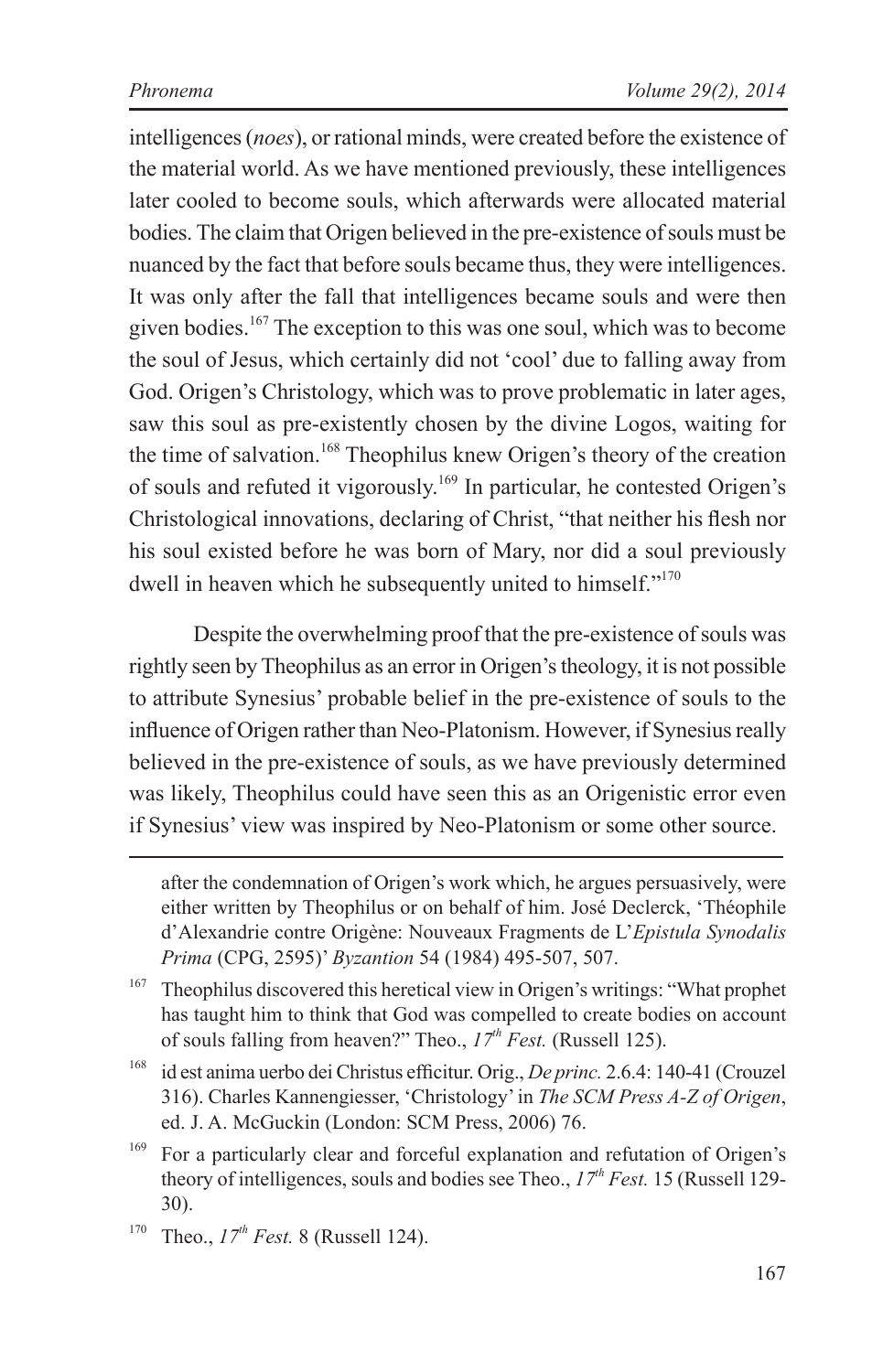#### *The Creation and Destruction of the World*

Origen's account of creation was compatible with the doctrine of *creatio ex nihilo*. In his *Commentary on John*, contrasting his belief with that of the Aristotelians and Neo-Platonists, Origen declared that "God has created beings from non-being."171 Furthermore, Origen affirmed a beginning for the world while denying it would have an end.<sup>172</sup> It seems that Theophilus did not take exception to this aspect of Origen's view that God created from nothing. Theophilus was more concerned with Origen's claim that God created only as many rational creatures as he could govern and the logical consequences of such a position.<sup>173</sup> Countering Origen, Theophilus posited that God created only as much as was necessary and that He is not limited by "measure and number."<sup>174</sup> While this may not be a just interpretation of Origen's *De principiis* 2.9.1, Theophilus nevertheless concluded that Origen believed that God is not omnipotent. Additionally, Theophilus accuses Origen of "claiming that God was limited by the material (*materia*) available to him for the execution of his work."175 One

<sup>172</sup> Origen's unwillingness to believe the world can come to an end is based on his doctrine of *apokatastasis*, which has its roots in Acts 3:21, where Peter preaches a universal restoration, and 1 Cor 15:21-28, which explains that in the end times God will be all in all. *Apokatastasis* is the eschatological goal of "becoming into God" whereby all of creation will be restored in and returned *into* God. Tzamalikos, *Origen: Philosophy of History & Eschatology* 331, 338.

<sup>173</sup> Theo., *17th Fest.* 17-18 (Russell 131-33). See Orig., *De princ.* 9.1:1-30 (Crouzel 352-55) which is clearly the source of Theophilus' objection.

<sup>171</sup> ὅτι ἐξ οὐκ ὄντων τὰ ὄντα ἐποίησεν ὁ θεός. Origen, *Commentary on John, Book 1* 103 in Origène, *Commentaire Sur S. Jean – Tome I*, Greek text established and translated into French by Cécile Blanc (Paris: Cerf, 1966) 114. Tzamalikos identifies two keys to understanding Origen's creation theology: first, creation is an act of providence whereby all potentialities come into existence from non-being; and second, fallen and spatio-temporally limited creation actually becomes *outside* of God. P. Tzamalikos, *Origen: Philosophy of History & Eschatology* (Leiden and Boston: Brill, 2007) 337.

<sup>&</sup>lt;sup>174</sup> Theo.,  $17^{th}$  Fest. 17 (Russell 132).

<sup>&</sup>lt;sup>175</sup> Note that the ambiguity is due to the absence of the original Greek text. We are left with the Latin; quod tantum possit deus, quantum ei ad operandum materia ministrarit. Hieronymus, *Epistle* XCVIII, *Corpus Scriptorum Ecclesiasticorum Latinorum 55*, ed. I. Hilberg (Vindobonae - Lipsiae: F. Tempsky and G. Freytag, 1912) 203. Theo.,  $17^{th}$  Fest. 18 (Russell 133).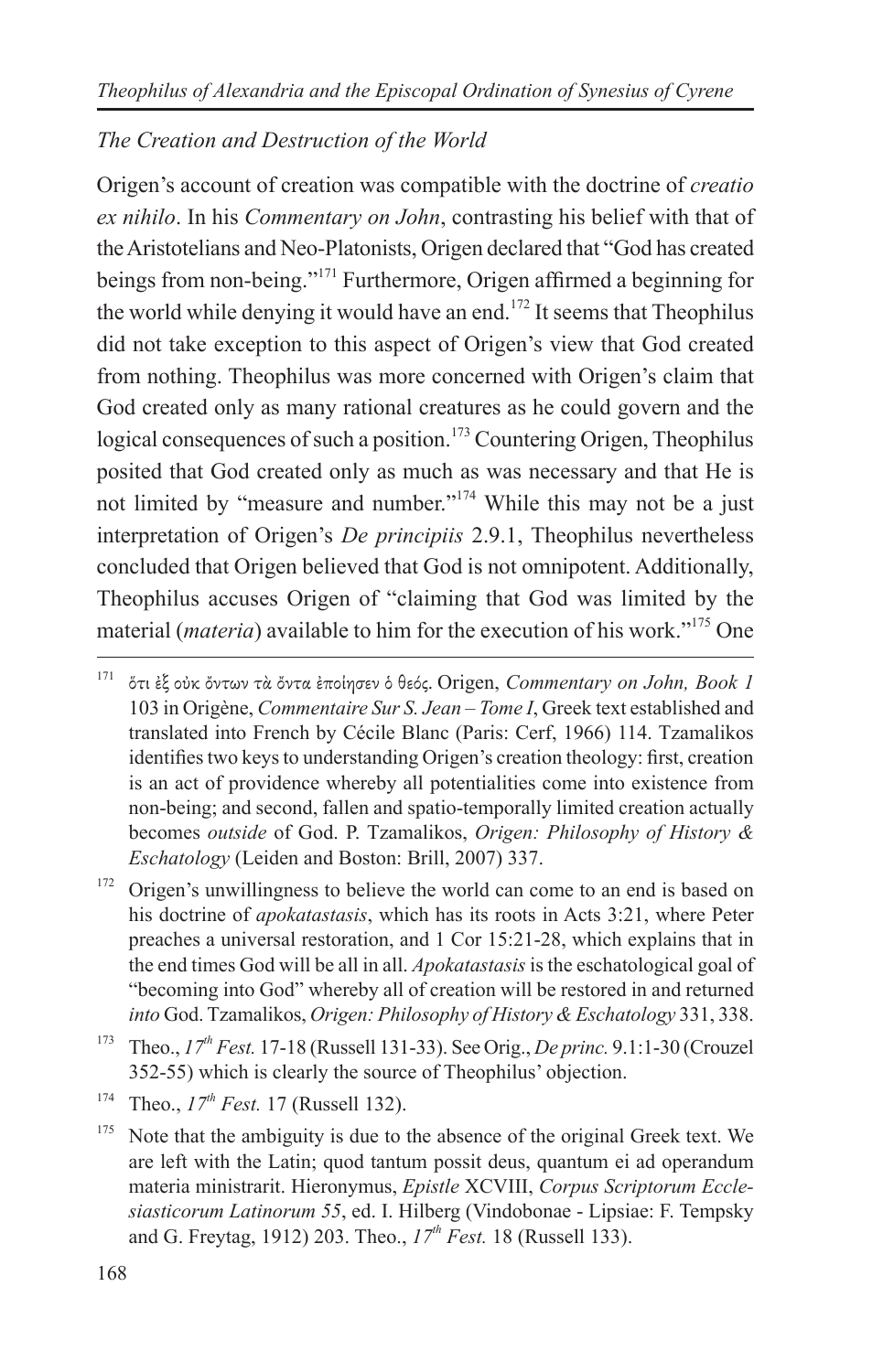could perhaps see this as an accusation against Origen of not holding to *creatio ex nihilo*. Given the original Greek text has been lost it is only possible to speculate on what Theophilus was really accusing Origen of believing. Putting the sentence in context, we see that Theophilus reproves Origen for not recognising that the nature of created things and the nature of the creator are different.<sup>176</sup> Furthermore, Theophilus points out that matter – that "from which something comes into being" – cannot be as great as the creator – "he who makes something from it."<sup>177</sup> The context suggests that Theophilus is accusing Origen of ascribing to the nature of God limits which are appropriate to creatures, not to the creator. Nevertheless, Theophilus' accusation that Origen believed God to be limited by *materia*  is curious and cannot be dismissed so simply. Further investigation into this question must wait for another occasion.

Returning to the case in point, Theophilus was not concerned with Origen's views on the destruction of the world. Furthermore, Theophilus did not critique Origen's beliefs on *creatio ex nihilo*, which aside from the curiosity mentioned in the *Seventeenth Festal Letter*, seem to have been orthodox. Given, (a) the ambiguity we have identified in knowing precisely whether Synesius' view on the creation and destruction of the world would have been seen as heterodoxy in his day, and (b) the lack of evidence of heterodoxy with regard to Origen's beliefs on these issues, it is not possible to describe Synesius' second doctrinal objection as something Theophilus should have seen as an Origenistic heresy.

#### *The Resurrection of the Body*

In his *Second Synodal Letter to the Bishops of Palestine and Cyprus*, which Russell dates to the autumn of 400, Theophilus claims that Origen taught that

…after the passage of many centuries our bodies will gradually be reduced to nothing and will dissolve into thin air, and, in case

<sup>&</sup>lt;sup>176</sup> Theo.,  $17^{th}$  Fest. 18 (Russell 133).

<sup>&</sup>lt;sup>177</sup> Theo.,  $17^{th}$  *Fest.* 18 (Russell 133).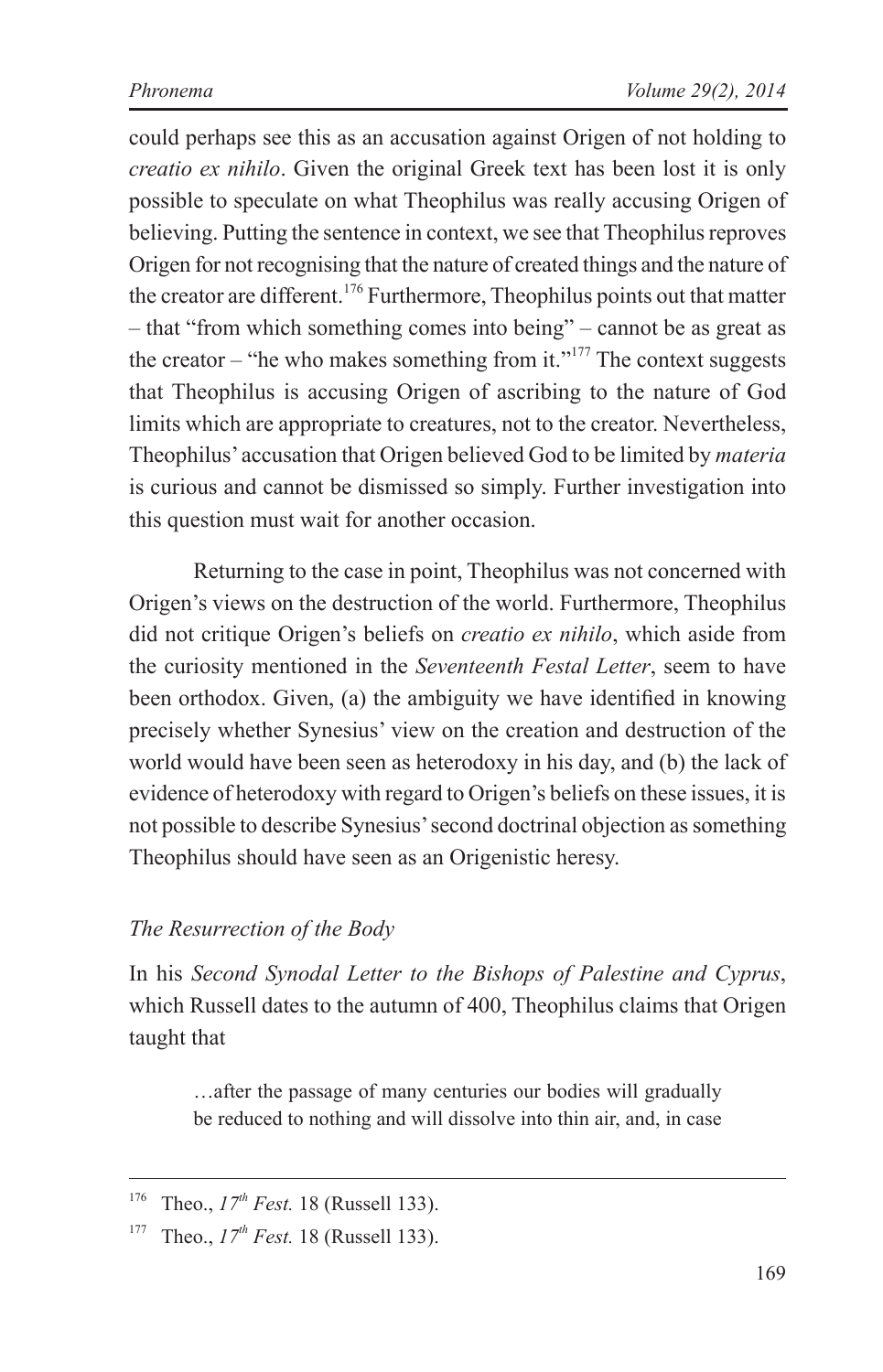we should think this is a small matter, adding that 'the resurrected body will not only be corruptible but also mortal.<sup>178</sup>

Trigg identifies two stages in Origen's *De principiis* through which the soul must pass in its return to God.<sup>179</sup> Firstly, souls "must first of all remain in bodies which are more subtle and more pure."<sup>180</sup> Secondly, "the material nature diminishes progressively, death will be absorbed and finally destroyed and its sting will be completely dulled by the divine grace of which the soul has become capable of receiving, meriting to obtain incorruption and immortality."181 According to Trigg, it is likely that Origen did not change his opinion on these matters given that they are echoed in works written much later in his life.<sup>182</sup>

Like Synesius after him, a key element of Origen's views on the resurrected body was his adoption of the Platonic *ochema*. Origen identified the *ochema* both with the Pauline σῶμα πνευματικόν<sup>183</sup> and angelic bodies.<sup>184</sup> Blosser believes Origen used the *ochema* to emphasise the corporeality of the soul.<sup>185</sup> This, however, does not explain Origen's view that incorporeal life is "the privilege of the Trinity alone."186 Origen therefore required the *ochema* to fulfil the role of embodying the immaterial soul both prior to earthly life, and between death and the resurrection. Indeed, in the words of Crouzel and Simonetti, the translators of *De principiis*, for Origen "est

<sup>181</sup> Orig., *De princ.* 2.3.3:113-18 (Crouzel 256).

<sup>182</sup> Trigg, *Origen* 32.

<sup>184</sup> B. P. Blosser, *Become Like the Angels: Origen's Doctrine of the Soul* (Washington, DC: The Catholic University of America Press, 2012) 252-53.

<sup>&</sup>lt;sup>178</sup> Theo.,  $2^{nd}$  Syn. 2 (Russell 94-95). This theme is repeated again in Theo.,  $16^{th}$ *Fest.* 13 (Russell 110-11).

<sup>179</sup> Trigg, *Origen* 32.

<sup>180</sup> Orig., *De princ.* 2.3.3:111-12 (Crouzel 256).

 $183$  "It is sown a physical body, it is raised a spiritual body. If there is a physical body, there is also a spiritual body." 1 Cor 15:44 (NRSV).

<sup>185</sup> Blosser, *Become Like the Angels* 253.

<sup>186</sup> solius namque trinitatis incorporea uita existere recte putabitur. Orig., *De princ.*  2.2.2:31-32 (Crouzel 248).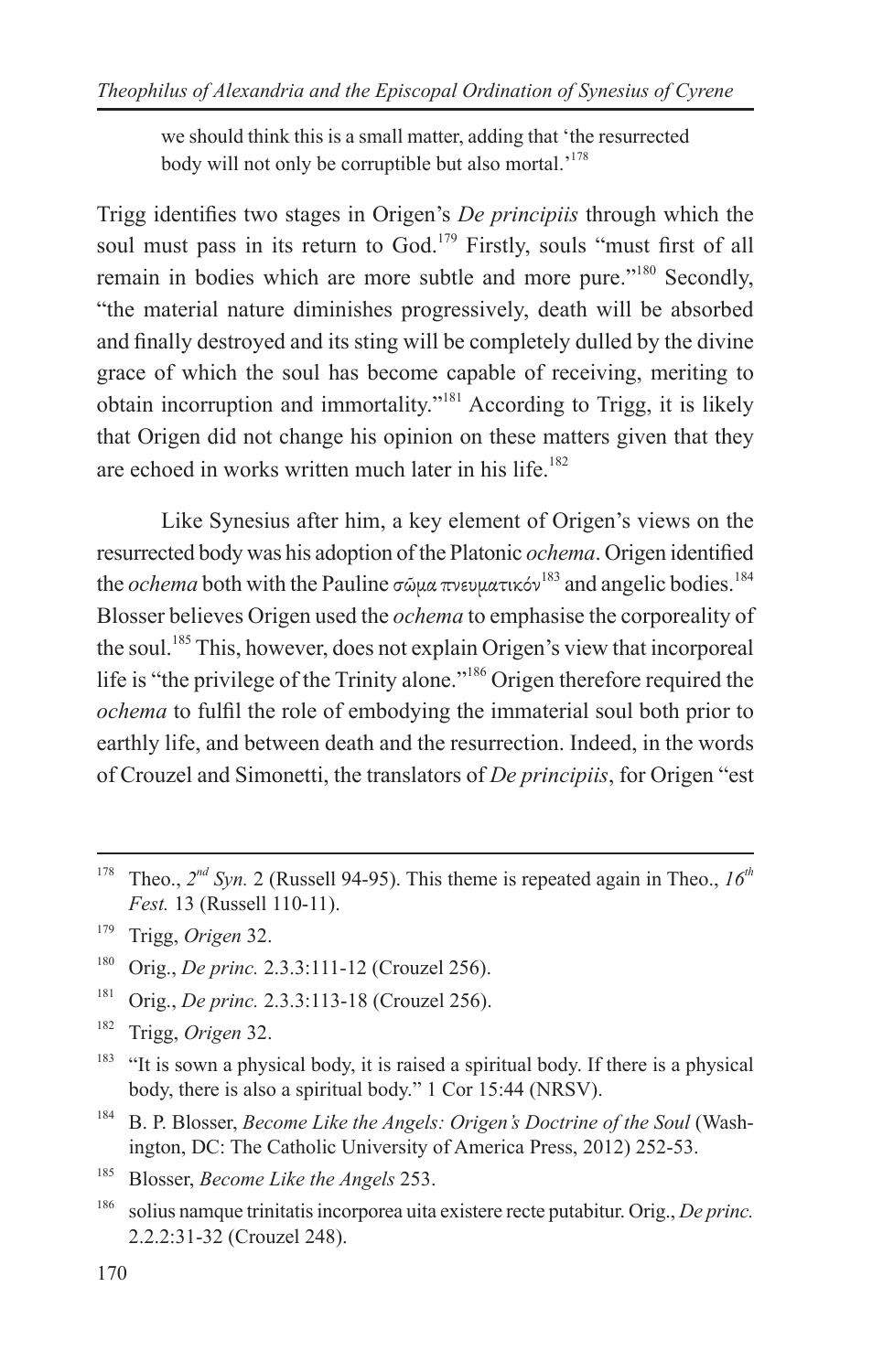impossible d'imaginer qu'une créature puisse vivre sans corps."187 For Origen the *ochema* was the soul's glorious and luminous body, which enveloped it even up to the "final restoration of all things into God."<sup>188</sup> Consequently, in response to Blosser it is more accurate to state that Origen recognised the immateriality of the soul, but needed the *ochema* to account for the very possibility of bodily resurrection and the continuity of bodily form, both before and after terrestrial life. One must question though, as with Synesius' version of the theory, how Origen's *ochema* is corporeal in any real sense. Indeed Brian E. Daley notes that Origen was widely criticised, perhaps unfairly, for making the resurrected body so spiritualised that it lacked any real corporeality.<sup>189</sup>

Returning to Theophilus' interpretation of Origen's writings on the resurrection of the body, it is apparent that Theophilus has faithfully represented Origen's assertion that bodies will disappear. As a consequence he is right to say that for Origen the body is corruptible as the material nature disappears. Furthermore, as the body will one day cease to exist, Theophilus is correct to conclude that Origen believed the resurrected body to be mortal. It is curious, however, that Theophilus did not pick up on Origen's theory of the *ochema* if indeed it was seen as an unorthodox addendum to contemporary Christian pneumatology. Additionally, Theophilus' assertion that Origen believed resurrected bodies to be spherical<sup>190</sup> – a theory posited by Plato in the *Timaeus*<sup>191</sup> – seems to indicate that Theophilus was not just in his analysis of Origen's views on the

- <sup>188</sup> Blosser, *Become Like the Angels* 254.
- <sup>189</sup> Brian E. Daley, 'Resurrection' in *The SCM Press A-Z of Origen* 184.
- <sup>190</sup> In a letter written in Constantinople in 403, Theophilus accuses Origen of believing that "resurrected bodies were spherical in shape." Theo., *Const.* 8 (Russell 142).
- <sup>191</sup> The argument for this is that the resurrected body should take the perfect shape; the perfect shape is the sphere; therefore, the resurrected body should be spherical. For a comprehensive explanation of why the spherical form was deemed the most perfect for Platonists, see Thomas Taylor's translation of Proclus' commentaries on Plato's *Timaeus*. Thomas Taylor, *The Commentaries Of Proclus On The Timaeus Of Plato* (London: The author, 1820) 445-47.

<sup>187</sup> Origène, *Traité des Principes – Tome II*, ed. Henri Crouzel and Manilo Simonetti (Paris: Cerf, 1978) 141.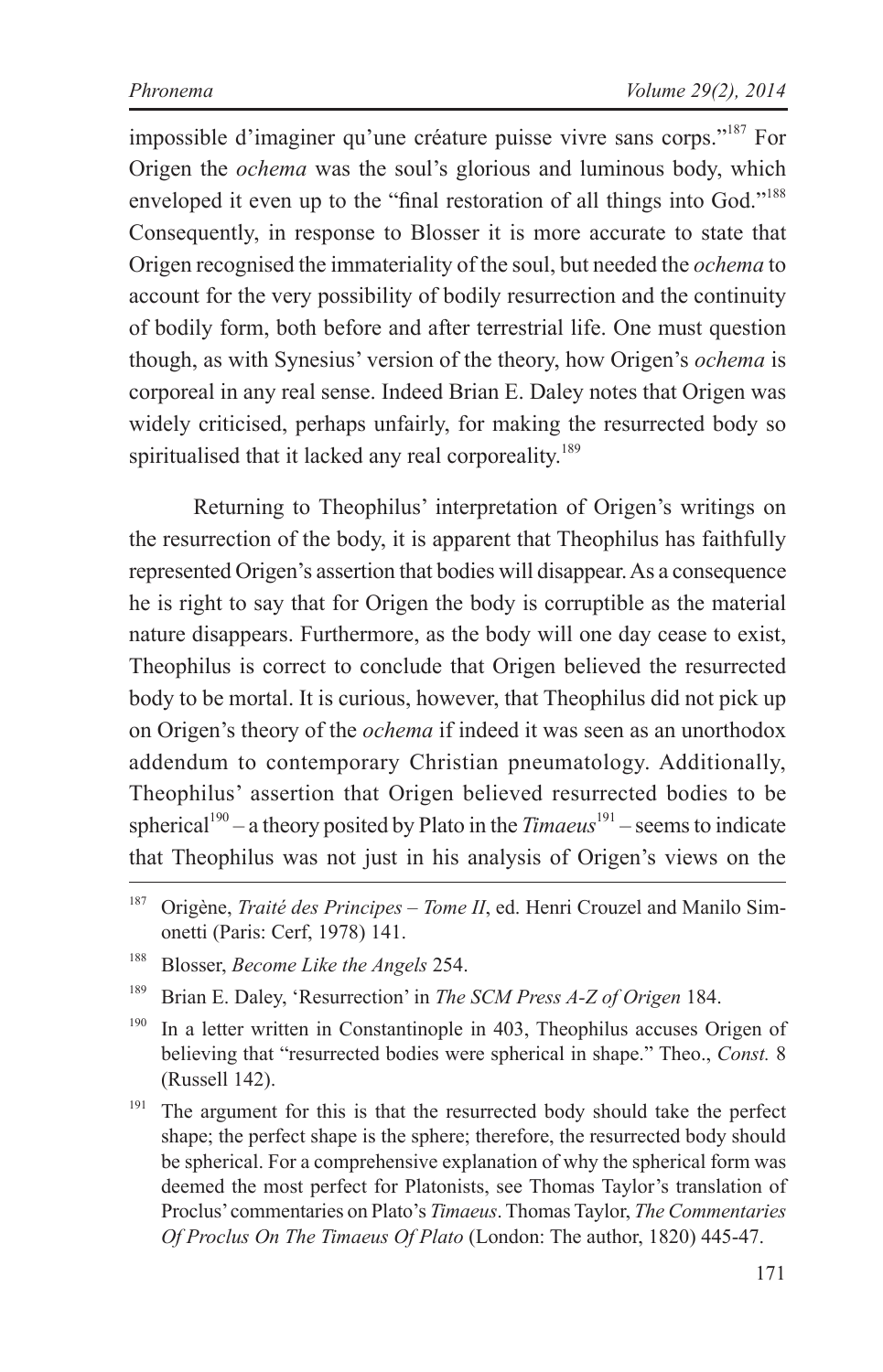resurrected body.192 Indeed modern scholarship has concluded that there is little compelling evidence to support Theophilus' claim on this matter.<sup>193</sup> Having briefly dissected Theophilus' perceptions of Origen's theories regarding the resurrected body, it can be concluded that for the most part Theophilus has been fair. He has, however, misrepresented Origen's views on the resurrected body being spherical and he should have investigated Origen's theory of the *ochema* more fully.

Synesius' actual objections to what he believed to be orthodox views of the doctrine of the resurrection are clouded in ambiguity. Given it cannot be assumed that Theophilus had read *De insomniis* – in which Synesius lays out his own developments on the theory of the *ochemapneuma* – we must conclude that Theophilus could not have been expected to form an accurate judgement of Synesius' position on the resurrection. If, however, Theophilus did read *De insomniis* and if he had understood the implications of Origen's theory of the *ochema*, then it is clear that he should have objected to Synesius' views on the *ochema-pneuma* because (a) they are a key element of Synesius' beliefs regarding the resurrected body, and (b) they are similar to those held by Origen*.* We should note that, regardless of what Theophilus actually knew of Synesius' opinions on the resurrection of the body, it is possible that he appreciated Synesius' preference to mythologise on the topic with the masses.

#### **Concluding Remarks**

We must now consider how it was possible for Theophilus to ordain Synesius, given the patriarch's well-known desire to combat paganism and heterodox views, and the Cyrenian's public admission of disagreements with doctrinal points. We have determined that Synesius probably believed in the pre-existence of souls. Furthermore, we have found that Theophilus should have seen this as either an Origenistic error or a sign of Synesius'

<sup>&</sup>lt;sup>192</sup> Theophilus' response to the theory that the resurrected body is spherical was "that for each body its own body is best." Theo., *Const.* 8 (Russell 142).

<sup>193</sup> For example, Kelly, *Early Christian Doctrines* 472; Alois Grillmeier and Theresia Hainthaler, *Christ in Christian Tradition – Vol 2*, trans. by Pauline Allen and John Cawte (London: Mowbray; Louisville, KY: WJK, 1995) 397.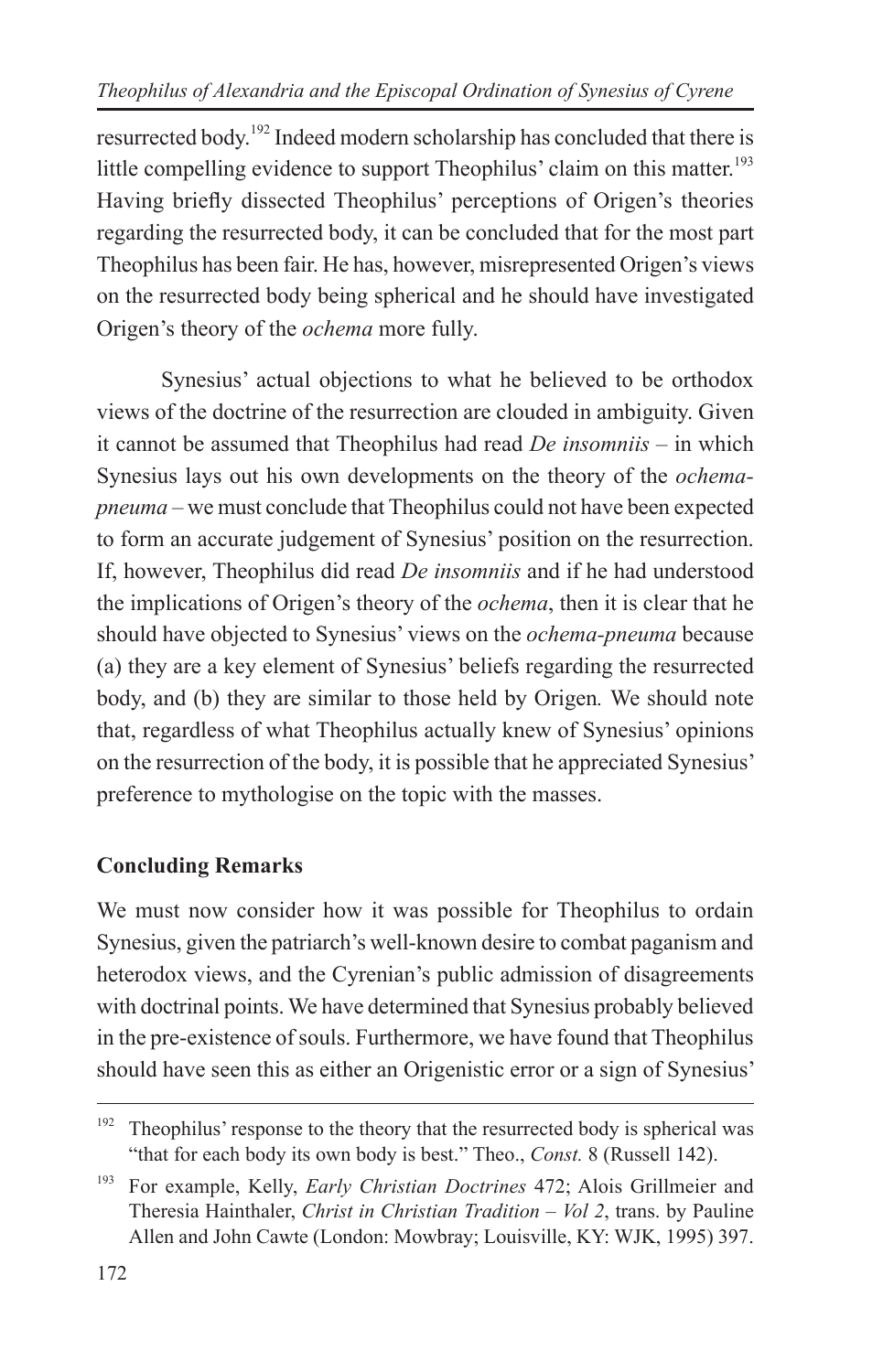paganism. Regarding Synesius' beliefs concerning the annihilation of the world and its parts and the associated question of the creation of the world *ex nihilo*, we have shown that one cannot convincingly prove that Synesius' opinion was heterodox at the time or that Theophilus should have seen this as a heresy of Origen. Finally, Synesius' rather ambiguous difference of opinion to the masses concerning the Resurrection and the likelihood that Theophilus was not exposed to Synesius' philosophical musings on the topic, leads us to conclude that Theophilus could not have been expected to have regarded Synesius' beliefs in this matter to be Origenistic. Certainly Synesius' opinions on the matter could not have been pagan as the idea of a bodily resurrection was abhorrent to the Neo-Platonists. All things considered, the collective weight of Synesius' doctrinal objections should have provoked Theophilus to question the legitimacy of consecrating him.

History has tended to regard Theophilus as being scheming and calculating. In this paper we have sought to clarify Synesius' doctrinal objections to ordination in order to see if he displayed an affinity with paganism, anthropomorphism or Origenism, thus confirming or denying the view that Theophilus was duplicitous. It remains rather plausible that history has remembered Theophilus correctly as one who put power before orthodoxy; that is Theophilus knew of Synesius' unorthodoxy yet ordained him anyway in order to shore up his power base in the Pentapolis. Indeed Theophilus may have believed that it was worthwhile to concede to Synesius' demands, knowing that Synesius would fight for the most important doctrines and would be able to use his political connections to help Theophilus maintain power in the Pentapolis. Further to this, as we see in *Epistle* 105, Synesius could be relied upon by Theophilus to keep his heterodox opinions to himself;

I have, for my part, the taste of speculation, and outside, in doctrine, the taste of speaking in fables, without modifying the doctrine and in leaving each one to stick to his previous notions.<sup>194</sup>

This declaration could very well have satisfied Theophilus that he would not face a further threat to orthodoxy from the Pentapolis. Consequently,

<sup>194</sup> Syn., *Ep.* 105.101-4 (Roques 239).